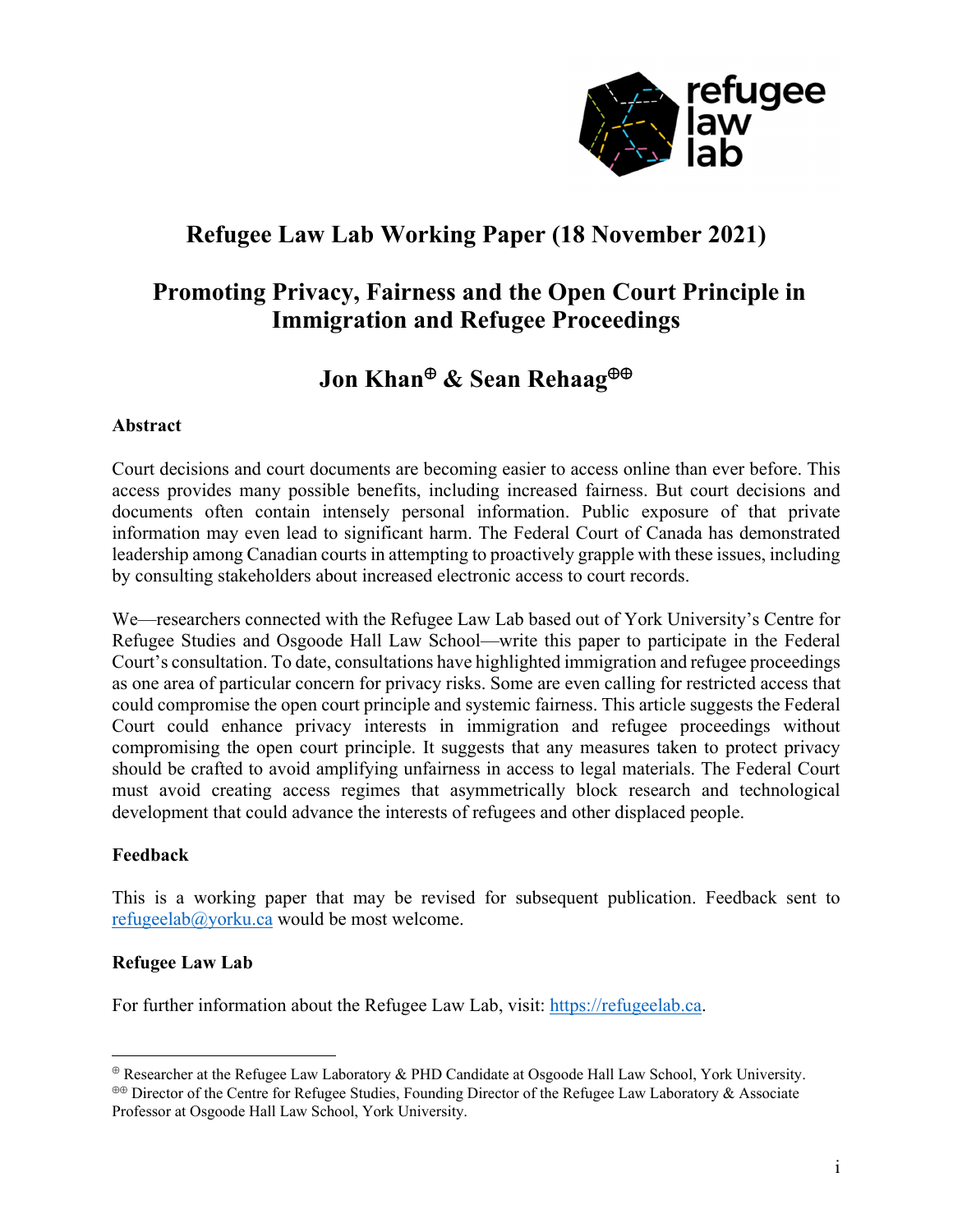| Increase access to justice and improve public service by becoming a more accessible digital<br>i.             |
|---------------------------------------------------------------------------------------------------------------|
| Consultation has revealed divergent views on electronic access to court records 7<br>ii.                      |
|                                                                                                               |
| You do not have to be in the courtroom for it to be partially open to you 11<br>i.                            |
| Sustaining the status quo would compromise openness, transparency, and fairness 14<br>ii.                     |
| The technological revolution is changing what is required for adequate judicial<br>iii.                       |
| Privacy and Court Documents: Practical Obscurity Never Was a Good Solution 19<br>3.                           |
| Some of the logic, doctrine, and promise underlying practical obscurity and practical<br>i.                   |
| Personal information in paper format can instantly be transformed into electronic form and<br>ii.             |
| Practical obscurity and practical friction promote inequitable, uneven access  22<br>iii.                     |
| Practical friction and practical obscurity advocates often rely on unsubstantiated fears  23<br>iv.           |
| Practical obscurity or practical friction does not keep sensitive information that is often<br>$\mathbf{v}$ . |
| Technological Developments: Opportunities and Challenges to Improve Privacy &<br>4.                           |
| 5.                                                                                                            |
| i.                                                                                                            |
| The power imbalances in immigration and refugee adjudication are extraordinary32<br>ii.                       |
|                                                                                                               |
|                                                                                                               |

## Table of Contents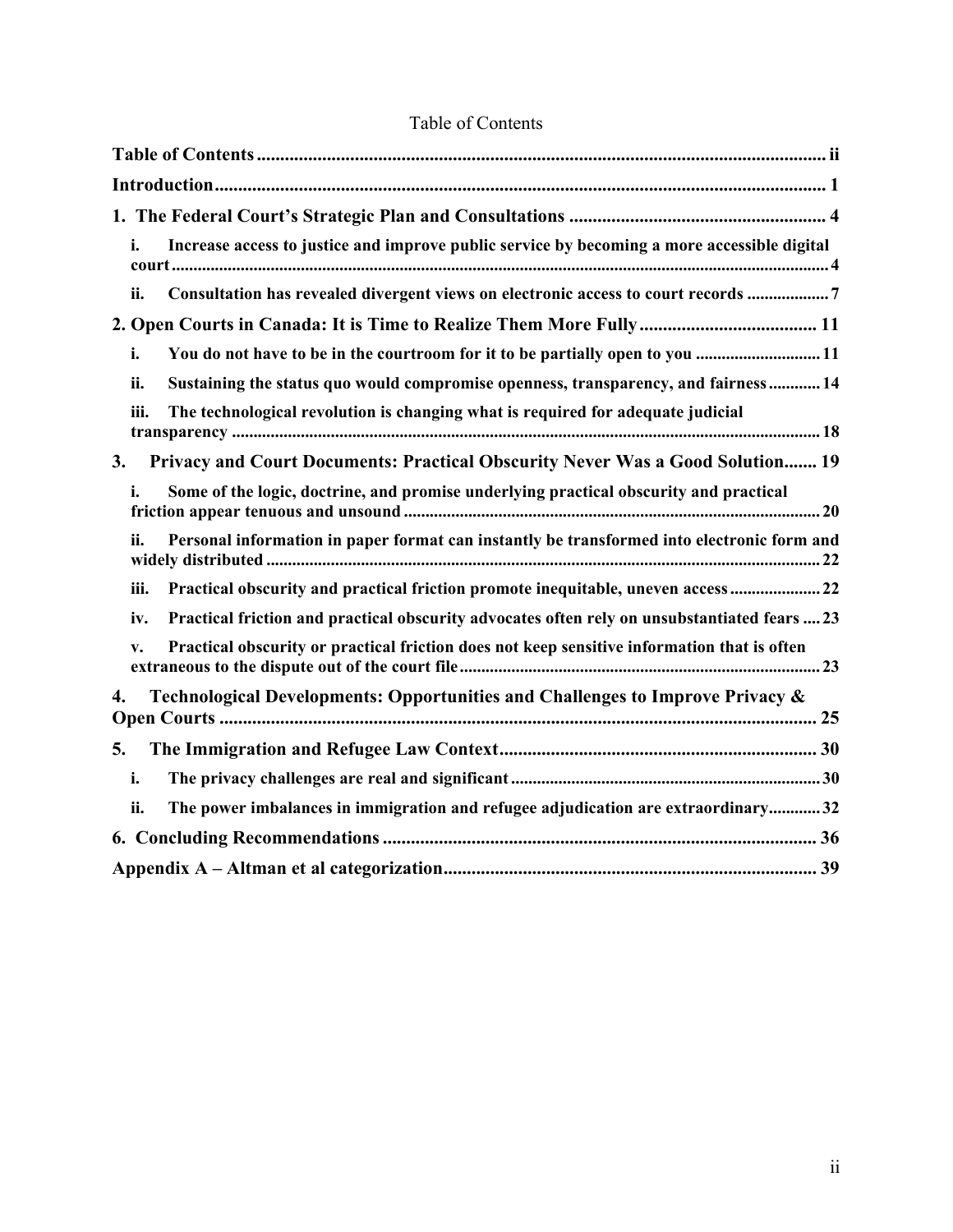#### **Introduction**

Court decisions and court documents are becoming easier to access online than ever before.<sup>1</sup> Corporations,<sup>2</sup> lawyers,<sup>3</sup> judges,<sup>4</sup> law students,<sup>5</sup> legal scholars,<sup>6</sup> political scientists,<sup>7</sup> and even some unrepresented parties $8$  have already benefited from this access. Many more benefits are possible, including increased transparency, accountability, efficiency, and access to justice. <sup>9</sup> To pursue these benefits, researchers, legal publishing companies, governments, data scientists, tech startups, and other stakeholders are increasingly attempting to leverage bulk access to court decisions, court documents, and court data.10

<sup>&</sup>lt;sup>1</sup> In contrast the United States, however, bulk access to decisions is far more limited (see Wolfgang Alschner, "AI and Legal Analytics" in Florian Martin-Bariteau & Teresa Scassa, eds, *Artificial Intelligence and the Law in Canada* (Toronto: LexisNexis Canada, 2021); Addison Cameron-Huff, "Why Google Can't Build A Case Law Search Engine in Canada" (11 February 2014), online: <https://www.cameronhuff.com/blog/ontario-case-law-private/>). And, in many cases, neither individual nor bulk access to either paper or electronic court records is available (see Anne A Ko, "A Legal Analysis of the Access to Court Record Policies of the Provincial and Territorial Courts of the Common Law Jurisdiction of Canada and Public Accessibility" (LLM Thesis, University of Toronto, 2016).<br><sup>2</sup> Loom Analytics, online: <https://www.loomanalytics.com/>; "Westlaw Edge Canada Coming Soon" (8 July 2021), online: <https://www.youtube.com/watch?v=2Wpfg4XPxG0>; LexisNexis, "What is Legal Analytics", online: <https://www.lexisnexis.ca/sites/en-ca/sl/2020-03/what-is-legal-analytics.page>; Blue J, "Build better answers", online: <https://www.bluej.com/ca>; Alexsei, "Legal Memos. On Demand", online: <https://www.alexsei.com>.

<sup>&</sup>lt;sup>3</sup> Lawyers already used many of the tools included in the previous footnote. And lawyers are also creating their own tools (see, e.g., Lenczner Slaght, "Data-Driven Decisions", online: <https://www.litigate.com/data-drivendecisions>.

<sup>4</sup> Some courts may use these materials to derive benefits and insights for their court and judges. But judges and courts also benefit from scholarship about their decision-making that relies on court decisions and court documents (see, e.g., Nicholas Keung, "Getting refugee decisions appealed in court 'the luck of the draw,' study shows" (21 September 2018) *The Toronto Star*, online: <https://www.thestar.com/news/immigration/2018/09/21/gettingrefugee-decisions-appealed-in-court-the-luck-of-the-draw-study-shows.html>.

<sup>&</sup>lt;sup>5</sup> Some law schools are attempting to use court decisions and court documents to gain better understandings of Canada's legal system (see, e.g., Data Science for Lawyers, "About", online:

<sup>&</sup>lt;https://www.datascienceforlawyers.org/about/>; Queen's University, "Conflict Analytics Lab", online: <https://conflictanalytics.queenslaw.ca>; Laboratoire de Cyberjustice, "The Laboratory", online: <https://www.cyberjustice.ca/en/laboratoire/presentation/>. 6

 $6$  See, e.g., Michael Trebilcock & Albert H Yoon, "Equality before the Law? Evaluating Criminal Case Outcomes in Canada" (2016) 53 Osgoode Hall Law Journal 587; Sean Rehaag, Judicial Review of Refugee Determinations: The Luck of the Draw? (2012) 38:1 Queen's LJ 1.

<sup>7</sup> Peter McCormick, "Structures of Judgment: How the Modern Supreme Court of Canada Organizes Its Reasons" (2009) 32 Dalhousie LJ 35.

<sup>&</sup>lt;sup>8</sup> See, e.g., NSRLP, "Welcome to the NSRLP!", online: <https://representingyourselfcanada.com>.<br><sup>9</sup> See, e.g., Jena McGill & Amy Salvzyn, "Judging by the Numbers: Judicial Analytics, the Justice S

<sup>&</sup>lt;sup>9</sup> See, e.g., Jena McGill & Amy Salyzyn, "Judging by the Numbers: Judicial Analytics, the Justice System and its Stakeholders" (2021) 44:1 Dal LJ 249.

<sup>10</sup> Canadian Judicial Council, "Guidelines for Canadian Courts: Management of Requests for Bulk Access to Court Information by Commercial Entities" (April 2021) Canadian Judicial Council, online: <https://cjc-

ccm.ca/sites/default/files/documents/2021/Bulk%20Access%20to%20Court%20Info%20-%20Guidelines%202020- 12\_EN%20Final%20-%20One%20PDF.pdf>.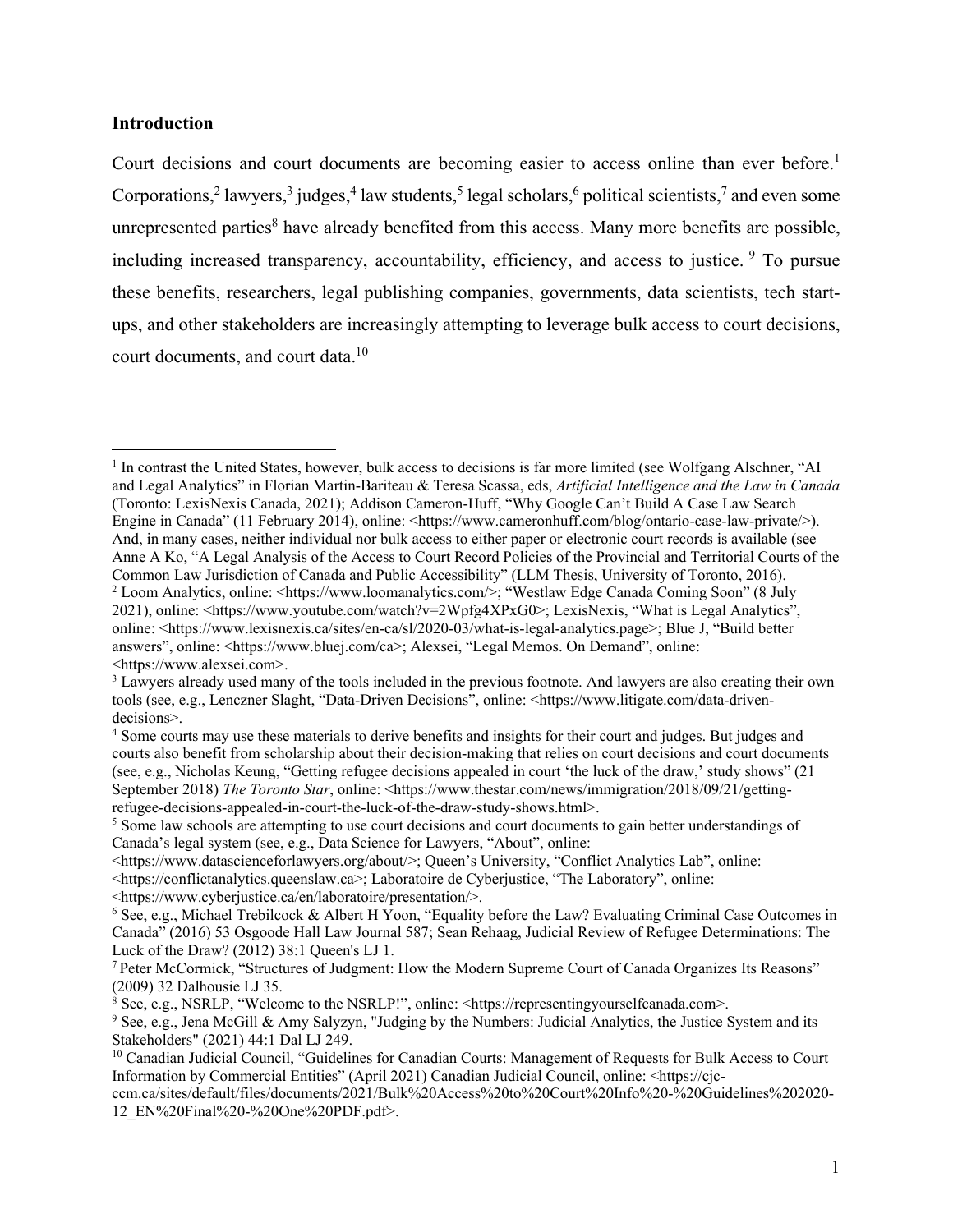At the same time, the increasing accessibility of court decisions and documents has prompted pushback due to concerns about privacy—pushback that sometimes includes skepticism about the open court principle as a foundational norm.<sup>11</sup> Court decisions and documents often contain intensely personal information, and sometimes public exposure of that information may lead to significant harm.<sup>12</sup> Many concerns about the sensitivity of court decisions and documents arise regardless of whether access occurs online or in-person. Other concerns are specific to online information. And some concerns are limited to scenarios where online information is accumulated in bulk. Careful attention needs to be paid to privacy issues when thinking about the open court principle and how it applies to electronic access to court decisions and documents.

To date, governments have provided little legislative guidance about how to best address these privacy issues.13 So courts and the Canadian Judicial Council have largely been left on their own to develop strategies to satisfy the open court principle and privacy protections in the face of rapidly changing technologies.<sup>14</sup>

The Federal Court has demonstrated leadership among Canadian courts in attempting to proactively grapple with these issues. Its most recent Strategic Plan identifies leveraging technology to become "a more accessible digital court" as a key priority.<sup>15</sup> In pursuing that priority, the Court is consulting stakeholders about increased electronic access to court records.<sup>16</sup> One area of particular concern that has arisen in those consultations is privacy in immigration and refugee proceedings.17

<sup>&</sup>lt;sup>11</sup> For some examples of pushback to electronic access in Canada and the U.S., see, e.g., Jane Bailey & Jacquelyn Burkell, "Revisiting the Open Court Principle in an Era of Online Publication: Questioning Presumptive Public Access to Parties' and Witnesses' Personal Information" (2016) 48:1 Ottawa L Rev 143; Karen Eltis, "The Judicial System in the Digital Age: Revisiting the Relationship Between Privacy and Accessibility in the Cyber Context" (2011) 56:2 McGill LJ 289; Karen Eltis, *Courts, Litigants and the Digital Age*, 2d ed (Toronto: Irwin Law Inc, 2016); Woodrow Hartzog, "The Public Information Fallacy" (2019) 99 Boston University Law Review 459; Laura W Morgan, "Preserving Practical Obscurity in Divorce Records in the Age of E-Filing and Online Access" (2019) 31:2 J Am Acad Matrimonial Law 405.

<sup>&</sup>lt;sup>12</sup> See, e.g., Jacquelyn Burkell & Jane Bailey, "Equality at Stake: Connecting the Privacy/ Vulnerability Cycle to the Debate about Publicly Accessible Online Court Records" (2018) 4 Can J Comp & Contemp L 67.

<sup>13</sup> Such legislation is likely possible. Indeed, Parliament has addressed such issues in youth proceedings (see *Youth Criminal Justice Act* (SC 2002, c 1) s. 110 (1).<br><sup>14</sup> *Supra* note 10. <sup>15</sup> Federal Court Strategic Plan: 2020-2025", online: https://www.fct-

cf.gc.ca/content/assets/pdf/base/2020-07-15%20Strategic%20Plan%202020-2025.pdf>

<sup>16</sup> *Ibid* at 10-16. 17 *Ibid* at 15.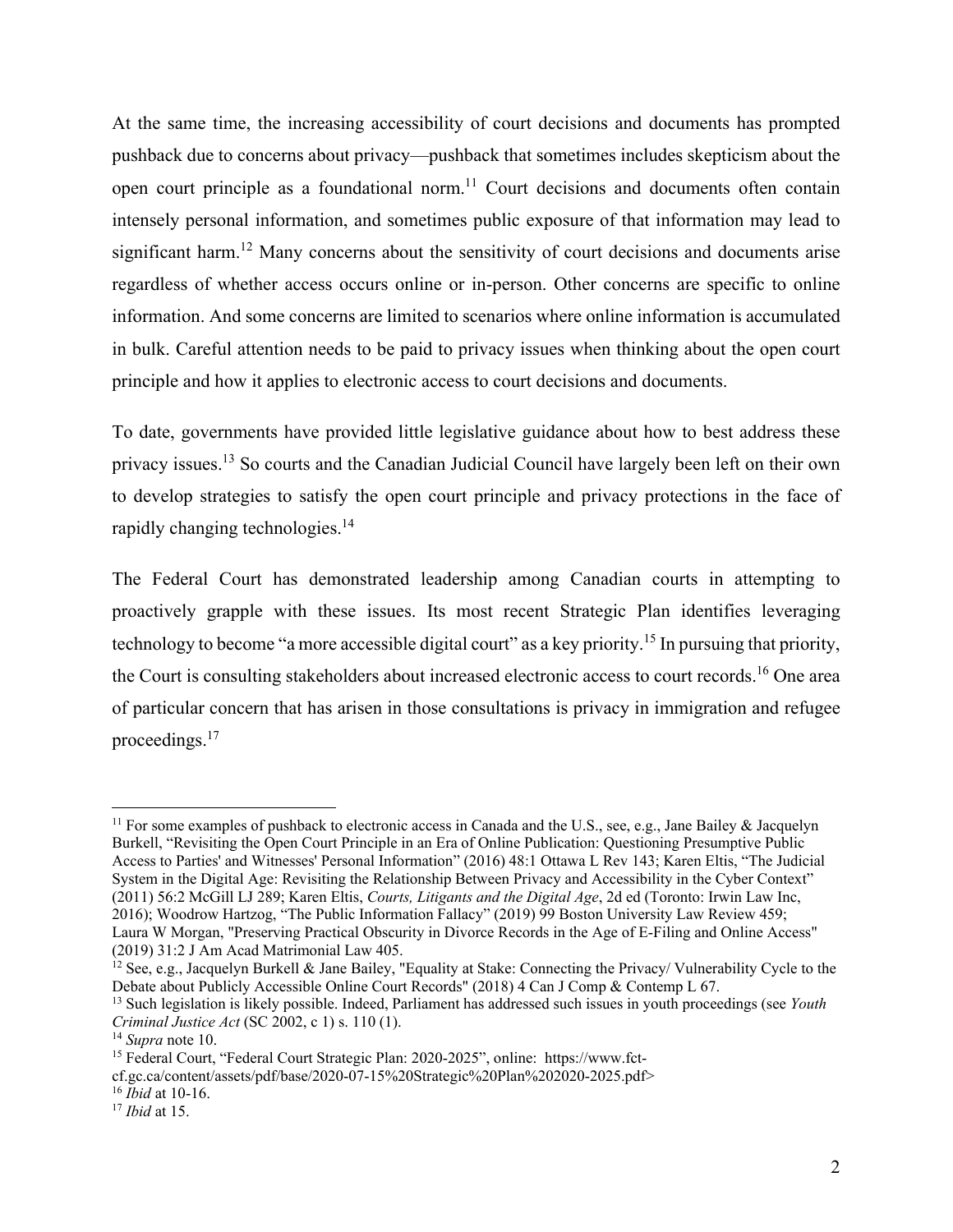We write this paper to participate in that consultation. We are researchers connected with the Refugee Law Laboratory (RLL). The RLL, which is based at York University's Centre for Refugee Studies and Osgoode Hall Law School, is a laboratory devoted to research and advocacy related to new legal technologies and their impact on refugees, other displaced communities, and people on the move. The RLL does three main things: develop datasets and legal analytics that enhance transparency in refugee law processes; produce legal technology that advances the interests of refugees and other displaced people; and critically examine government and private actor use of new legal technologies in the migration field. The RLL is committed to social justice, to interdisciplinarity, to evidence-informed policy, and to ensuring that the data, research, and technologies it produces are freely accessible to the public. The RLL also strives to work from a community-based perspective by foregrounding the lived experiences of people on the move and their interactions with technology.

This paper argues that the Federal Court could enhance privacy interests in immigration and refugee proceedings without compromising the open court principle. Any measures taken to protect privacy should be crafted to avoid amplifying unfairness in access to legal materials. The Court must avoid creating access regimes that asymmetrically block research and technological development that could advance refugees and other displaced people's interests.

Open court principles should not trump privacy principles. This point is always true. But it is particularly important in the immigration and refugee law setting where privacy issues are especially acute for a group of litigants who are already marginalized. But at the same time, privacy should not trump open court principles. Again, this point is always true. And it is particularly important in the immigration and refugee law setting because of multiple factors: serious imbalances of power and resources between government and non-citizens; unequal access to new legal technologies and the data needed to build those technologies by the legal representatives of the government and non-citizens; non-transparent (and all too often arbitrary) high-stakes legal decision-making processes; and highly constrained procedural protections.

Instead of pursuing policies that only advance the open court principle or privacy, we advocate paths forward that have the potential to maximize privacy, fairness, and openness. New technologies, more deliberate processes, and more equal access to court documents can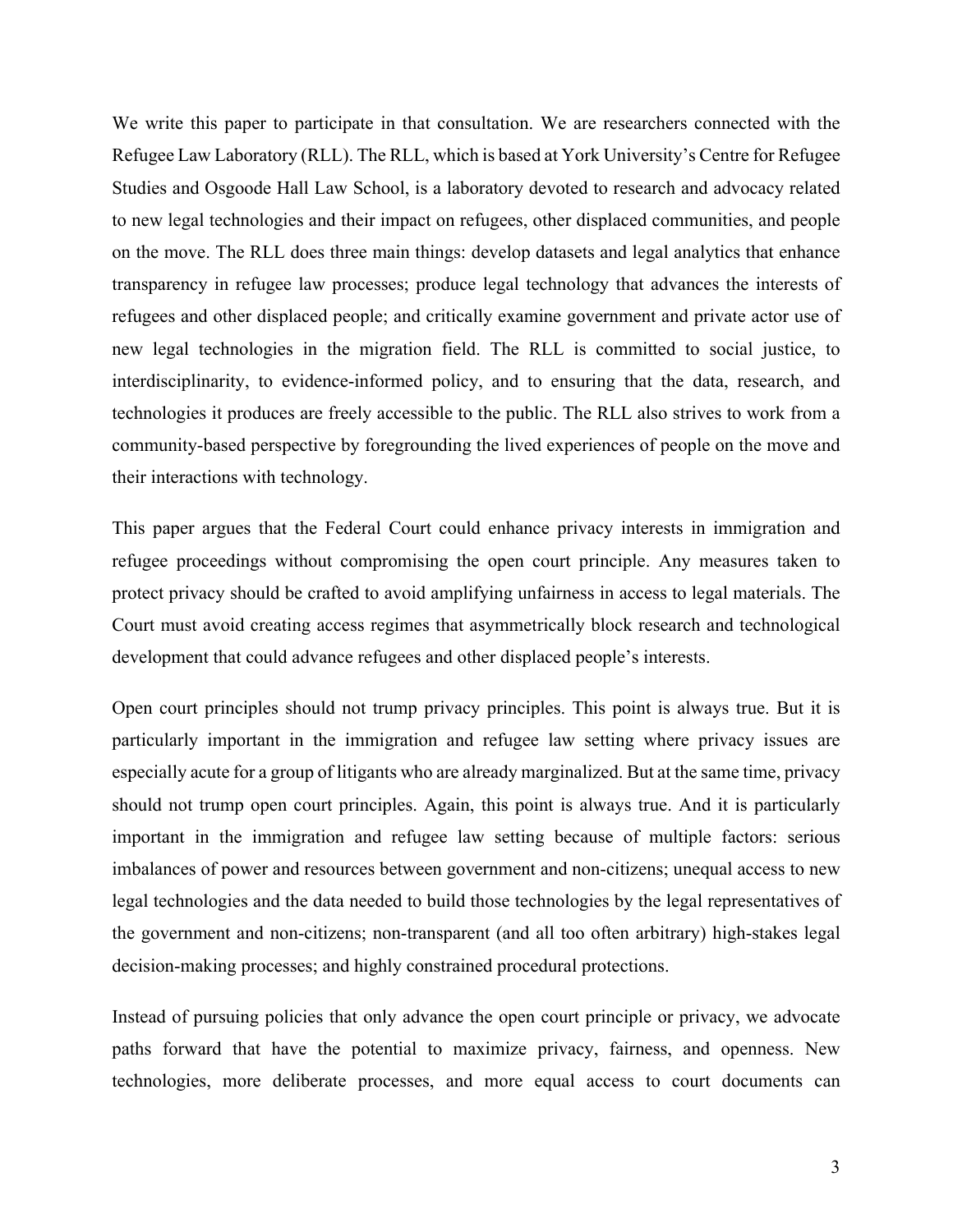simultaneously promote privacy, respect the open court principle, and improve the fairness of court processes involving non-citizens.

This paper proceeds as follows: Part 1 addresses the Federal Court's Strategic Plan and Consultation, including calls to limit electronic access and to keep in place practical obscurity mechanisms. Part 2 discusses why it is time to realize the open court principle more fully. Part 3 discusses why practical obscurity and practical friction (*i.e.*, relying on obscure or impractical access to court records to protect privacy) were never good solutions for privacy protection. Part 4 discusses opportunities and challenges in using technology to improve privacy protections and open courts. Part 5 addresses concerns about immigration and refugee court records, judicial decisions, and necessary information for adjudicating such disputes. Part 6 lays out our concluding recommendations for what the Federal Court should do for historic and future court records and judicial decisions.

### **1. The Federal Court's Strategic Plan and Consultations**

As it does every five years, the Federal Court released its new strategic plan in 2020.<sup>18</sup> One theme was clear. The COVID-19 pandemic stimulated the Court to rapidly innovate and evolve:

As the saying goes: 'Necessity is the mother of invention.' The suspension of the Court's regular operations spurred the Court to redouble its efforts to shift away from being a paperbased organisation. … There will be no going back. Instead, the Court is getting used to a new 'normal,' which is requiring much greater flexibility and adaptability than ever before. These changes are enhancing access to justice by yielding earlier hearings, significantly reduced legal costs and more streamlined procedures.<sup>19</sup>

## *i. Increase access to justice and improve public service by becoming a more accessible digital court*

The Court set out to pursue two principal and related objectives to pursue over the next 5 years: significantly increase access to justice and enhance the Court's ability to serve the public across Canada. It will achieve these objectives by "accelerating the Court's shift away from being a paperbased organization, towards being a more accessible digital court".20 Once complete, the shift will

<sup>18</sup> *Ibid.* 

<sup>&</sup>lt;sup>19</sup> *Ibid* at 2.<br><sup>20</sup> *Ibid* at 4. And the Court will build on the twin objectives and achievements of the 2014-2019 Strategic—*i.e.*, improving access to justice and modernizing (*Ibid* at 5 [The Court achieved a number of successes—including, rolling out a national digital recording system (DARS) that is integrated into the Court's IT network; installing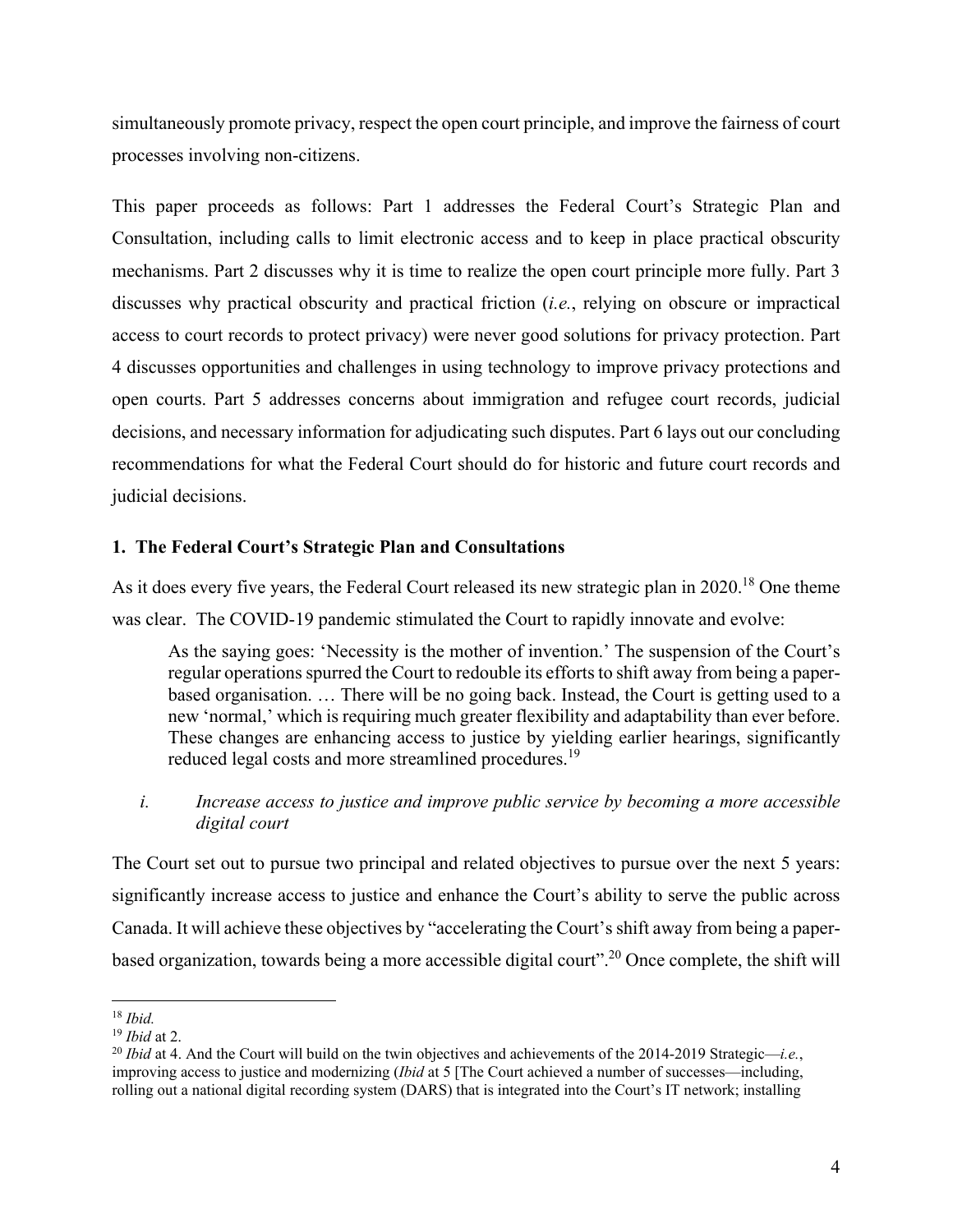enable the public and media to electronically access non-confidential court records and nonconfidential portions of electronic hearings. Put simply, the Court is about to become a lot more open.

The Court sees this shift as having the potential to better achieve its goals of being impartial,  $2<sup>1</sup>$ responsive,<sup>22</sup> efficient,<sup>23</sup> proportional,<sup>24</sup> timely,<sup>25</sup> innovative,<sup>26</sup> consistent,<sup>27</sup> equitable.<sup>28</sup> diverse.<sup>29</sup> accountable,  $30$  predictable,  $31$  and accessible.  $32$  The Court also sees this shift as necessary to ensure it keeps pace with society and parties' expectations:

As the world in which the Court functions becomes increasingly digital, the Court will keep pace. Parties … will be able to deal with the Court using the same types of technological tools that they use in their dealings with each other. The same will be true for members of the general public and the media. $33$ 

Easy electronic access to court materials is a key step for ensuring the Court meets parties and the public's expectations. It also enables the Court to ensure compliance with constitutionally protected open court principles:

The principle of open and accessible court proceedings is inextricably tied to the rights guaranteed in section 2(b) of the *Canadian Charter of Rights and Freedoms*…. It is also the foundation upon which the judicial process is scrutinized and criticized. Justice must not only be done, it must also be seen to be done.

Accordingly, anyone seeking to limit the scope of court documentation that is accessible to the public bears the burden of demonstrating two things: (i) that a confidentiality order is *necessary* to prevent a serious risk to an important interest because reasonable alternative measures will not prevent that risk, and (ii) the salutary effects of the order outweigh its

electronic courts across Canada; establishing an enhanced video conferencing system; adopting electronic communication as the Court's default communication mode; replaced the previous antiquated court and registry management system with an innovated state-of-the-art system; launching more robust e-filed system; providing the public with greater electronic access to Court records; and providing Court members with improved technological tools].

<sup>&</sup>lt;sup>21</sup> *Ibid* at 9.<br>
<sup>22</sup> *Ibid*.<br>
<sup>23</sup> *Ibid* at 6, 9.<br>
<sup>24</sup> *Ibid* at 16.<br>
<sup>25</sup> *Ibid* at 17.<br>
<sup>26</sup> *Ibid* at 9.<br>
<sup>27</sup> *Ibid* at 18<br>
<sup>28</sup> *Ibid* at 25.<br>
<sup>29</sup> *Ibid* at 25-26<br>
<sup>30</sup> *Ibid* at 24.<br>
<sup>32</sup> *Ibid* at 4, 9, 18, 19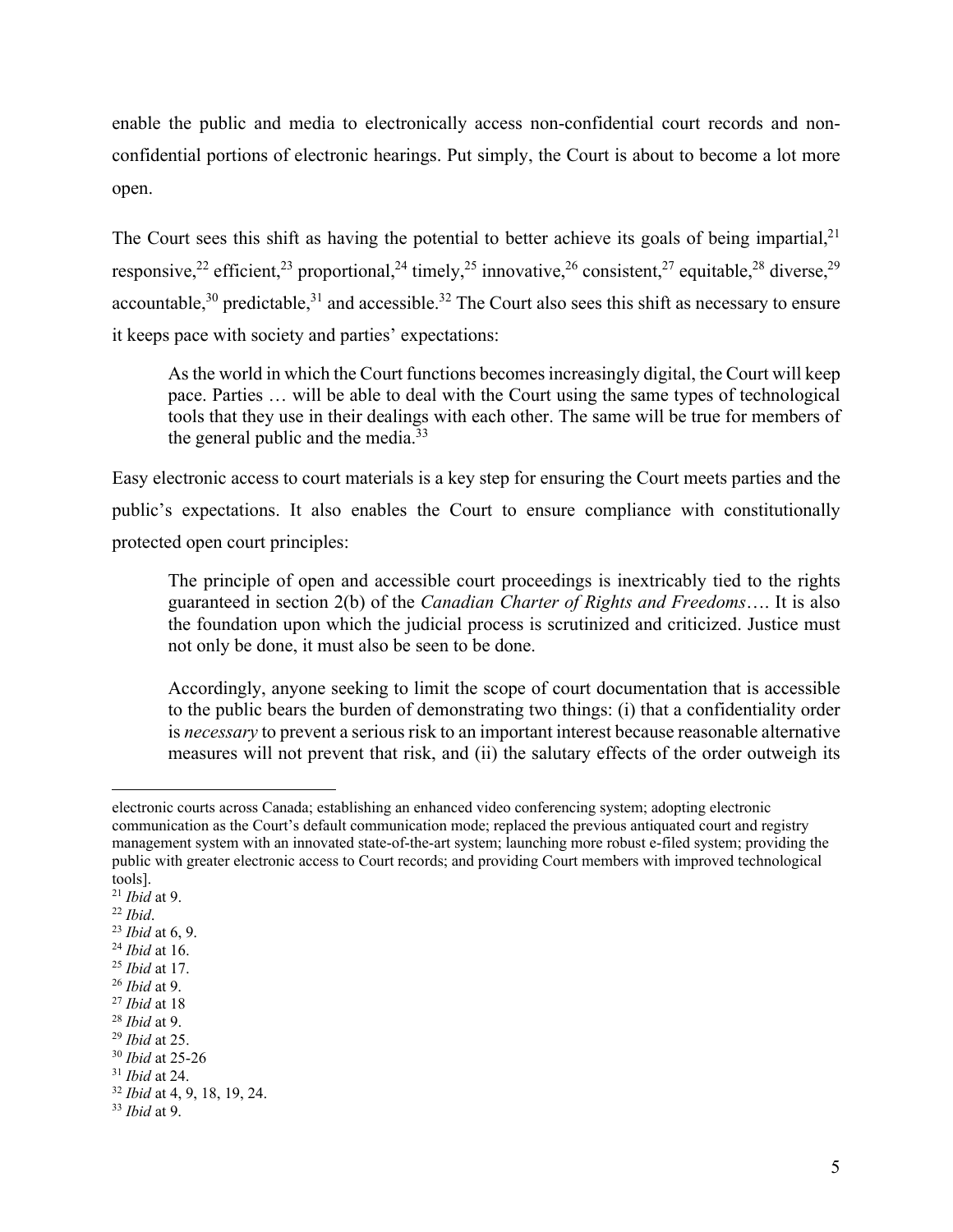deleterious effects, including on access to justice and on the public interest in open and accessible court proceedings.

Currently, the legal community and members of the general public who want to obtain copies of one or more documents that have been filed with the Court must physically travel to the regional Registry office where the file is located or to the central Registry in Ottawa. Then they must pay  $40¢$  per page for each document they wish to have copied. In addition, costs are incurred by the Registry to send files to various locations for viewing and photocopying by the public.

In 2020, this is unacceptable.<sup>5</sup>

We wholeheartedly agree. As Part II will discuss, courts across Canada should take measures to move past antiquated and inefficient paper-based systems. They should embrace the efficiencies of going digital and the opportunities it offers for increased accessibility, transparency, and fairness.

That said, we also agree with the Court's call for some caution because of potential privacy concerns, especially in immigration and refugee matters. The Court has clearly recognized a fundamental point: despite the benefits of open digital access, putting certain types of information online brings increased risks. So the Court intends to proceed cautiously in three phases:<sup>34</sup>

- 1. To date, it is offering electronic access to all its public decisions, directions, and other communications. And Federal Court judges are endeavouring to write those documents in ways that do not include confidential information that later must be redacted.<sup>35</sup>
- 2. Soon, the Federal Court will provide electronic access to all parties' and interveners' nonconfidential legal submissions. Like with judges, it will encourage counsel and selfrepresented litigants to draft their submissions to exclude confidential information, especially when they can confidentially annex it. $36$
- 3. Then, over the long term, the Federal Court will work with stakeholders to expand the scope of its electronic access initiative to include evidence and other documentation.<sup>37</sup> Special considerations, such as personal safety and privacy,<sup>38</sup> "*may* justify a more cautious approach in making its files electronically accessible in certain limited types of cases …

<sup>&</sup>lt;sup>34</sup> Federal Court Strategic Plan, *supra* note 16 at 14.<br><sup>35</sup> *Ibid* at 15.<br><sup>36</sup> *Ibid*. <sup>37</sup> *Ibid* ["The Court will rely on "will work with interested stakeholders, including the immigration bar, refugee organizations, the privacy law bar and members of the media law bar, to arrive at an appropriate approach to increasing electronic access to its records, while protecting private or otherwise confidential information."]<br><sup>38</sup> For example, the Federal Court notes these possible harms in immigration and refugee proceedings "informat that might identify a minor, breach privacy rights or reasonably expose an individual to a risk of persecution or harm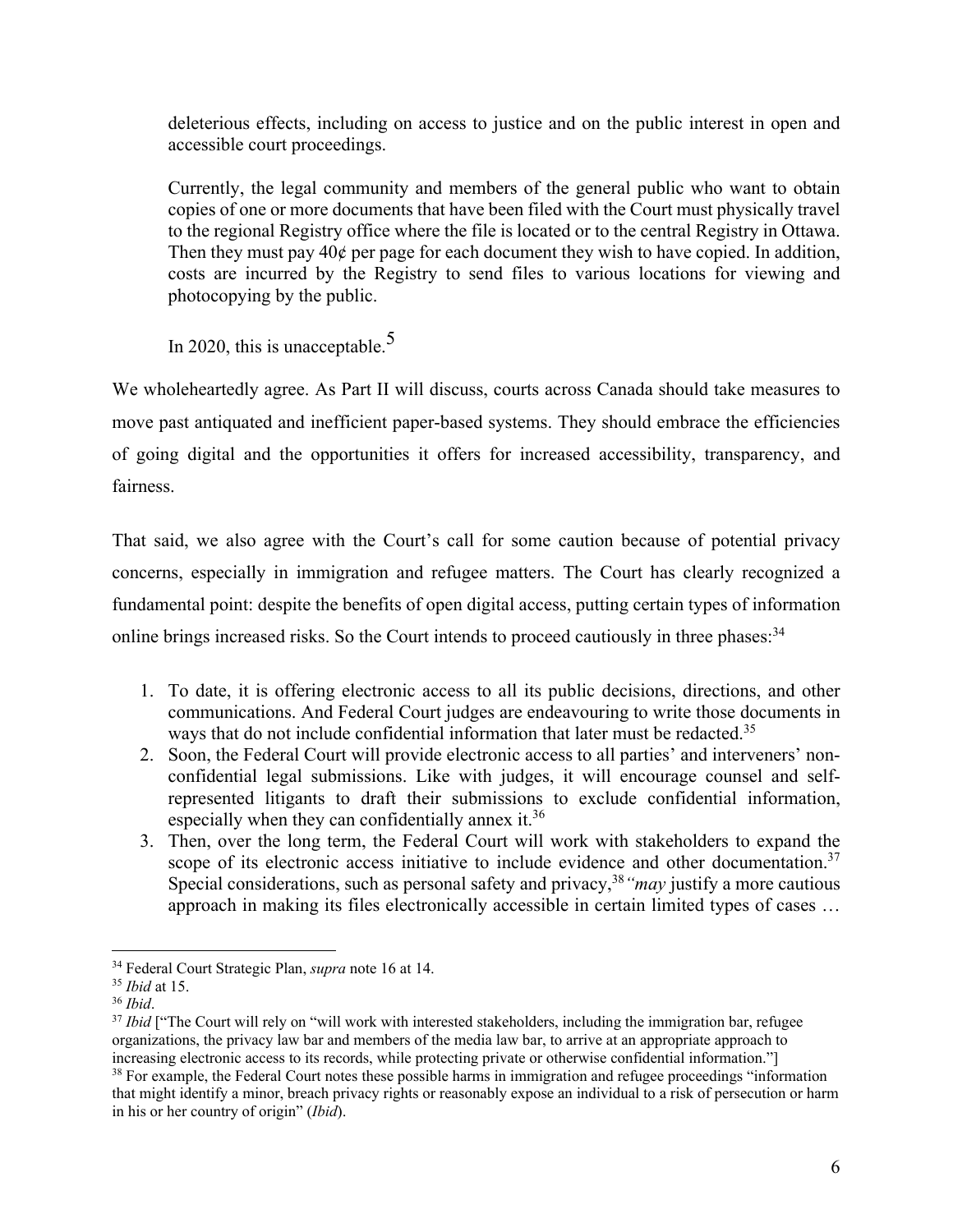[:] i) minors, (ii) refugee applicants, (iii) persons applying for immigration status, in certain circumstances, and (iv) self-represented litigants."39

## *ii. Consultation has revealed divergent views on electronic access to court records*

The Federal Court did not begin this shift without first undertaking pilot project tests or consultation, $40$  key principles of user-centred design that we think other courts should embrace. $41$ 

In 2019, the Federal Court developed a pilot project for immigration proceedings in Toronto that allowed any party to electronically file documents.42 And it engaged in public consultation from 2018-2021 that revealed divergent views on electronic access:

- Some agree that anonymizing court records and decisions should be available from the outset of proceedings. Others are concerned that too many anonymization requests could compromise the open court principle.<sup>43</sup>
- Many agree that online access to court documents poses a risk for sensitive information being widely distributed online.<sup>44</sup>
- Many are concerned about electronic access to court records in judicial reviews of refugee, H&C, PRRA, and other risk-based cases.<sup>45</sup>

<sup>&</sup>lt;sup>39</sup> *Ibid*.<br><sup>40</sup> *Ibid* at 11.<br><sup>41</sup> See Jon Khan, "The Life of a Reserve': How Might We Improve the Structure, Content, Accessibility, Length, and Timeliness of Judicial Decisions" (LLM Thesis, University of Toronto, 2019) Part 4.<br><sup>42</sup> Federal Court, "Notice to the Parties and the Profession: Policy Project (Toronto Local Office Only): IMM E-

Process (4 July 2019), online: <https://www.fct-cf.gc.ca/content/assets/pdf/base/IMM%20e-

process%20pilot%20Notice%20July%204-2019%20revision%20ENG%20FINAL.pdf>.

<sup>&</sup>lt;sup>43</sup> At one end of the spectrum, the Canadian Association of Refugee Lawyers suggested that originating Notice of Applications should include anonymization requests so parties can maintain confidentiality at the start. One Federal Court judge (Diner J.) agreed with such a proposal. But he also said anonymity must be balanced with the open court principle. In other words, no blanket anonymity for all proceedings. At the other end of the spectrum, the Federal Court Chief Justice (Crampton C.J.) noted the need to monitor anonymity requests. Otherwise, the open court principle could face a real issue if a high percentage of Federal court decisions became anonymized (see Federal Court, "Bench and Bar Liaison Committee (Citizenship, Immigration & Refugee Law) Minutes" (12 April 2018), online (pdf): <https://www.fct-cf.gc.ca/Content/assets/pdf/base/IMM%20Bar%20-%20April%2012-2018%20minutes%20FINAL%20ENG.PDF>; Federal Court, "Bench and Bar Liaison Committee (Citizenship,

Immigration & Refugee Law) Minutes" (4 June 2018), online (pdf): <https://www.fct-

cf.gc.ca/Content/assets/pdf/base/imm/IMM%20Bar%20Liaison%2004-june-

<sup>2018%20</sup>minutes%20draft%20v4%20(for%20circulation%20to%20Committee)%20ENG.pdf>.

<sup>&</sup>lt;sup>44</sup> The Federal Court Chief Justice, Legal Aid Ontario, and the Quebec Lawyers Association all noted potential risks but agreement (see Federal Court, "Bench and Bar Liaison Committee (Citizenship, Immigration & Refugee Law) Minutes" (9 May 2019), online (pdf): <https://www.fct-

cf.gc.ca/Content/assets/pdf/base/imm/IMM%20Bar%20Liaison%209-may-

<sup>2019%20</sup>minutes%20draft%20v4%20(for%20circulation%20and%20translation)%20ENG.pdf)>. 45 Federal Court, "Bench and Bar Liaison Committee (Citizenship, Immigration & Refugee Law) Minutes" (31 May 2019) at 2, online (pdf): <https://www.fct-cf.gc.ca/Content/assets/pdf/base/imm/IMM%20Bar%20Liaison%2031 may- 2019%20minutes%20v4%20(for%20circulation%20to%20Committee)Eng.pdf>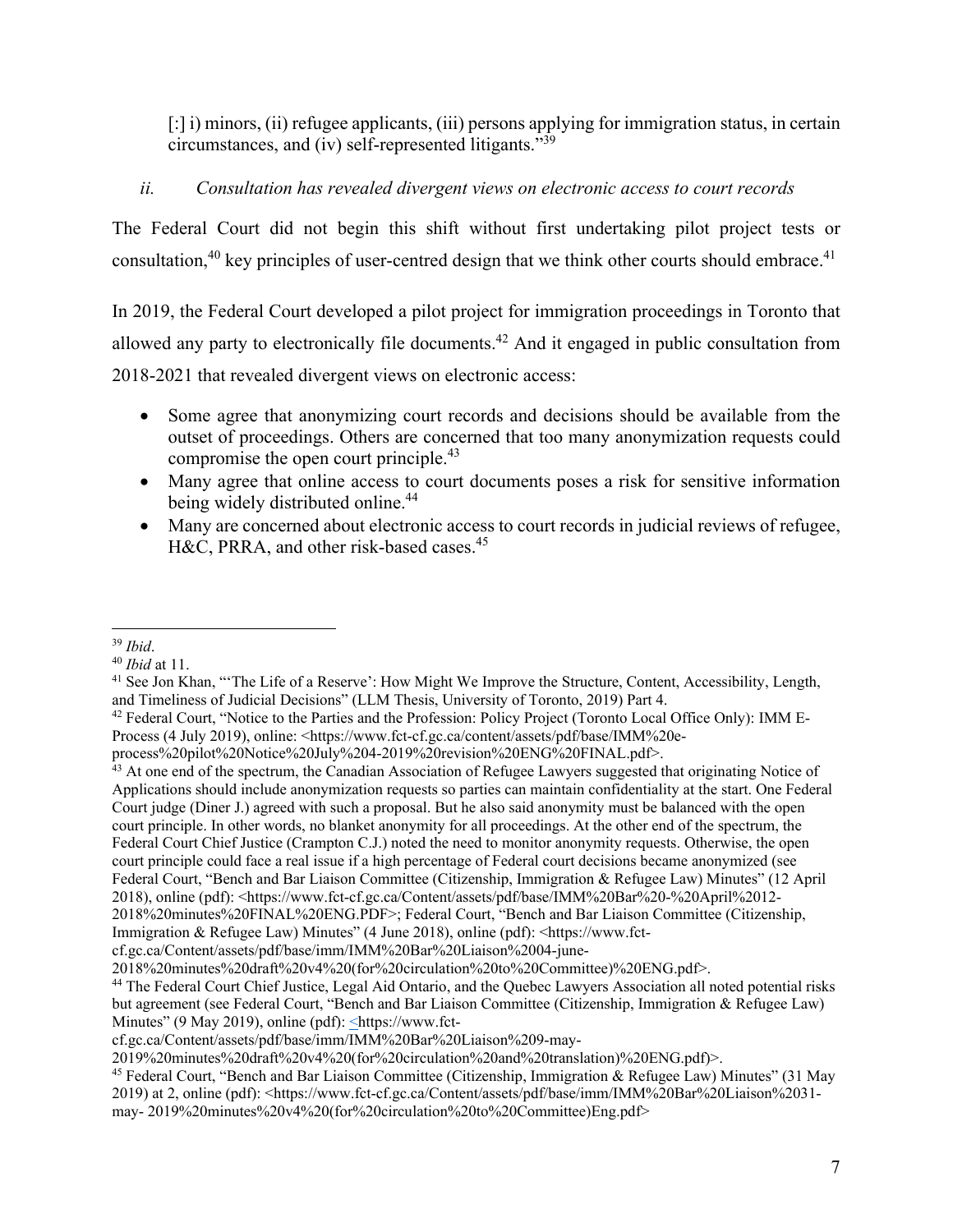Fewer are concerned about online access for immigration and refugee court records for judicial reviews of visa officer, express entry, and other non-risk decisions.<sup>46</sup>

In the Federal Court's consultations, the CBA was invited to provide a submission.<sup>47</sup> In response, the CBA has called for a reverse onus approach to accessing many court records electronically or in-person. It argues this new approach is necessary because the previous "'practical obscurity' of paper-based records offers a form of privacy protection that will not exist with online access."<sup>48</sup> And it argues that Australia's federal court offers an exemplary approach:

- Australia provides online access to files and does not distinguish between electronic or paper-based records. Access depends on the documents' classification (non-restricted, restricted, or confidential).49
- Its docket search is like the Federal Court's, and anyone can access it (or register with it to track cases). $50$
- Its online search portal contains non-restricted, restricted, and confidential documents.<sup>51</sup>
- Parties and non-parties can create accounts, but only parties can view documents online.<sup>52</sup>
- If non-parties want to access either restricted<sup>53</sup> or non-restricted documents,<sup>54</sup> they must use the access form and pay a fee for access. But no rationale for access is required for non-restricted documents. But a rationale is helpful (but again not required) when seeking court leave to access restricted documents.<sup>55</sup>

Relying on Australia's scheme and its overall views, the CBA makes eight recommendations:

1. Require online accounts and fees to access filed documents: Registration promotes accountability and enhances security. All users should upload identification and their full name and address when creating accounts. Non-parties should pay an access fee for

<sup>&</sup>lt;sup>46</sup> *Ibid*.<br><sup>47</sup> Federal Court, "Bench and Bar Liaison Committee (Citizenship, Immigration & Refugee Law) Minutes" (16 October 2019), online: <https://www.fct-cf.gc.ca/Content/assets/pdf/base/imm/IMM%20Bar%20Liaison%2016-oct-2019%20minutes%20v5%20ENG%20%20(for%20circulation%20to%20Committee).pdf>.

<sup>48</sup> Canadian Bar Association, "Access to Documents on Federal Court Website" (December 2019) at 2, online: https://www.cba.org/CMSPages/GetFile.aspx?guid=eed26a1c-5256-4c66-87d6-20c2c99afa84>.<br><sup>49</sup> Ibid.<br><sup>50</sup> Ibid.<br><sup>51</sup> Ibid at 3.<br><sup>52</sup> Ibid.<br><sup>53</sup> Ibid Idocuments not classified as non-restricted. including affidavits. exhibits.

and subpoena material; and documents a court has designated as "confidential" or prohibited from disclosure to the type of requester in question].

<sup>54</sup> *Ibid* [originating application or cross claim; notice of address for service; pleading or particulars of a pleading or similar document; statement of agreed facts or an agreed statement of facts; interlocutory application; judgment or an order of the Court; notice of appeal or cross appeal; notice of discontinuance; notice of change of lawyer; notice of ceasing to act; reasons for judgment; and a transcript of a hearing heard in open court.] 55 *Ibid*.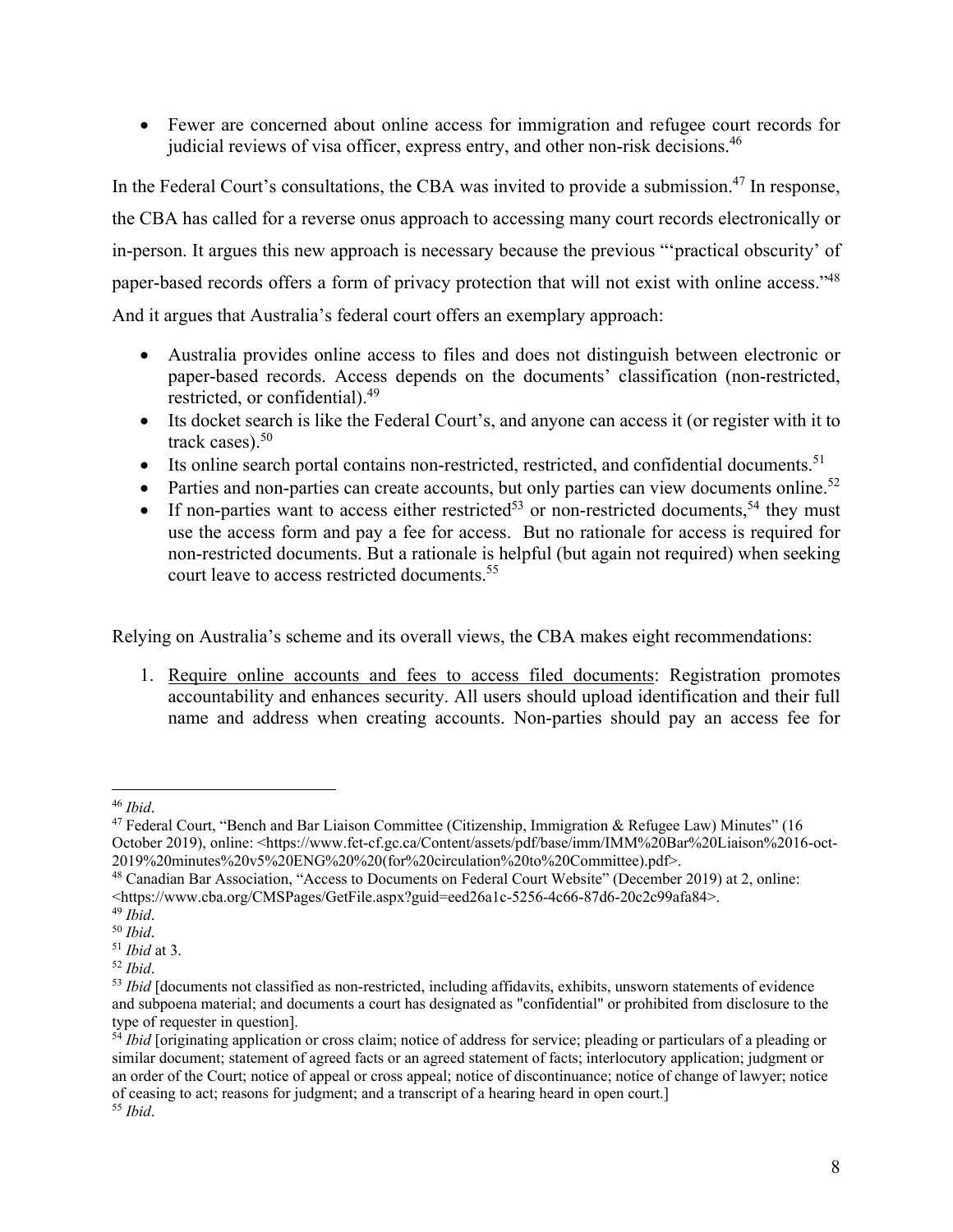documents. Such fees would offset registry officers' time and may dissuade frivolous requests. The Court should consider hierarchical access for media and non-lawyers.<sup>56</sup>

- 2. Open online access subject to limited exceptions: All court records should be accessible online unless they are designated confidential, are immigration and refugee documents, or matters involving minors.<sup>57</sup>
- 3. Putting the onus of protecting sensitive personal information on the Federal Court and counsel: Counsel should consider the impact of online access when filing materials with the court and take steps to protect clients' privacy and confidentiality. The Court should also be mindful of limiting personal information when preparing judgments and materials. Litigants should be informed about the consequences of court records being online, inherent risks, and steps needed to protect sensitive information.<sup>58</sup>
- 4. Special considerations in the immigration context: To reduce risk, the Federal Court should use Australia's classification system of non-restricted, restricted, and confidential.<sup>59</sup> Nonparties would be allowed to view a list of documents in the court file and access nonrestricted documents on request.<sup>60</sup> But they should not have access to restricted documents unless they obtain court permission after providing an access rationale. <sup>61</sup> Requiring court "permission to access these items would protect against the potential unlawful use of this information overseas (e.g., foreign governments, agents of persecution in a refugee context, fraudsters with financial and identity documents)."62 When examining access requests, the Court could consider two factors: non-party identity and whether the rationale and declared use are consistent with s. 2b of the *Charter*. 63
- 5. Special consideration for minors: Information related to children requires special protection even when it is anonymized. Restricted documents could include pleadings, affidavits, exhibits, and other documents containing sensitive information.<sup>64</sup>
- 6. Data security: Rigorous security measures and storage on Canadian servers is imperative. Data mining is a huge problem. Data security of court records and other privacy rights should be equivalent to privacy legislation. The Court also needs to have an updated privacy policy on its website with retention limits; mandatory breach recording and reporting procedures; and appropriate technological safeguards to prevent unauthorized access to circumventing of technological barriers. Finally, the Court should consult with

<sup>&</sup>lt;sup>56</sup> *Ibid* at 4.<br><sup>57</sup> *Ibid* at 5, 6-10.<br><sup>58</sup> *Ibid* at 5-6.<br><sup>59</sup> Even if this system is not used, the CBA still calls for certain documents never being online:

no immigration files for interlocutory proceedings unless leave is granted (so only meritorious applications will receive scrutiny);

no in camera proceedings or pre-removal risk assessment or overseas vias applications for refugee or H&C protected persons; and

<sup>•</sup> no certified tribal records (*Ibid* at 8-9).<br><sup>60</sup> The CBA proposes these documents should be classified: originating application (other than requests for mandamus or applications containing extensions of time); notice of address for service; certificate of service and notice of appearance; judgment, order, and direction of the Court; notice of discontinuance; notice of change of lawyer; notice of ceasing to act; and reasons for judgment (*Ibid* at 6-7).<br><sup>61</sup> The CBA proposes these documents would be restricted (pleadings, affidavits, exhibits, and certified tribunal

records) (*Ibid* at 7). 62 *Ibid* at 7. 63 *Ibid* at 8. 64 *Ibid* at 9.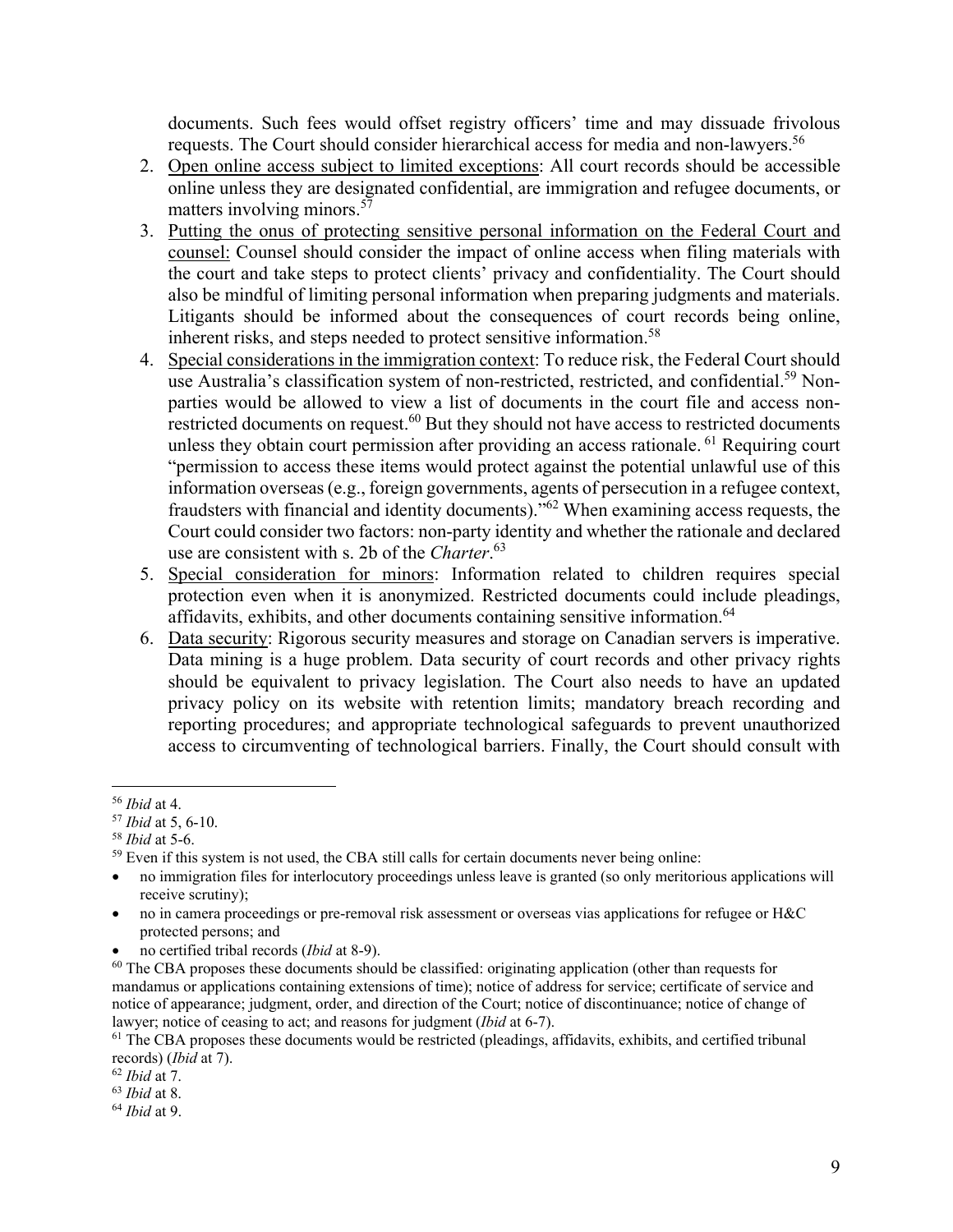the Office of the Privacy Commissioner on best practices for data security of online records.65

- 7. Searchability: Documents should only be searchable through the Federal Court website. Internet search engines or software designed for "bulk" online searching should not have access to court files. The current search functionality on the Court websites should be maintained (only allowing for searches by person's last name, corporation name, ship name, court file number, intellectual property name/number, and counsel of record). No ability to search by details, phrase, or words should be provided.<sup>66</sup>
- 8. Pilot Project: Before full online access is provided, a pilot project should occur to evaluate feasibility, effectiveness, and cost. It would also allow the Court to determine the extent and type of non-party requests for immigration documents.<sup>67</sup>

The Canadian Media Lawyers Association also provided submissions. It applauded the Federal Court's efforts, but it strongly objected to CBA's proposal. It cautioned the Court to "be wary of fearmongering around how those technologies might be used as an excuse to place limits on the open court principle." 68 It argued the CBA's proposal would frustrate transparency, and it raised six main points in reply to the CBA's recommendations:

- 1. Balancing exercises are not the starting point for open courts. Presumptive public and media access are the starting point. The open court principle "does not seek to find an equilibrium between competing interests…."69 Balancing exercises only arise if restrictions are necessary to prevent serious risks to the administration of justice because reasonably alternative measures will not prevent risks. The CBA's calls to make balancing the starting point improperly reverses the burden and open court presumption.<sup>70</sup>
- 2. Australia's court record access policy cannot work in Canada. Australia's open court principles rely on the common law whereas Canada's open court principles are constitutionally guaranteed rights. $71$
- 3. Using pay-for-access models to discourage access to court files flies in the face of the open court principle.72
- 4. Requiring applicants to show why they are interested in court material invites courts to "engaged improperly in editorial decision making."<sup>73</sup>
- 5. Restricting access to individuals present in Canada unduly limits individuals with legitimate interests in Canadian court proceedings from accessing them.<sup>74</sup>

- 69 *Ibid* at 2. 70 *Ibid*. 71 *Ibid* at 2-3 72 *Ibid* at 3. 73 *Ibid* at 3-4. 74 *Ibid* at 4.
- 

<sup>&</sup>lt;sup>65</sup> *Ibid* at 9-10.<br><sup>66</sup> *Ibid* at 10.<br><sup>67</sup> *Ibid* at 10.<br><sup>68</sup> Canadian Media Lawyers Association, "Re: Online Accessibility of Court File" (9 January 2020), on file with authors.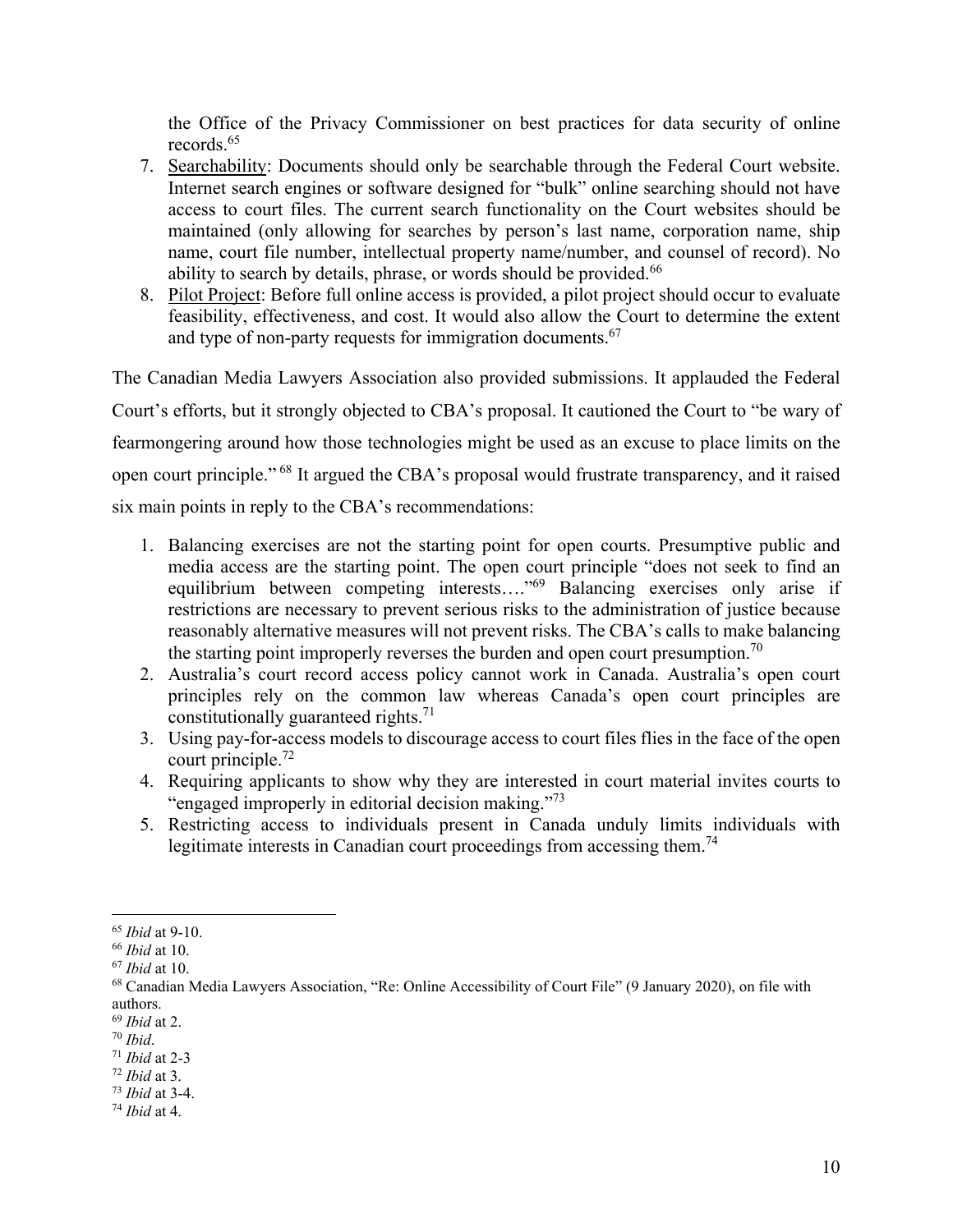6. Instead of making certain records presumptively "restricted", courts should remind parties that filed documents are presumptively available to the public. And if parties want to restrict access, they bear the burden.<sup>75</sup>

In our view, the CBA and CMLA positions are both untenable. The former too easily sacrifices the open court principle in the name of privacy, and the latter fails to accommodate important privacy interests, particularly in the immigration and refugee law setting. Even worse, neither position meaningfully engages with a key issue: fair and equitable access to court materials in a context of overwhelming power imbalances and information asymmetries. Before resorting to either extreme position, our view is that options that simultaneously maximize privacy, openness, and fairness must be explored.

## **2. Open Courts in Canada: It is Time to Realize Them More Fully**

We are often told the open court principle is the "hallmark"<sup>76</sup> of democratic society or that open courts are "deeply embedded in the common law tradition."<sup>77</sup> But historically speaking, courts were not so "open."<sup>78</sup> Unless you were able to get to the courtroom in person to see and hear what was going on, UK courts in the  $12<sup>th</sup>$  to 18th century were hardly open to you.

## *i. You do not have to be in the courtroom for it to be partially open to you*

Despite many ongoing transparency gaps, Canadian judges and courts in 2021 are far more transparent than their historical colleagues. For example, for most of the common law history, judges simply did not issue reasoned decisions in disputes.<sup>79</sup> But now, many Canadian courts offer published written reasons for decisions in many disputes or audio recordings of reasoned oral decisions if they are not reported. This shift showcases how far Canada has come and the importance of not regressing in openness, transparency, accountability, or fairness. In 2021, you

<sup>&</sup>lt;sup>75</sup> Ibid at 4-6.<br><sup>76</sup> Canadian Broadcasting Corp v New Brunswick (Attorney General), [1996] 3 SCR 480 at para 22.<br><sup>77</sup> Ibid at para 21.<br><sup>78</sup> Of course, the early origins of the UK common law relied on tribal or community more people attended proceedings (see, e.g., "Legal History: Origins of the Public Trial" (1960) 35:2 Indiana Law Journal 251 at 251). Here, we are speaking more about the modern evolutions of courts from the 12<sup>th</sup> century on *i.e.*, after the Assize of Claredon and the beginning of the English common law and professional judges (See, e.g., Courts and Tribunals, "History of the judiciary", online: <https://www.judiciary.uk/about-the-judiciary/history-ofthe-judiciary/>.

<sup>79</sup> See Khan, *supra* note 41, Part 1.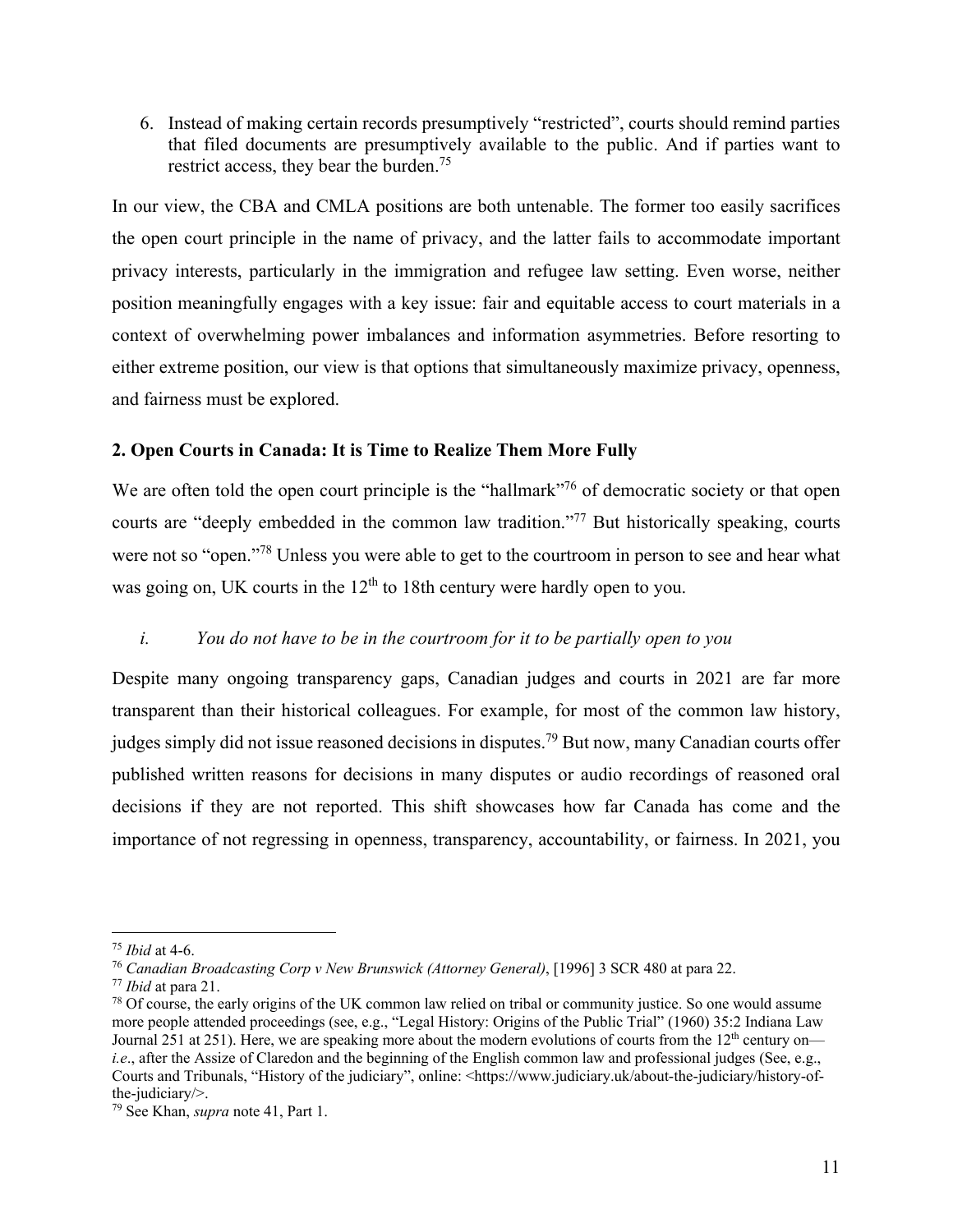simply do not have to be in a Canadian courtroom for the courtroom to be at least *partially* open to you.

But full transparency has yet to apply to all subject matters or courts. For example, in many immigration and refugee law disputes, judges do not offer reasons. Decisions denying leave for judicial review (which is required for most immigration and refugee law matters) typically do not include reasons.80 And reasons are not always provided even in cases where leave has been granted and the matter is decided on the merits. $81$  As we will discuss, this gap in reason-giving makes open access to Federal Court files and records especially important in immigration and refugee decisions.

The shift from historical opacity to more (but still not full) openness and transparency is partly tied to constitutional rights to access many court records. Unlike the UK, which historically took a more restricted approach, Canadian courts sought to foster broad access to court records.<sup>82</sup> In Canada, at least, open courts do not end when proceedings conclude, and access is not limited to the courtroom or only to the final proceeding:<sup>83</sup> "Access to exhibits is a corollary to the open court

<sup>80</sup> Sean Rehaag, "Judicial Review of Refugee Determinations: The Luck of the Draw" (2012) 38:1 Queens LJ 1 at 7, 10. This gap also applies to the Supreme Court of Canada and their lack of reasons when granting or denying leave (see, e.g., Matthew Scott, "Leave Applications at the Supreme Court of Canada: Should Reasons be Provided?" (5 March 2019) Saskatchewan Law Review, online: <https://sasklawreview.ca/comment/leave-applications-at-thesupreme-court-of-canada-should-reasons-be-provided.php>.

<sup>81</sup> Sean Rehaag & Pierre-André Thériault, "Judgments v Reasons in Federal Court Refugee Claim Judicial Reviews: A Bad Precedent?" (forthcoming) 44:2 Dalhousie Law Journal, available on SSRN, online:

<sup>&</sup>lt;https://papers.ssrn.com/sol3/papers.cfm?abstract\_id=3920722>. 82 Justice Dickson suggested his holding was a clear departure from UK practices (see *A.G. (Nova Scotia) v. MacIntyre*, [1982] 1 SCR 175 at 189. That said, others seem to disagree and argue that "the right of access to all facets of criminal and civil trials, including pleadings, indictments, transcripts, rulings, and exhibits, dates back to a fourteenth century British statute, which "granted 'any subject' the right to access the 'records of the King's Courts ... for his necessary use and benefit'" Dean Jobb, Media Law for Canadian Journalists (Toronto: Edmond

Montgomery, 2006) at 74 as cited in Dana Adams, "Access Denied?: Inconsistent Jurisprudence of the Open Court Principle and Media Access to Exhibits in Canadian Criminal Cases" (2011) 49:1 Alberta Law Review 177; see also D R Jones, "Protecting the Treasure: An Assessment of State Court Rules and Policies for Access to Online Civil Court Records" (2013) 61:2 Drake L Rev 375 at 376, 377, 379.

<sup>83</sup> *AG (Nova Scotia) v MacIntyre*, [1982] 1 SCR 17 at 189 ["At every stage the rule should be one of public accessibility and concomitant judicial accountability.…curtailment of public accessibility can only be justified where there is present the need to protect social values of superordinate importance. ... Access [to court records] can be denied when the ends of justice would be subverted by disclosure or the judicial documents might be used for an improper purpose. The presumption, however, is in favour of public access and the burden of contrary proof lies upon the person who would deny the exercise of the right."]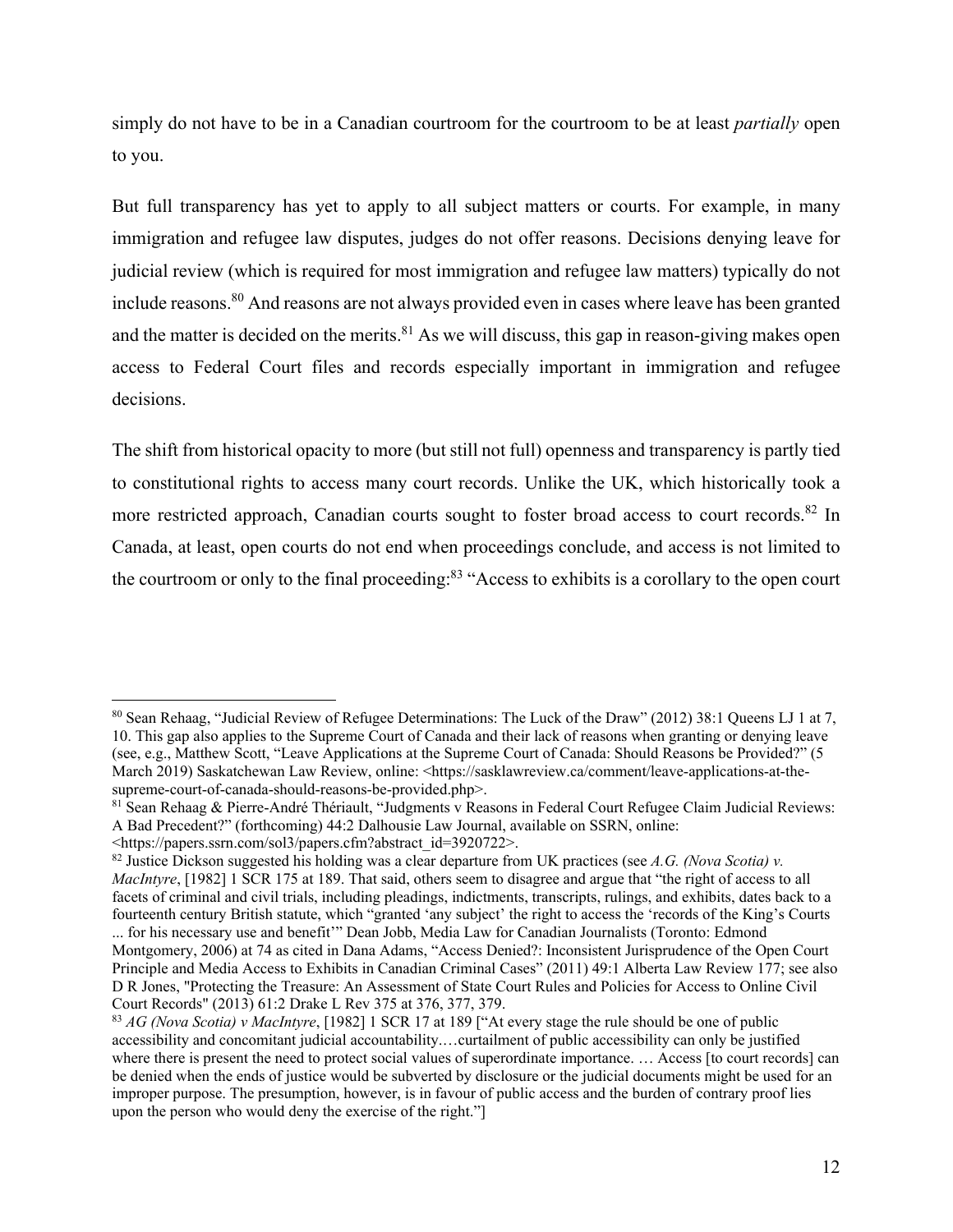principle."84 As a general matter, then, "the 'open court' principle applies … to all documents filed with the courts."<sup>85</sup>

Such open access is a basic tenet of Canada's legal system.<sup>86</sup> As the SCC recently noted in its 2021 decision in *Canadian Broadcasting Corporation v. Manitoba*, openness is necessary to "maintain the legitimacy of the exercise of judicial power … by allowing the public to scrutinize this exercise in service of ensuring that justice is being dispensed fairly … Public access to the court record facilitates this scrutiny."87 The open court principle is also central to democracy as the SCC recently noted in another 2021 decision, *Sherman Estate v. Donovan*:

This Court has been resolute in recognizing that the open court principle is protected by the constitutionally‑entrenched right of freedom of expression and, as such, it represents a central feature of a liberal democracy. As a general rule, the public can attend hearings and consult court files and the press — the eyes and ears of the public — is left free to inquire and comment on the workings of the courts, all of which helps make the justice system fair and accountable."

Many have written about why open courts are necessary for democracy.<sup>88</sup> But open courts and open access are also fundamentally necessary for fairness. Part V will discuss this point further. But here is one clear example for now. Historically, when commercial electronic legal publishing

<sup>84</sup> *Canadian Broadcasting Corp v The Queen*, 2011 SCC 3 at para 12; *Aboriginal Peoples Television Network v. Alberta (Attorney General)* 2018 ABCA 133 at para 15; *Foster-Jacques v. Jacques*, 2012 NSCA 83 at paras 89, 94; *R v Fry*, 2010 BCCA 169 at paras 78, 82); *Lac d'Amiante du Québec ltée c. 2858-0702 Québec inc*., 2001 SCC 51 at para 72; *R v Power,* 2015 SKCA 25; *R v Baltovich [re Canadian Broadcasting Corp]*, 2008 CanLII 28062 (ON SC) at para 6.<br> $^{85}$  Husky v Schad, 2015 ONSC 460 at para 15.

<sup>&</sup>lt;sup>86</sup> Singer v Canada (Attorney General), 2011 FCA 3 at para 6. Unfortunately, Canadian courts have inconsistently applied access to court records principles (see, e.g., Adams, *supra* note **Error! Bookmark not defined.**; see also Ko, *supra* note 1. While *Vickery v Nova Scotia (Prothonotary, Supreme Court)* [1991] 1 SCR 671 still offers persuasive value (see *R v Panghali*, 2011 BCSC 422 at para 37), some courts continue to place too much reliance on it notwithstanding the dissent's position being adopted in subsequent SCC jurisprudence (see *Ibid* at 31-36). Indeed, latter jurisprudence is clear that *Vickery*'s framework is subservient to the *Dageneis Mentuck* framework (see *Dufour*, *supra* note 27 at 14). But courts have continually found that individuals—especially the media—have the right to access court records (*Canadian Broadcasting Corp v R*, 2010 ONCA 726; but see *R v Wellwood*, 2011 BCSC 689 at para 33 ["I am not convinced, for example, that the right to make copies of exhibits, referred to by the Ontario Court of Appeal in Canadian Broadcasting Corp. v. R. flows from every order granting access to the exhibit."]; *R. v. Panghali*, 2011 BCSC 422 at para 32 ["Access to permit the scrutiny or inspection of an exhibit is often facilitated by providing the applicant with a physical copy of the exhibit. However, that convenience does not transform a right grounded in the court's accountability to the public into an almost proprietary interest in the evidence that is placed before the court and made available for access."]). Perhaps that right is even constitutional (See, e.g., Marc-Aurele Racicot, "The Open Courts Principle and the Internet: Transparency of the Judicial Process Promoted by the Use of Technology and a Solution for Reasoned Access to Court Records" (University of Alberta, LLM Thesis, 2007) at 31-41)<br><sup>87</sup> Canadian Broadcasting Corp. v. Manitoba, 2021 SCC 33 at para 82.

<sup>&</sup>lt;sup>88</sup> See, e.g., David S Ardia, "Court Transparency and the First Amendment" (2017) 38 Cardoza Law Review 835.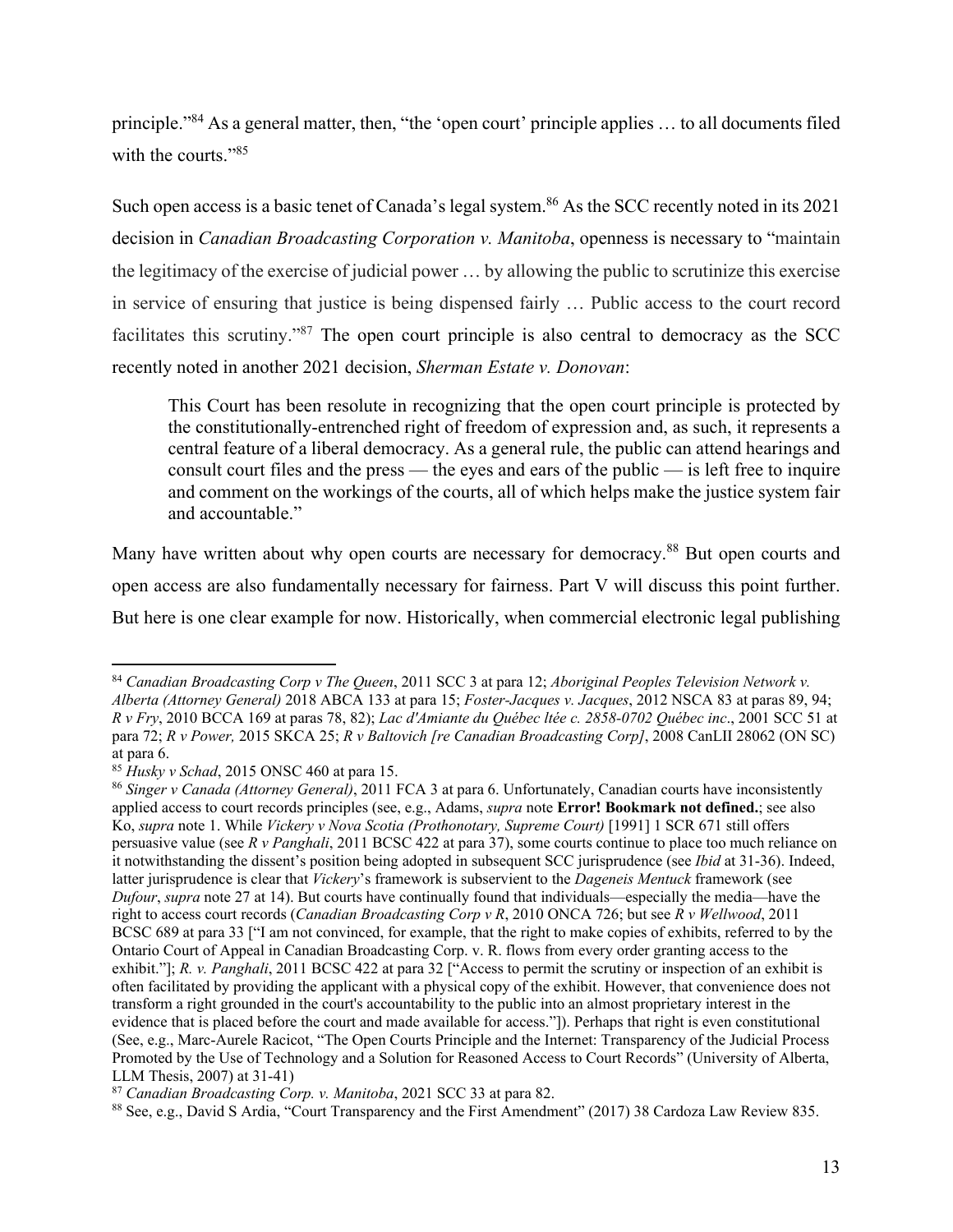first became prominent, some lawyers (e.g., those with bigger pockets because they mostly represent governments or well-financed institutions) had access to electronic databases with many decisions and effective electronic tools to quickly find and navigate those decisions. Their opponents (often representing marginalized people) had no such access. Instead, they had to either use inferior search tools or manually go to libraries to look up and note up cases in dusty books. Such access disparities to the legal materials necessary to form persuasive legal arguments were clearly unfair.

Substantial investments have been made to support open access legal databases to attempt to address that historical unfairness. Unfortunately, while these investments—particularly in CanLII—have provided better access to caselaw, access continues to be unfair in many areas. And we are concerned that this unfairness is getting worse.

As legal technology develops, lawyers who mainly do their legal research in CanLII are at risk of becoming akin to lawyers who were forced to go to libraries while opposing lawyers accessed electronic databases. Their opponents (who once again are often lawyers with bigger pockets because they mostly represent governments or well-financed institutions) do not just rely on CanLII. They increasingly use bespoke and off-the-shelf artificial intelligence and machine learning tools, including: predictive analytics; large scale precedent databases and datasets, including arguments, pleadings, *etc*.; and a host of other cutting-edge tools to support legal research and form legal arguments. In other words, despite technology's ability to level the playing field, technology is also amplifying historic unfairness. As Part V notes, if responses to privacy interests result in limited and asymmetrical access to court records and court files, this sort of unfairness will be exacerbated.

#### *ii. Sustaining the status quo would compromise openness, transparency, and fairness*

Some privacy advocates and scholars are skeptical about using technology to improve access. Some argue that instead of using technology to improve democratic access, efforts should be made to sustain the status quo with things like practical obscurity or the practical friction caused by court access policies and court supervision. But sustaining the status quo is not compatible with open courts and puts basic fairness at risk.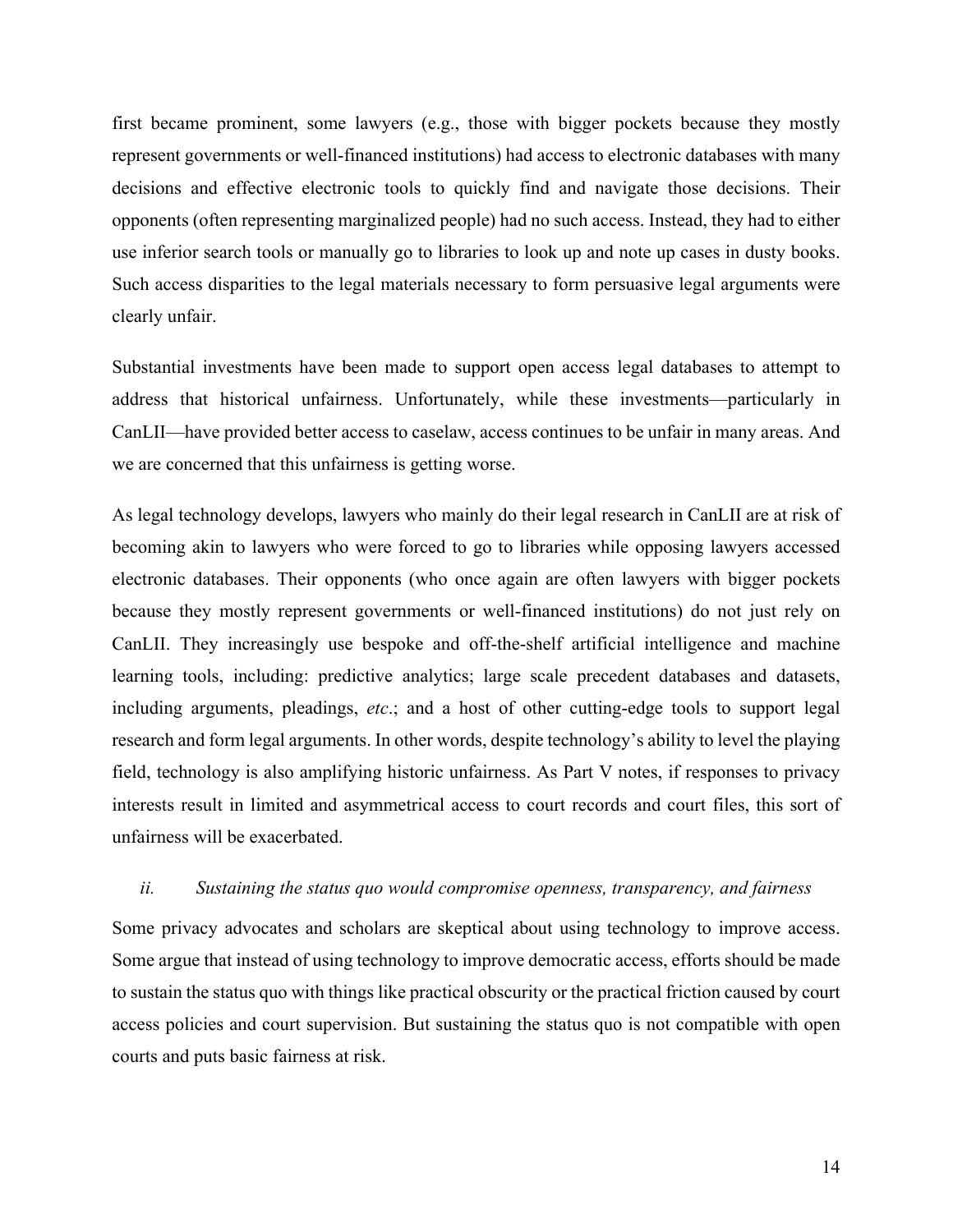In the status quo, access to legal data is surprisingly difficult in Canada. Currently, non-electronic access to court records in most Canadian courts is not easy, truly open, or equitable. Because of privacy considerations and arguably technological limitations, many courts require everyone to request permission to access court files,<sup>89</sup> much like the CBA is advocating for in the Federal Court.

Such regimes are ironically privacy intrusive. If you want to access most Canadian courtrooms in person or published judicial and tribunal decisions, you do so anonymously.<sup>90</sup> But if you want to access court records in many parts of Canada—even though you could have heard the same things live—access looks different.<sup>91</sup> Instead of anonymously viewing the court file, you must often provide your name and the basis for wanting to observe what already occurred in open court. As the CMLA suggested in its response to the CBA, such approaches effectively put a reverse-onus de-facto publication ban on the court record (a point we will discuss more in a moment). Instead of abiding by open court principles—where litigants have the onus to justify their court file being closed until permission is provided—these regimes put the onus justifying access on anyone

<sup>89</sup> Many scholars seem to ignore this point and discuss the ease of access as if you can just walk into a Canadian courthouse, walk up to counter, and start riffling through the court file. Some scholars even suggest it is as easy of a free google search. That reality simply does not exist in Canada, even for most judicial decisions (see, e.g., Courtney Retter & Shaheen Shariff, "A Delicate Balance: Defining the Line between Open Civil Proceedings and the Protection of Children in the Online Digital Era Canadian Journal of Law and Technology" (2010) Can JL & Tech 231 at 236-237 ["technology has irrevocably changed the way the Canadian judicial system conducts business. At one time, in the not-so-distant past, access to judicial proceedings required some effort; it involved actually *going* to the courthouse to watch a proceeding unfold, hunting through a plethora of specialized legal texts or waiting in line to pay for copies of court documents. Today, by contrast, access to judicial records is an effortless process that often involves nothing more arduous than a free Google search of a legal concept and a party's name. Indeed, an increasing number of courts provide remote electronic retrieval of docket information, post reasons for judicial decisions electronically on court websites or through commercial publishers, and invite cameras into the courtroom, making legal drama a staple of the nightly suppertime news."). This reality is just not representative. As Heather Douglas noted in 2016 (and not much has changed since), "Currently finding pleadings, motion records, or factums filed with the courts online is nearly impossible. It is not only an issue of access to justice, it is an issue of accuracy" (Heather Douglas, "Show me the Pleading: Show me the Evidence" (24 August 2016) *Slaw*, online:<br><http://www.slaw.ca/2016/08/24/show-me-the-pleading-show-me-the-evidence/>).

 $\frac{90}{20}$  While CanLII's coverage is incomplete and it does not provide bulk access, its open access is nonetheless world leading and the envy of many countries.<br><sup>91</sup> See, e.g., the process in British Columbia where any non-party must make a formal request to the presiding judge

to see anything that's not available online through its pay for use service that requires an account (see Supreme Court of British Columbia, "Court Record Access Policy", online:

<sup>&</sup>lt;https://www.bccourts.ca/supreme\_court/media/BCSC\_Court\_Record\_Access\_Policy.pdf>; British Columbia, "Access court records", online: <https://www2.gov.bc.ca/gov/content/justice/courthouse-services/documents-formsrecords/access-court-records>.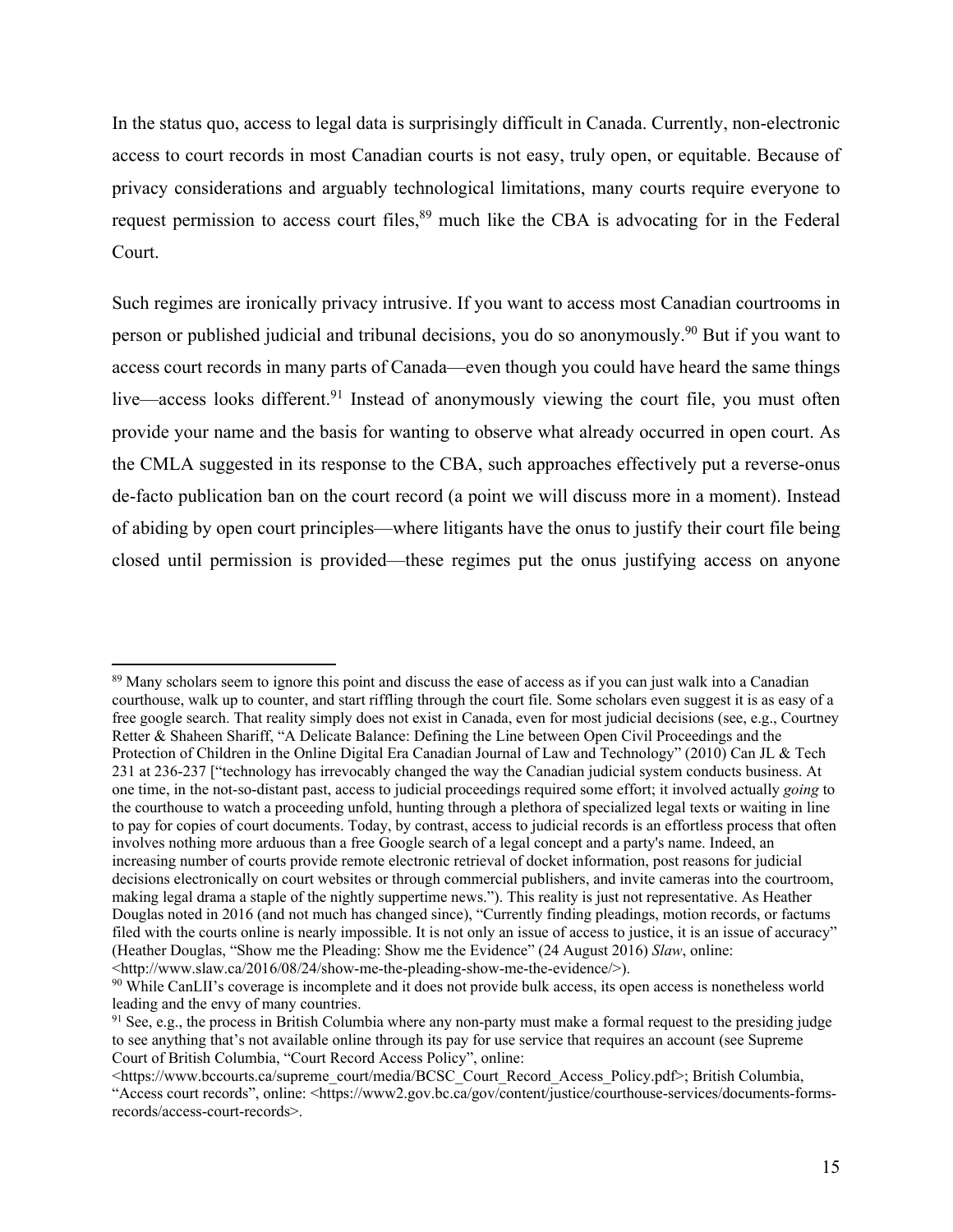seeking access to court records. No legal principle we are aware of justifies flipping the initial onus aside from vague invocations of courts' supervisory jurisdiction.

As noted, the CBA is calling for a similar reliance on this reverse onus approach in the Federal Court's consultation for possible electronic immigration record access. The CBA is also clear that if this historical reverse onus approach applies to electronic records, it should also apply to paper ones. In other words, the CBA is calling to regress the Federal Court's openness.<sup>92</sup> But no new technology or technological risk justifies bringing this approach to the Federal Court. Indeed, the Federal Court has not previously supported such a reverse onus process to access its court files (unless you wish to access to the audio recording of the proceeding). <sup>93</sup> In contrast to many Canadian s. 96 and appellate courts, documents filed in the Federal Court are presumptively accessible without proceeding through an administrative supervisory process (unless documents are subject to an order).<sup>94</sup>

This practice distinguishes the Federal Court from many of its superior court and appellate court peers and makes it one of the more open Canadian courts.<sup>95</sup> Considering the Federal Court's role

<sup>92</sup> Canadian Bar Association, "Access to Documents on Federal Court Website" (December 2019) at 2-9, online: <https://www.cba.org/CMSPages/GetFile.aspx?guid=eed26a1c-5256-4c66-87d6-20c2c99afa84>. 93 Federal Court, "Notice to the Profession: Pilot Project for Access to Digital Audio Recordings of Federal Court

Proceedings" (6 February 2015), online*:* https://www.fct-cf.gc.ca/content/assets/pdf/base/DARS%20Notice%20feb-6-2015%20(ENG).pdf>; Federal Court, "Policy on Public and Media Access", online: <https://www.fctcf.gc.ca/en/pages/media/policy-on-public-and-media-access>. 94 *Ibid*. 95 Many Canadian courts have access policies where individuals seeking access to the complete court file most

present a written request to the court:

Supreme Court of British Columbia, "Court Record Access Policy", *supra* note 43;

Court of Appeal for British Columbia, "Record and Courtroom Acess Policy (31 January 2017) online: <https://www.bccourts.ca/Court\_of\_Appeal/practice\_and\_procedure/record\_and\_courtroom\_access\_policy/PD F/Court of Appeal Record and Courtroom Access Policy.pdf>;

Court of Queen's Bench of Alberta and Court of Appeal of Alberta, "Public and Media Access Guidance" (1 August 2013, online: <https://www.albertacourts.ca/docs/defaultsource/qb/public and media access guide.pdf?sfvrsn=77a1df80 0>.

Court of Queen's Bench for Saskatchewan & Court of Appeal for Saskatchewan, "Public Access to Court Records in Saskatchewan" (2020), online: <https://sasklawcourts.ca/wpcontent/uploads/2021/05/Access\_Guidelines\_2020.pdf>.

Nunavut Court of Justice, "Access to Court Records Policy", online: <https://www.nunavutcourts.ca/phocadownloadpap/EN/CourtRecords\_AccessPolicy.pdf>.

Supreme Court of Newfoundland and Labrador, "A Guide to Acessining Court Proceedings and Records for the Public and Media" (2019), online, < https://court.nl.ca/supreme/forms/2018%2001%2009%20- %20A%20Guide%20to%20Accessing%20Court%20Proceedings%20and%20Records%20for%20the%20....pdf >.

These courts appear to have slightly more permissive regimes.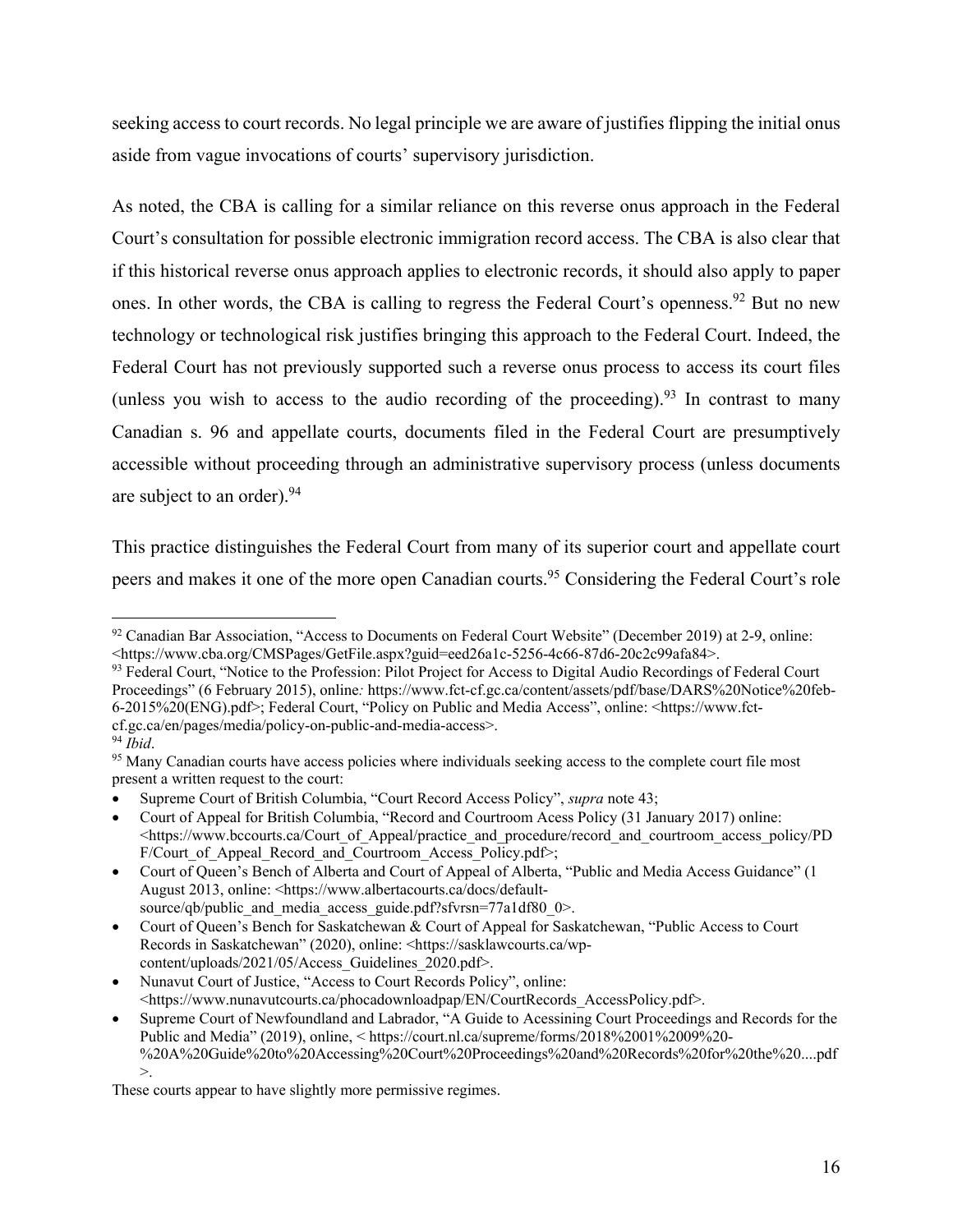in reviewing government action, this level of access and transparency makes sense and should remain. Further access should also be explored to ensure that everyone can observe judicial oversight of federal actions—including, for example, further testing of virtual public access to judicial review hearings.<sup>96</sup>

Whether the CBA's recommendation would be constitutional is debatable. Constitutional challenges to courts' reverse onus access policies have hardly ever occurred.<sup>97</sup> So judicial commentary on this issue is limited. But the British Columbia Court of Appeal faced a constitutional challenge to its access policy in the 2020 decision *R. v. Moazami* and held its reverse onus access policy was constitutional. Instead of violating the requestors' rights, the Court held that BC's four-step process for access is "a simple administrative mechanism that invokes the court's well established supervisory role over its own records":<sup>98</sup>

1. Individuals seeking access fill out the Access Request Form and submit it.

Court of Queen's Bench of Manitoba & Manitoba Court of Appeal, "Policy: Access to Court Records in Manitoba", online: <http://www.manitobacourts.mb.ca/site/assets/files/1129/access\_policy\_final.pdf>.

Ontario Superior Court of Justice & Court of Appeal for Ontario record are hosted by the Ministry of the Attorney General for Ontario, "Court Services Division Policies and Procedures on Public Access to Court Files, Documents and Exhibits" (2019), online:  $\langle$ https://www.attorneygeneral.jus.gov.on.ca/english/courts/policies and procedures/public access/public access s to court documents-EN.html>.

The Nova Scotia Supreme Court & and Nova Scotia Court of Appeal: Executive Office of the Nova Scotia Judiciary, "Guidelines Re: Media and Public Access to the Courts of Nova Scotia" (2019), online: <https://www.courts.ns.ca/Media\_Information/documents/FINAL\_Media\_Access\_Guidelines\_04\_01\_19.pdf>.

<sup>•</sup> Prince Edward Island Court of Appeal, "Practice Directions", online: <https://www.courts.pe.ca/sites/www.courts.pe.ca/files/PracticeDirections.pdf>. These courts have no access policies posted online:

Nunavut Court of Appeal posts no information available online. Presumably, its policy mirrors or is like the Nunavut Court of Justice.

Supreme Court of the Northwest Territories and Court of Appeal for the Northwest territories posts no information online.

Supreme Court of Yukon and Court of Appeal for Yukon post no information online.

Supreme Court of Prince Edward Island posts no information online. Presumably, its policy mirrors or is like the Prince Edward Island Court of Appeal.

Court of Appeal of Newfoundland and Labrador post no general information online. But they do have regimes for accessing materials under publication bans and copies of sound recording (see Court of Appeal of Newfoundland and Labrador, "Access to Proceedings and Documents", online: <https://www.court.nl.ca/appeal/access-to-proceedings-and-documents/>.

<sup>&</sup>lt;sup>96</sup> Because judicial review does not involve the same considerations as many trials, we see virtual broadcasting of most judicial reviews like most scholars see broadcasts of appellate and apex court proceeds: they are fine; trials are not (see, e.g. David Lepofsky, "Cameras in courtroom—Not without my Consent" in *Media, Freedom and Contempt of Court*, ed (Routledge: London, 2009) 333.<br><sup>97</sup> See, e.g., for one of the only report decisions where such a point was alluded to *R v CBC et al*, 2013 ONCJ 164 at

paras 8-11.

<sup>98</sup> *R v Moazami*, 2020 BCCA 350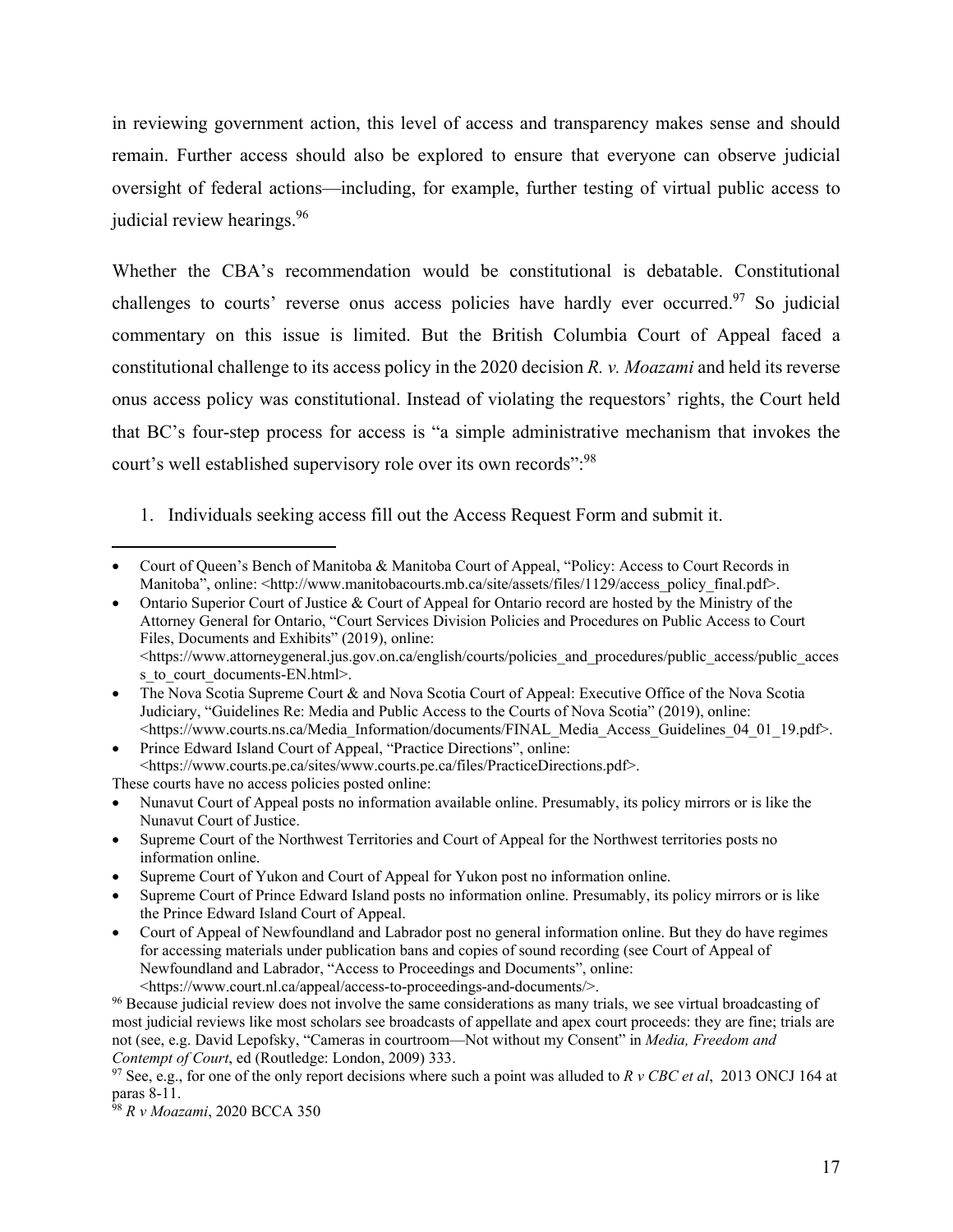- 2. Acting on the Chief Justice's behalf, the Registrar asks parties for positions on access.
- 3. If parties cannot resolve access at this informal stage, a hearing before a judge can occur.
- 4. If parties still cannot resolve access, the parties opposing access would bring a formal application, and the court would make a final determination on access rights.<sup>99</sup>

The Court went on to suggest this process is akin to processes in other provincial superior courts and courts of appeal that have issued access policies.<sup>100</sup>And it rejected an argument like the one we just presented—*i.e*., its access policy is not like a de facto sealing order. Instead, it held that "unfettered public access to court records is not the promise of the open court principle. That access is subject to supervision by the court."101 So, if the BC Court of Appeal is right on this point, courts can establish access processes through which "Charter rights are exercised and the interests competing with openness are properly weighed in a judicial determination."102

We agree that competing interests need to be weighed. But the equating of an administrative supervisory process to access materials filed in open court falls short.<sup>103</sup> The Access Policy is not merely a simple procedural administrative mechanism. As mentioned, it exposes everyone seeking access to a supervisory process they would not be subjected to if they wanted to anonymously walk into almost any Canadian courtroom.<sup>104</sup> If the distinction is live vs. recorded evidence, the distinction falls short. As Part III will discuss, if the material is too sensitive to be physically reviewed (and if it is that sensitivity that justifies the administrative process for access to court records), then it is also too sensitive to come out in open court or to be in an open court file in the first place (and a publication ban should have already attached).

## *iii. The technological revolution is changing what is required for adequate judicial transparency*

This brings us to why the CBA's position and others like it are misplaced. The constitutional right to access open courts and their records should not be lessened because we now have better technology. Accessing records is corollary to accessing proceedings—not subsidiary to them.

<sup>&</sup>lt;sup>99</sup> *Ibid* at paras 29-32.<br><sup>100</sup> *Ibid* at para 51.<br><sup>101</sup> *Ibid* at para 56.<br><sup>102</sup> *Ibid*.<br><sup>103</sup> *Ibid* at para 58.<br><sup>103</sup> *Ibid* at para 58.<br><sup>103</sup> *Ibid* at para 58. are not keeping record of who enters.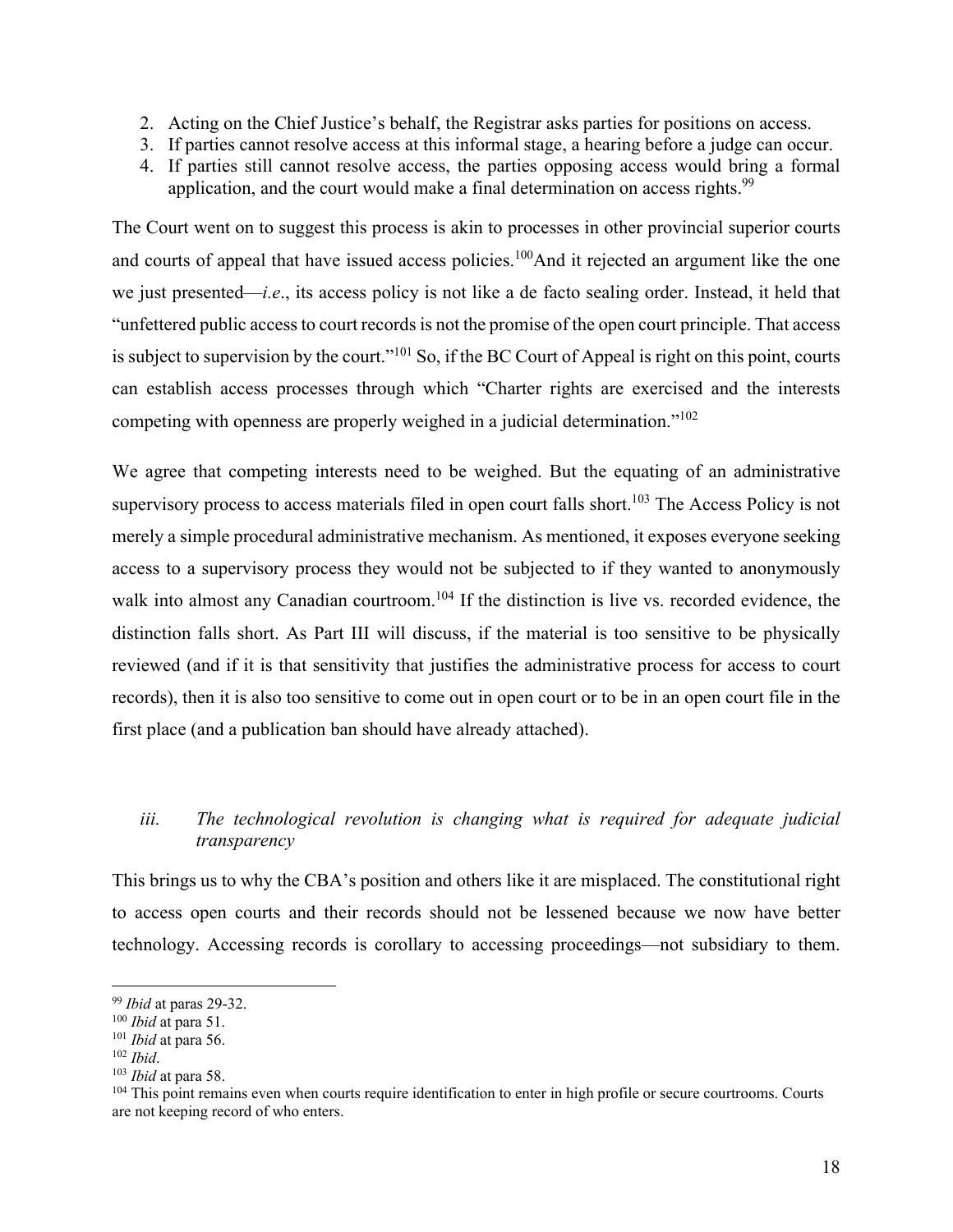Courts must do everything to ensure this reality while also promoting privacy and ensuring fairness. As David Ardia notes, courts are "the most insular branch of … government, and public access provides an important source of information to citizens to understand how the government exercises power across a broad range of societal activities."<sup>105</sup> The constitutional requirement of open courts should motivate all courts to do what the Federal Court is considering: use technology to bring about a fuller realization of the open court principle. Notwithstanding its current views, the CBA's prior comments on this issue in 2004 aptly capture this point and were prescient:

Electronic access to court records may be a controversial and developing issue, but information now publicly accessible through the paper medium should not become less so as a result of the development of policy and regulations affecting electronic access. It would be ironic indeed, and likely unconstitutional, if proposed changes resulted in a system less transparent than that we have now.<sup>106</sup>

The technological revolution that courts are now finally starting to participate in should not reduce transparency or access. Nor should it further erode the limited privacy individuals already experience in Canadian courts. Instead, technological developments should encourage us to revisit "what is required for adequate judicial transparency...."<sup>107</sup> Concepts like practical obscurity and other dated practices like BC's reverse onus Access Policy or the CBA's suggestions to the Federal Court are insufficient to provide adequate transparency, fairness, or accountability. While BC's policy (and presumably others like it) works with some administrative efficiency<sup>108</sup> and the balance generally tilts in favour of those who request access (over a five-year period, 69% access to all requested records; 27% to some requested records; 0% for no access to requested records, and 4% for no record of outcomes),<sup>109</sup> better solutions and mechanisms are possible with technology and improved processes.

#### **3. Privacy and Court Documents: Practical Obscurity Never Was a Good Solution**

<sup>108</sup> But actual overall efficiency is unknown. At least in some courts, access has been poor (see Jesse McLean, "

Ontario reviewing access to criminal court records" (17 September 2013) *The Toronto Star*, online:

<https://www.thestar.com/news/canada/2013/09/17/ontario\_reviewing\_access\_to\_criminal\_court\_records.html> 109 *Moazami*, *supra* note 109 at 109-110.

<sup>105</sup> David S Ardia, "Court Transparency and the First Amendment" (2017) 38 Cardoza Law Review 835 at 842. 106 Canadian Bar Association, "Submission on the Discussion Paper: *Open Courts, Electronic Access to Court Records, and Privacy*" (April 2004) at 4, online: <https://www.cba.org/CMSPages/GetFile.aspx?guid=7569f214b1a3-406c-8c9c-998e00701836>.<br><sup>107</sup> Hon TS Ellis, "Sealing, Judicial Transparency, and Judicial Independence" (2008) 53 Vill L Rev 939.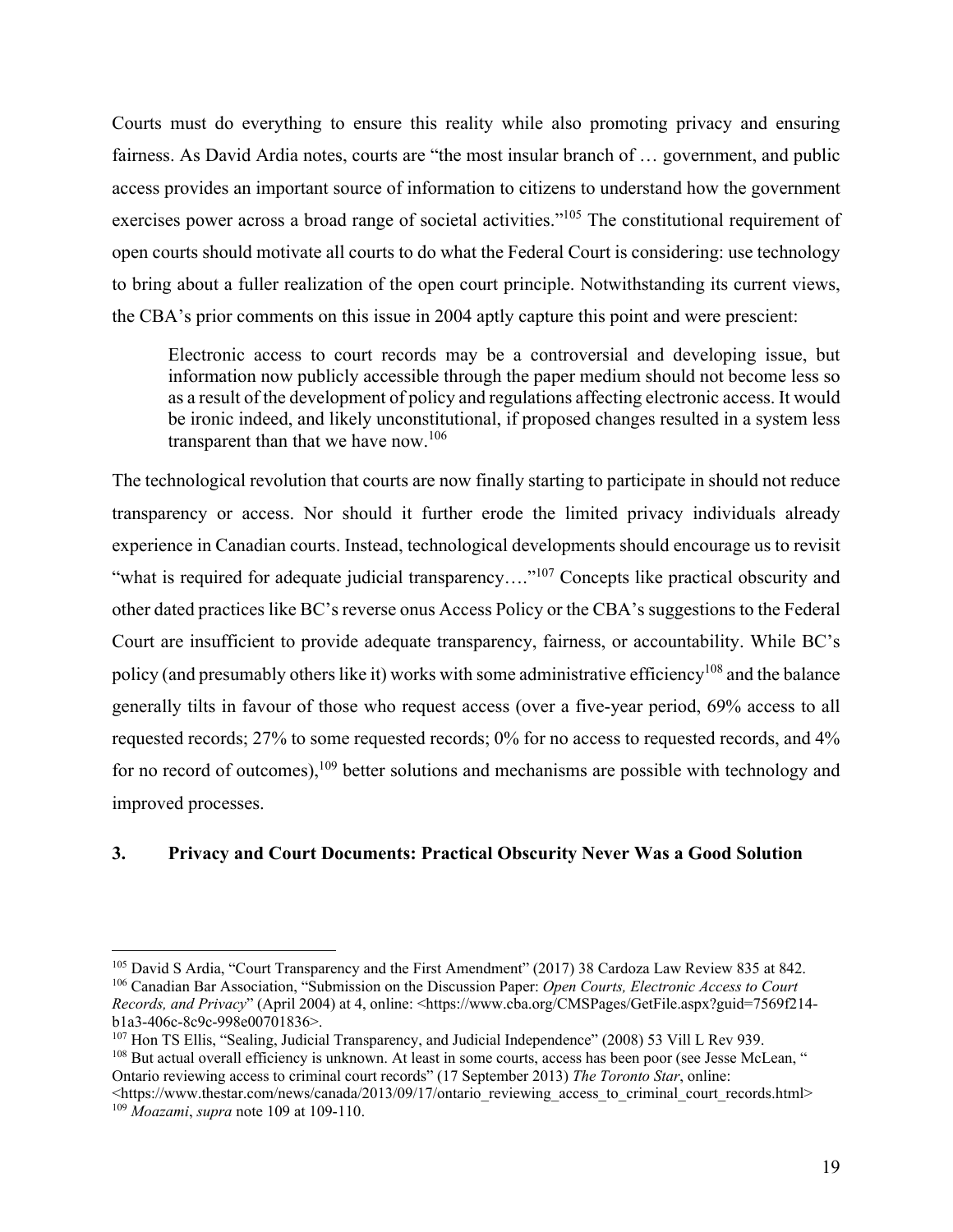Practical obscurity was never a good way to protect litigants' privacy. Effectively, practical obscurity relies on people being lazy, lacking time, or lacking money.<sup>110</sup>

The BC Access Policy we just discussed is somewhat related here. It injects what practical obscurity advocates call "friction" into the access process. Baked into the idea of practical obscurity or practical friction is the idea that individuals remain lazy; that they will lack the time or money to proceed through the access process; or that they will not even discover the access process and subsequently not access records and their information.<sup>111</sup> But academics, scholars, advocates, and activists should welcome increased attention about what goes on in courts.<sup>112</sup> In many ways, what open courts can bring is better participation in Canada's democracy and better accountability for our courts and judges.<sup>113</sup>

As Parts III and IV suggest, more upstream solutions could achieve the goals of privacy and access with minimal compromise to privacy. Current calls for continued practical obscurity and practical friction overlook comprehensive targeted upstream mechanisms to protect privacy and open access. If privacy and potential threats are truly as severe as some fear (of course, some are), courts can do far better than practical obscurity or practical friction.<sup>114</sup> There are at least six flaws or weaknesses in using practical obscurity or practical friction to protect privacy.<sup>115</sup>

## *i. Some of the logic, doctrine, and promise underlying practical obscurity and practical friction appear tenuous and unsound*

<sup>110</sup> For a thorough discussion of the history of practical obscurity, including the governments' reliance on it to shield its records from public oversight, see Patrick C File, "A History of Practical Obscurity: Clarifying and Contemplating the Twentieth Century Roots of a Digital Age Concept of Privacy" (2017) 6:1-2 U Balt J Media L & Ethics 4; see also David S Ardia, "Privacy and Court Records: Online Access and the Loss of Practical Obscurity" (2017) 2017:5 University of Illinois Law Review 1385 at 1385.

 $111$  Notably this point arose during one of the first pieces of litigation that mentioned practical obscurity, see File, supra note 110 at 17.

<sup>&</sup>lt;sup>112</sup> Retter & Shariff, *supra* note 89 seem to suggest that more people watching creates new problems (see 232-233).<br><sup>113</sup> Ko, *supra* note 1 at 118.<br><sup>114</sup> Scholars in this area use terms like barrier. We employ the term

access or mechanisms that slow down or weed out individuals seeking access (see, e.g., Bailey & Burkell, "Revisiting the Open Court", *supra* note 11 at 144 ["mechanisms to reintroduce friction into the process of gaining access to personal information ought to be taken to rebalance the public interest in open courts with the public interest in the protection of privacy."].

<sup>115</sup> For a thorough analysis of such flaws, see Marc-Aurele Racicot, "The Open Courts Principle and the Internet: Transparency of the Judicial Process Promoted by the Use of Technology and a Solution for Reasoned Access to Court Records" (University of Alberta, LLM Thesis, 2007) at 57-78.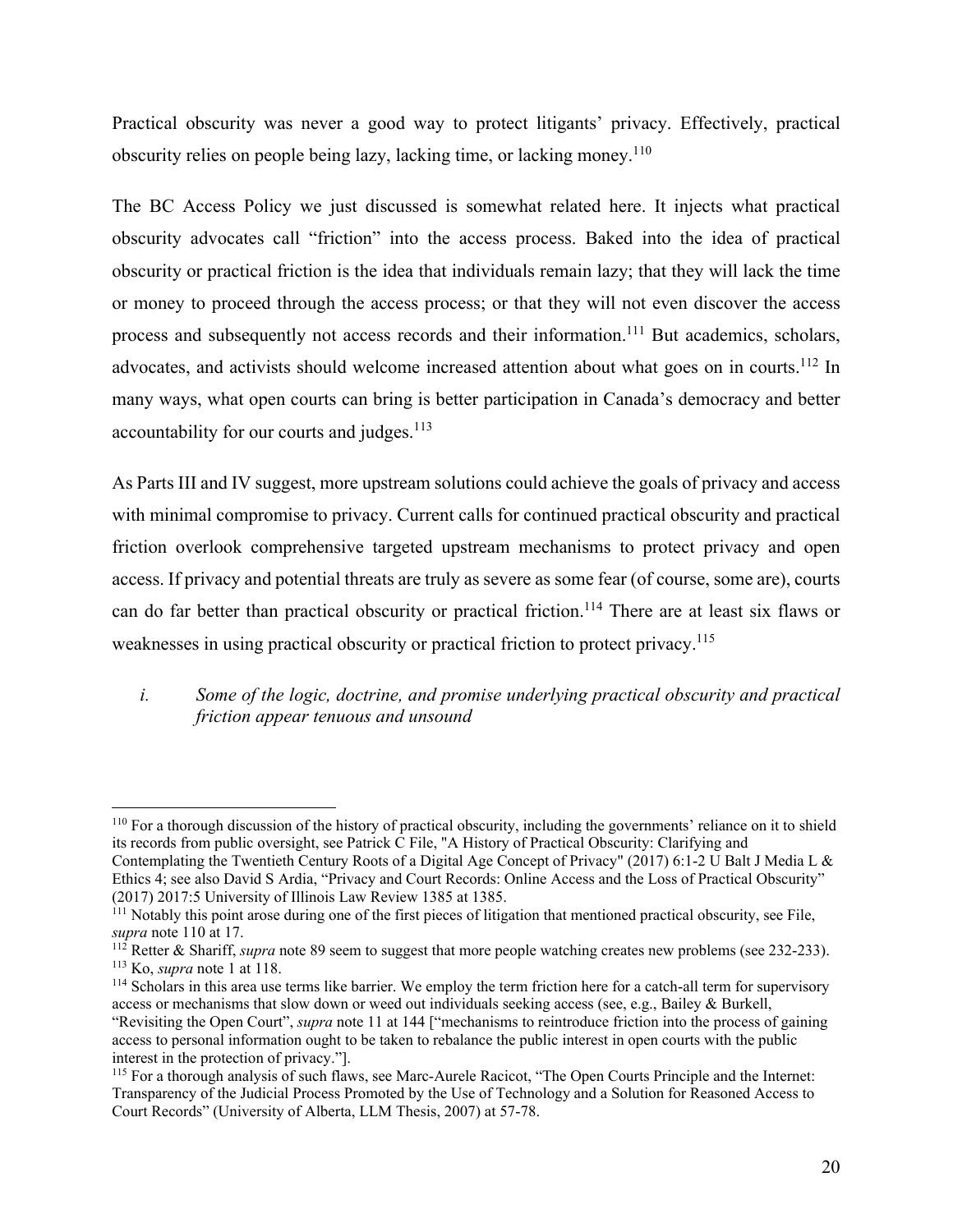In terms of logic, if one, ten, or fifty people can anonymously watch a court proceeding and hear about and see filed material in court records, it is not clear why a problem should arise when more people want to view the records outside the courtroom, including electronically.<sup>116</sup> If the information is too sensitive for one million people, then the information should be too sensitive for the one, ten or fifty people in the courtroom.<sup>117</sup> As one U.S. Court noted, "it would be an odd result indeed were we to declare that our courtrooms must be open, but that … [records of what occurred there] may be closed, for what exists of the right of access if it extends only to those who can squeeze through the door."<sup>118</sup>

In terms of doctrine, advocates and scholars who reach to practical obscurity seem to ignore or downplay the importance of overall systemic accountability and ways in which their proposed approaches entrench unfairness. To be clear, we disagree with the notion that individuals must sacrifice their privacy to access Canadian courts.<sup>119</sup> But courts are not a private place.<sup>120</sup> Ensuring openness in individual cases provides accountability that encourages better individual and overall outcomes. If individual privacy is the focal point, overall systemic accountability may be undermined. Beyond systemic accountability, broader systemic efficiency, improvement, and fairness would also suffer,  $^{121}$  including hampering the development of tools that improve lawyers' and judges' work.<sup>122</sup> Such tools could benefit the overall system and improve fairness in the legal system. As others have noted, "courts are among the most information-rich institutions in society."<sup>123</sup> Yet Canada has a massive legal data deficit.<sup>124</sup> Unlocking the information in court records could unlock far more understanding about our legal system and ways to improve it,

<sup>116</sup> See, e.g., *Ibid* at 77; Gregory M Silverman, "Rise of the Machines: Justice Information Systems and the Question of Public Access to Court Records over the Internet" (2004) 79:1 Wash L Rev 175 at 220.

<sup>&</sup>lt;sup>117</sup> Ibid at 198, 208, 209, 220.<br><sup>118</sup> United States v Antar, 38 F.3d 1348, 1360 (3d Cir. 1994).<br><sup>119</sup> See, e.g., *MediaQMI inc v Kamel*, 2021 SCC 23 at para 52; *Sherman Estate v Donovan*, 2021 SCC 25 at para 58.<br><sup>120</sup>

Issues, and the Road ahead" (2002) 21:4 Legal Reference Services Q 275 for discussion of some outstanding efficiency benefits.

<sup>&</sup>lt;sup>122</sup> See, e.g., Kristen Bell et al, "The Recon Approach: A New Direction for Machine Learning in Criminal Law" (2021) 37 Berkeley Technology Law Journal 101; Jens Ludwig & Sendhil Mullainathan, "Fragile Algorithms and Fallible Decision-Makers: Lessons from the Justice System" (2021) NBER Working Paper 29267, online: <http://www.nber.org/papers/w29267>.

<sup>123</sup> Lynn M LoPucki, "Court-System Transparency" (20009) 94 Iowa Law Review 481 at 510. 124 See, e.g., Khan, *supra* note **Error! Bookmark not defined.** at 2.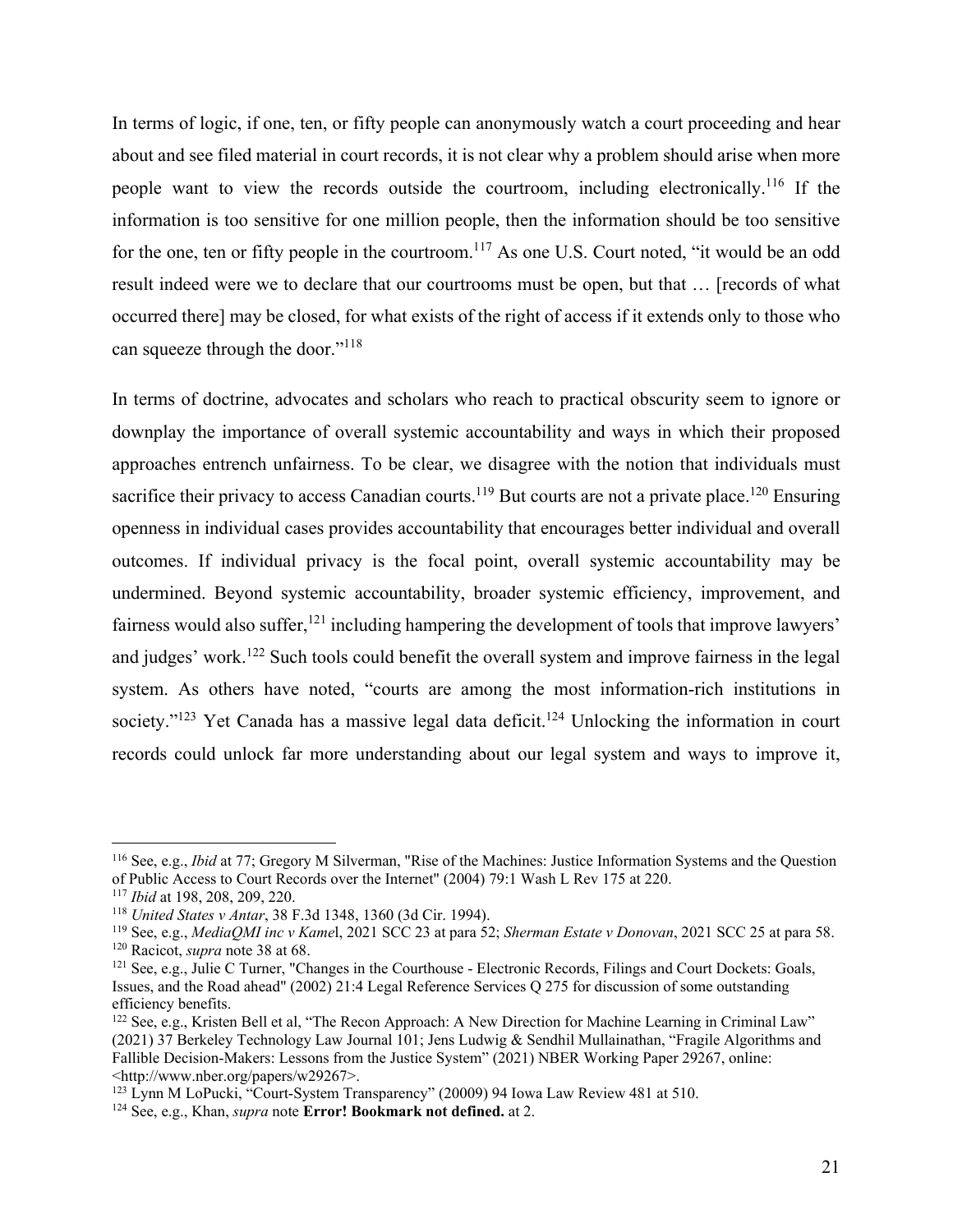including in the refugee and immigration sector where existing research suggests that non-citizens experience radical unfairness.<sup>125</sup>

In terms of promise, the practical obscurity doctrine has never actually promised to keep individuals' information private. Rather, it just promised individuals the expectation that their documents and records will likely remain relatively obscure.<sup>126</sup> In other words, practical obscurity and practical friction is not a tailored or targeted privacy solution. Instead, they are blunt tools that rely on inefficiency to protect some of the most personal and sensitive details of peoples' lives.

## *ii. Personal information in paper format can instantly be transformed into electronic form and widely distributed*

In many ways, the difference between electronic and print records is overhyped. If governments or courts do not distribute or publish printed documents, other entities can and will. As the British Columbia Information and Privacy Commissioner noted quite some time ago, "The ease of paperto-electronic transformation suggests that the practical obscurity that is often considered to be a feature of paper records is less meaningful than many observers have contended."127

#### *iii. Practical obscurity and practical friction promote inequitable, uneven access*

The approach the CBA is requesting the Federal Court to implement would keep some court documents obscure from people it deems less trustworthy presumably because they lack ethics codes—e.g., non-lawyers and non-media. So non-party lawyers, for example, would have greater access than that the rest of the public.<sup>128</sup> Put another way, "practical obscurity doesn't protect privacy as much as it protects privileged access."129 In contrast, electronic access to court records "makes it possible for the benefits of court transparency to be widely dispersed through society."<sup>130</sup>

<sup>126</sup> See, e.g., David S Ardia, "Privacy and Court Records: Online Access and the Loss of Practical Obscurity" (2017) 5 University of Illinois Law Review 1385 at 1449; Daniel J Solove, "Access and Aggregation: Public Records, Privacy and the Constitution" (2002) 86 Minn L Rev 1137 at 1141; David S Ardia & Anne Klinefelter, "Privacy and

<sup>&</sup>lt;sup>125</sup> Sean Rehaag, "'I Simply do not Believe...': A Case Study of Credibility Determinations in Canadian Refugee Adjudication" (2017) 38 Windsor Rev Leg Soc Issues 37); Sean Rehaag, "Judicial Review of Refugee<br>Determinations: The Luck of the Draw" (2012) 38:1 Queens LJ 1.

Court Records: An Empirical Study" (2015) 30:3 Berkeley Technology Law Journal 1807 at 1832.<br><sup>127</sup> Investigation Report F06-01 (Re), [2006] B.C.I.P.C.D. No. 758 at para 4.

<sup>&</sup>lt;sup>128</sup> Canadian Bar Association, "Access to Documents", *supra* note 92 at 7.<br><sup>129</sup> Racicot, *supra* note **Error! Bookmark not defined.** a 74.<br><sup>130</sup> David S Ardia, "Court Transparency and the First Amendment" (2017) 38 Car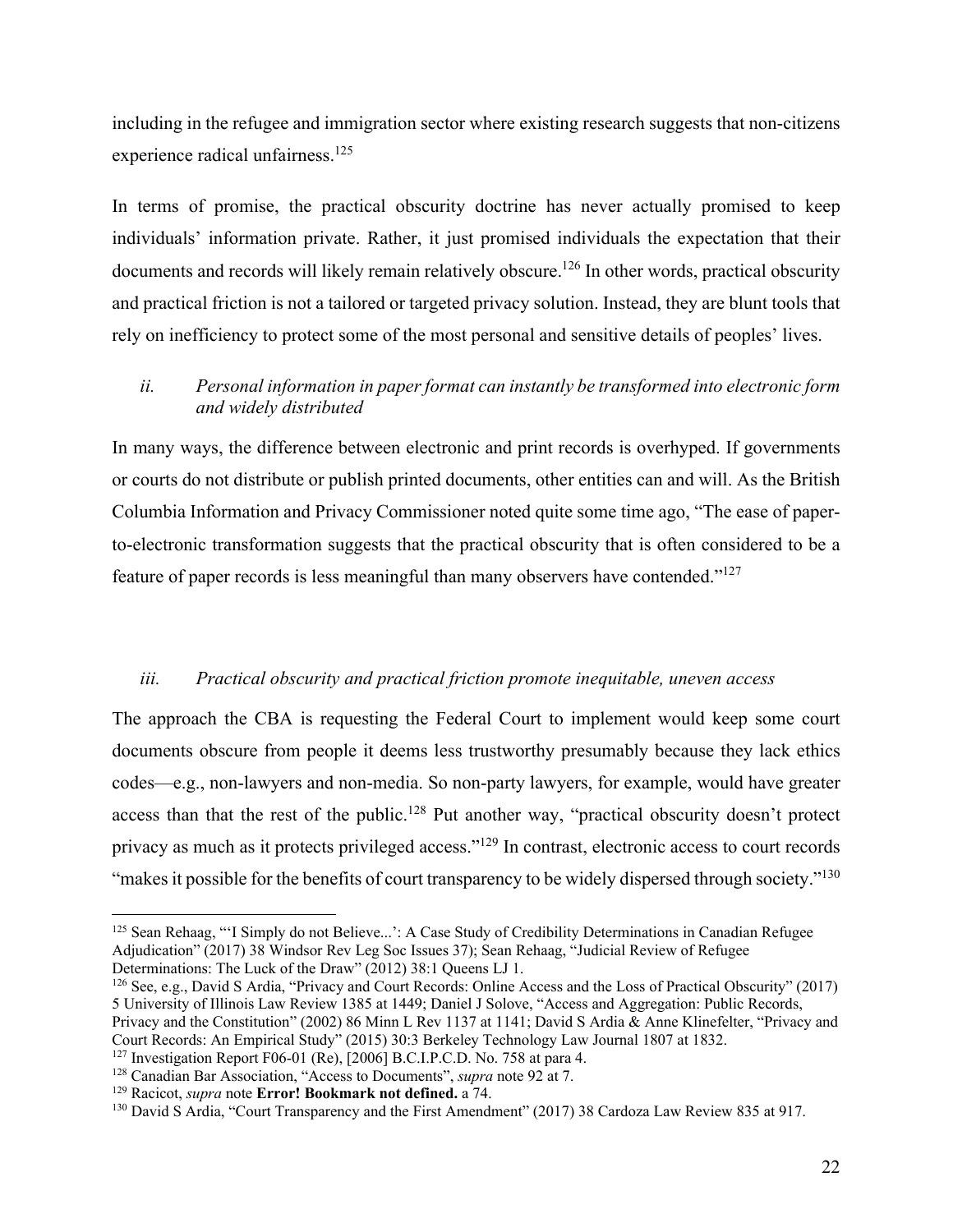Canada already has inequitable access to court documents, especially judicial decisions where corporate monopolies have accumulated incredible detail about Canada's legal system.<sup>131</sup> And the approach in many Canadian courts simply excludes everyone who cannot physically attend court or easily access paper-based documents. David Lepofsky aptly summarizes this point:

the term 'access' in the disability context tends to conjure up only issues of physical access to facilities…. [But] the term 'access' for persons with disabilities has come to take on a far broader connotation. It refers to the opportunity both to enter a facility and to make full and equal use of that facility, free from arbitrary barriers, whether physical, administrative, organizational, attitudinal or otherwise.132

## *iv. Practical friction and practical obscurity advocates often rely on unsubstantiated fears*

Jurisprudence about limitations to the open court principle, including constitutional jurisprudence, is clear. Courts should only issue limitations based on "thorough convincing evidence"  $\frac{133}{13}$  not on supposition. Often, Canadian scholars rely on U.S. examples, one-off cases where something egregious or untoward occurred, or vague guesses (like people will stop accessing courts if materials are online) to argue against broader electronic access.<sup>134</sup> But generalizing from a handful of examples to preclude access is a flawed evidentiary and methodological approach, especially because abuse has also occurred with paper records.

## *v. Practical obscurity or practical friction does not keep sensitive information that is often extraneous to the dispute out of the court file*

Here, we fully agree with many privacy scholars and advocates who call for far less personal information in judicial decisions and for full anonymization of party and witness names unless a compelling reason exists for naming them.<sup>135</sup> But even beyond anonymization and de-

<sup>&</sup>lt;sup>131</sup> See Alschner, *supra* note 1; Cameron-Huff, *supra* note 2.<br><sup>132</sup> M David Lepofsky, "Equal Access to Canada's Judicial System for Persons with Disabilities – A Time for Reform" (1995) National Journal of Constitutional Law 183 at 186, online:

<sup>&</sup>lt;https://www.oba.org/getmedia/9a1b75da-80bf-402b-b6c9-4ba30340e8e9/b1s2ciaj3>.<br><sup>133</sup> R v Canadian Broadcasting Corporation, supra note 37 at 20.<br><sup>134</sup> See, e.g., Canadian Bar Association, "Access to Documents", *supra* not the Open Court", *supra* note 11 at 173 [individuals frequently raise the Globe 24h incident where a company mined CanLII decisions and created its own repository that linked decisions to Google, but this only happened once.] 135 See, e.g., Bailey & Burkell, "Revisiting the Open Court", *supra* note *supra* note 11 at 171.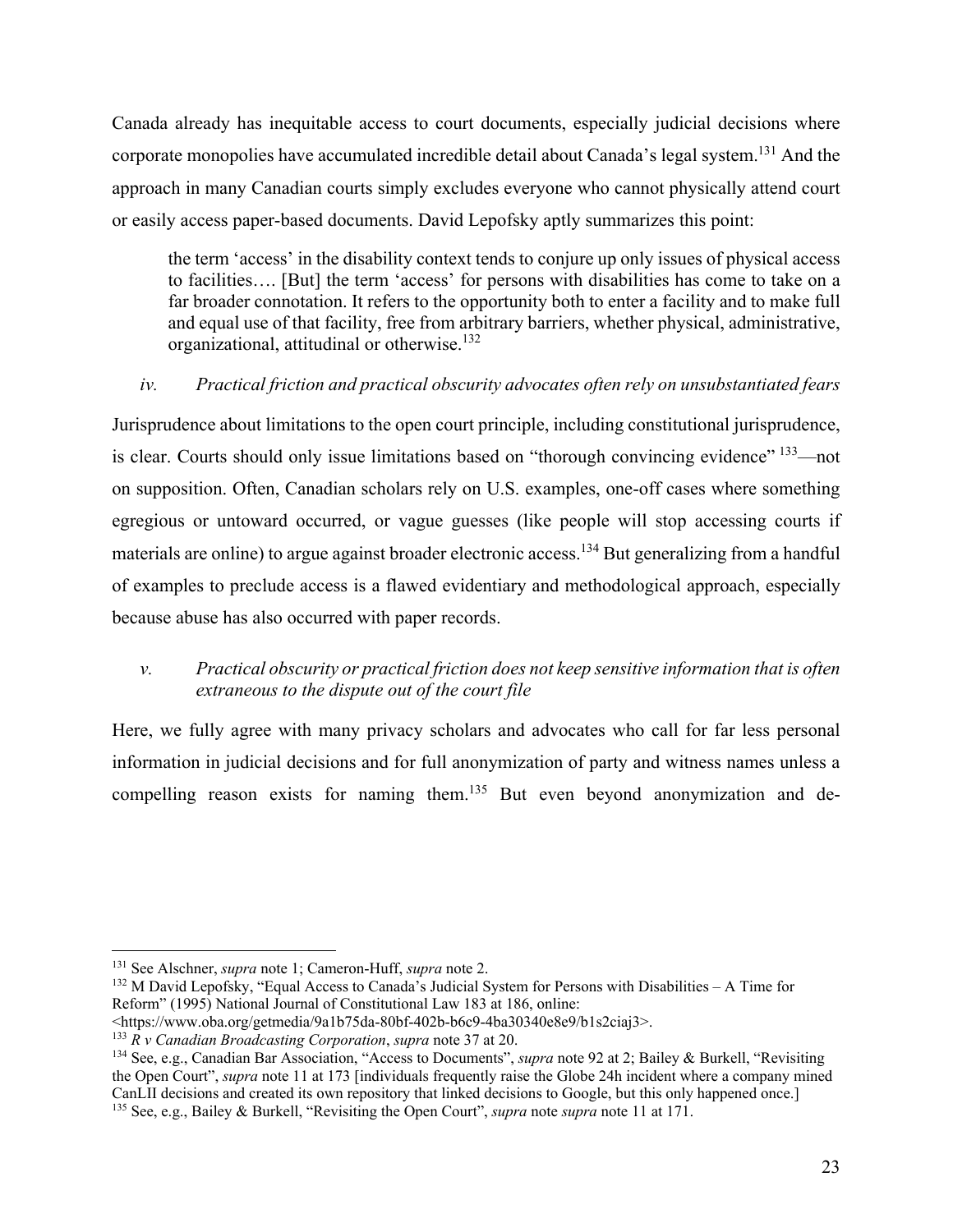identification (which are not perfect solutions),<sup>136</sup> much of the information and evidence that is filed in court is never relied on by parties or is irrelevant to the final dispute.<sup>137</sup>

Perhaps because lawyers do not know what evidence is truly required or meaningful, they tend to include more evidence than necessary. Other times, lawyers seem to be throwing everything but the kitchen sink at courts. Judges then do not have the time to go back and carefully edit decisions (based on their notes) to remove extraneous information, and parties cannot cull the court file for information they filed but did not use.<sup>138</sup> This trend has proliferated over the last forty years as the increasing length of trials and judicial decisions suggests.<sup>139</sup> Ironically, however, useful information (e.g., for systemic analysis) is also often missing from court decisions and files—e.g., socioeconomic data, *etc*. If the kitchen sink information never made it into the court file to begin with, privacy risks would immediately diminish. As D.R. Jones notes, "not placing personal information in public records eliminates late inappropriate exposure… Many courts have not considered the need to rethink the nature and purpose of filings."<sup>140</sup>

If lawyers were more targeted in their materials, everyone could benefit. Time could be saved. Privacy could be better protected. Efficiency and fairness could increase.

137 See, e.g., CIAJ, "Easy Reading is Damn Hard Writing" (3 December 2020) *In All Fairness,* online: <https://podcasts.apple.com/ca/podcast/ciaj-in-all-fairness-icaj-en-toute-justice/id1543273287?i=1000501254606>.<br><sup>138</sup> Other jurisdictions have sought to limit this information from the outset (see, e.g., D R Jones, "Prote Treasure: An Assessment of State Court Rules and Policies for Access to Online Civil Court Records" (2013) 61:2 Drake L Rev 375 at 44 [Jones raises the example of Florida where they have sought to curtail and minimize the amount of personal information in court files that is not necessary for adjudication and case management]. 139 See, Khan*, supra* note 41, Part 2; Kevin LaRoche, M Laurentius Marais & David Salter, "The Length of Civil

Trials and Time to Judgment in Canada: A Case for Time-Limited Trials" 99:2 Canadian Bar Review 286; Evan Rosevear & Andrew McDougall, "Cut to the Case Counsellor: Patterns of Judicial Writing at the Supreme Court of Canada 1970 to 2015" (2018) Canadian Political Science Association Annual Conference, online: <https://www.cpsa-acsp.ca/documents/conference/2018/856.McDougall.Rosevear.pdf> at 1, 2; For a recent notable example, see Xavier Beauchamp-Tremblay & Antoine Dusséaux, "Not Your Grandparents' Civil Law: Decisions Are Getting Longer. Why and What Does It Mean in France and Québec?" (20 June 2019) *Slaw*, online:  $\lt$ http://www.slaw.ca/2019/06/20/not-your-grandparents-civil-law-decisions-are-getting-longer-why-and-what-doesit-mean-in-france-and-quebec/>.

<sup>136</sup> See, e.g., Micah Altman et al, "Towards a Modern Approach to Privacy-Aware Government Data Releases" (2015) 30:3 Berkeley Tech LJ 1967 at 2038.

<sup>140</sup> Jones, *supra* note 140 at 421.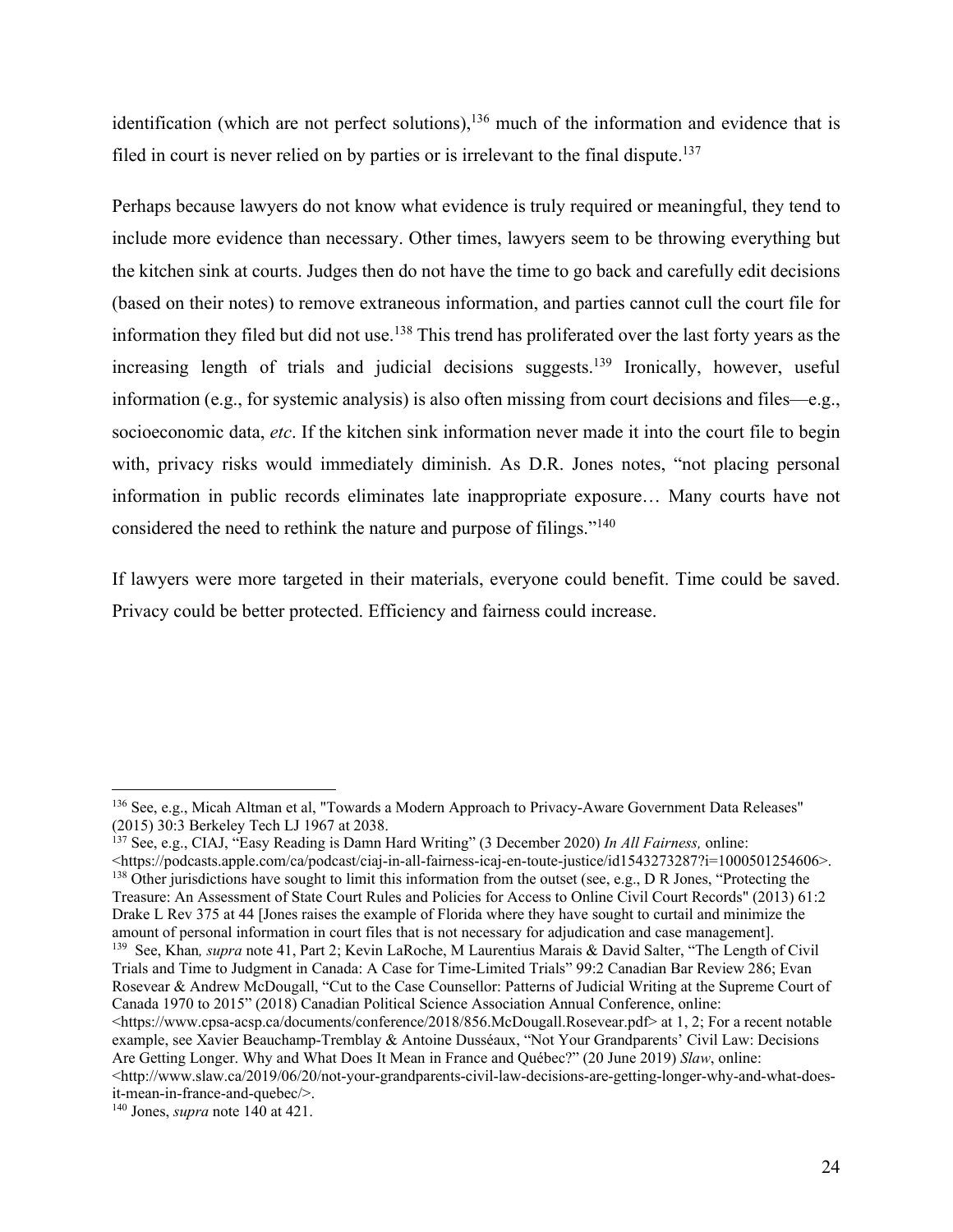## **4. Technological Developments: Opportunities and Challenges to Improve Privacy & Open Courts**

A better appreciation of the technological opportunities and challenges to improve privacy and open courts is a better alternative to maintaining the status quo or introducing friction to attain practical obscurity. Instead of relying on flawed, dated historical concepts and solutions, the Federal Court should examine how to better protect privacy, enhance fairness, and maintain openness through technology.

The idea that privacy must be balanced against accountability creates a false binary where privacy is pitted against openness.<sup>141</sup> Such framings seem to suggest that technology is inherently privacyinvading rather than privacy promoting.142 Shedding this technologically deterministic binary is fundamental to improving privacy and open courts.<sup>143</sup>

Other disciplines have already faced many of the issues the legal community is facing. For example, the medical and scientific communities have sought to understand how to improve privacy and data-driven solutions based on systemic records.144 While we do not propose to compare all the various overlaps between court and medical records, many exist.145 And medicine has already recognized the vital importance of using technology and a broad set of patient records to improve individual and systemic outcomes.<sup>146</sup> But medicine has faced many of the same challenges that courts and lawyers do. Because of flaws in how medical records were originally built and implemented, they are often clunky, unwieldy, not useful, and not privacy promoting.

<sup>141</sup> Silverman, *supra* note 116 at 176.<br><sup>142</sup> *Ibid* at 176, 179, 181.<br><sup>143</sup> For a discussion of how technological determinism can lead to warped outcomes, including in research and access to research data, see, e.g., Jon Kha, "CRISPR, Like any Other Technology: Shedding Determinism & Reviving Athens (July 26, 2021). (2021) 19 Canadian Journal of Law and Technology 173.

<www.ontariogenomics.ca/wp-content/uploads/sites/1/2016/10/Call-for- an-Ontario-Health-Data-Ecosystem.pdf>; Council of Canadian Academics, Accessing Health and Health Related Data in Canada: The Expert Panel on Timely Access to Health and Social Data for Health Research and Health System Innovation, (Ottawa: Council of Canadian Academies, 2015) online (pdf): <https://cca-reports.ca/wp-content/uploads/ 2018/10/healthdatafullreporten.pdf>.<br><sup>145</sup> For a discussion of the flaws of such deterministic thinking, see Jon Khan, "CRISPR, Like any Other Technology: Shedding Determinism & Reviving Athens, (2021) 19 Canadian Journal of Law and Technology 173.<br><sup>146</sup> See e.g., Marzyeh Ghassemi, "How Machine Learning Enhances Healthcare" (19 February 2021) online (video): TedxTalks, YouTube <www.youtube.com/watch?- v=zpcOjNtd-70>; Dianne Daniel, ''Machine learning makes process in care at Ontario Hospitals", Canadian Healthcare Technology (29 October 2020), online: www.canhealth.com/2020/10/29/machine-learning-makes-progress-in-care-at-ontario-hospi-tals-2/.

<sup>&</sup>lt;sup>144</sup> Ontario Genomics, "Call for an Ontario Health Data Ecosystem" (2015) at 1, online (pdf):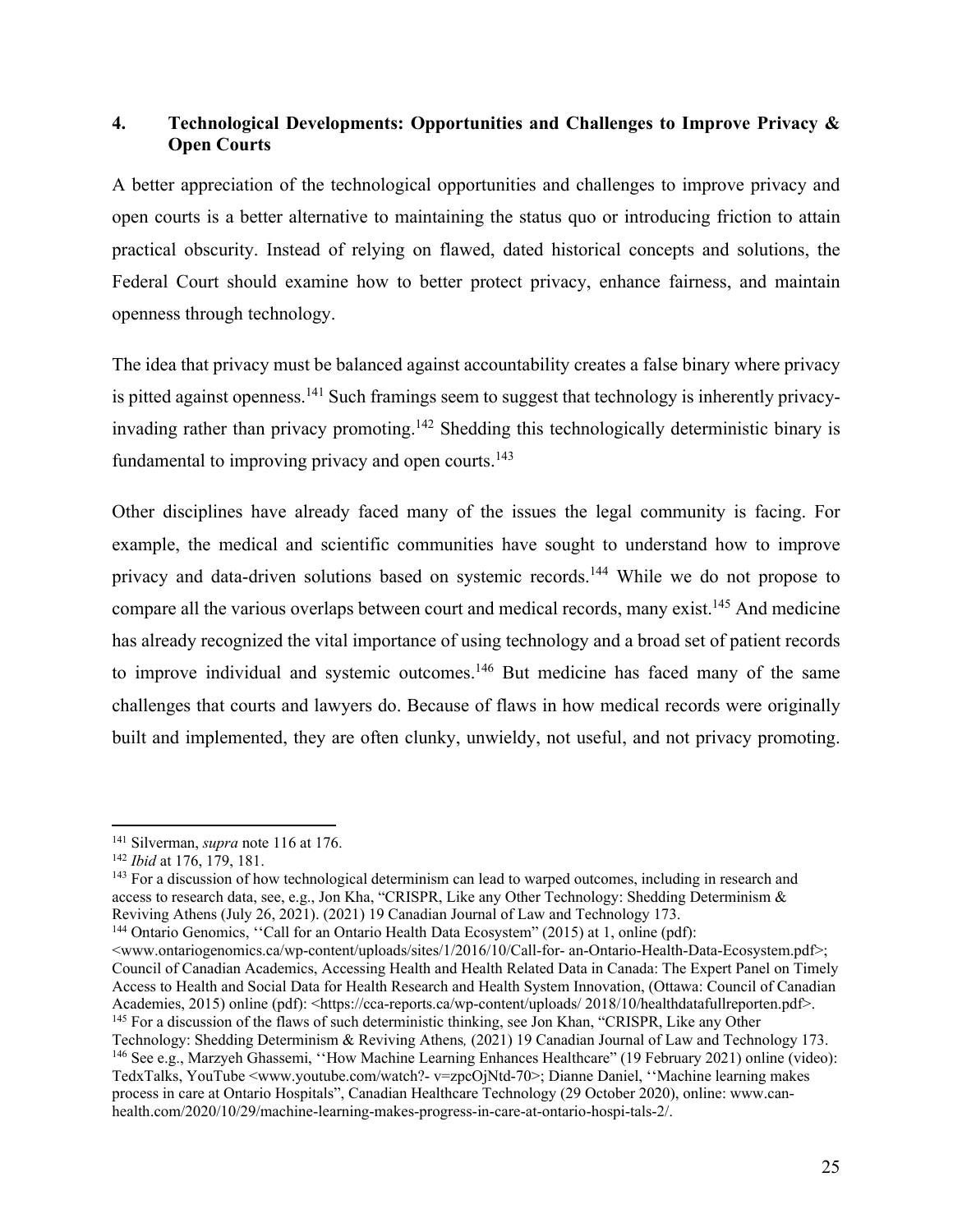The same is true about most legal records. Yet medical records and court records often contain troves of information that researchers and administrators can employ to improve outcomes.

Medical records and medical record systems (again, like court records and court systems) are often labelled as failures or not useful because system end users and research potential were often ignored in the process through which the records' and systems' were developed.<sup>147</sup> Efforts have been made to improve medical records, including issuing design challenges to multidisciplinary teams to transform medical records to something more digestible and easier to use.<sup>148</sup> The same could be done in Canada's courts. While such a challenge might be outside the scope of the Federal Court's plan, innovation around court records is being explored in other jurisdictions—e.g., to make them more user-friendly for self-represented litigants.<sup>149</sup>

Redesigning court records holds a great deal of promise. If record-keeping systems were properly designed, records and documents could be automatically tagged as structured data (e.g., by using XML standards or some other markup language). In this somewhat lengthy quote, Gregory Silverman explains how electronic documents provide a more comprehensive way of accessing and protecting the information in court documents:

By tagging all the information contained in a court document, it is possible to dispense with documents altogether-through dissolving them into structured information. After all, a document is only a particular view of the information that it contains. Rather than being restricted to one particular view of that data, using structured information one could select or create a view of the data optimized for the task to which that data is relevant. Imagine, for example, being able to display simultaneously the conflicting factual claims contained in a plaintiffs complaint and a defendant's answer, or an argument and its critique culled from one side's memorandum in support of a motion and the other side's memorandum in opposition. Such tailored views of case data as well as traditional documentary views could

"Rethinking the medical record" (2018) 391:10125 The Lancet 1013; Raj Ratwani, "Electronic Health Records and Improved Patient Care: Opportunities for Applied Psychology" (2017) 26(4) Curr Dir Pyschol Sci 359. <sup>148</sup> DevPost, "We invite designers and develops to redesign the patient health record", online:

<https://healthdesign.devpost.com/>; see also Kimber Streams, "Is 'Nightingale' the future of user-friendly medical

<sup>&</sup>lt;sup>147</sup> For a through summary of the medical record's progress, including the electronic medical record's shortcomings, see Gregory Schmidt, "Evolution of the medical record: Milestones" (2019) online:

 $\langle$ http://www.gregoryschmidt.ca/writing/the-role-of-design-in-ehrs>; see also Fred Schulte & Erika Fry, "Death by 1000 Clicks: Where Electronic Health Records Went Wrong" (18 March 2019) Kaiser Health News, online: <https://khn.org/news/death-by-a-thousand-clicks/>; Amalio Telenti, Steven R Steinhubl & Eric J Topol,

records?" (28 January 2013) *The Verge*, online: <https://www.theverge.com/2013/1/28/3925734/is-nightingale-thefuture-of-user-friendly-medical-records>

<sup>149</sup> See, e.g., Court Forms Online, "MassAccess", online: <https://courtformsonline.org>; Quinten Steenhuis & David Colarusso, "Digital Curb Cuts: Towards an Inclusive Open Forms Ecosystem" (25 August 2021), online: <https://papers.ssrn.com/sol3/papers.cfm?abstract\_id=3911381>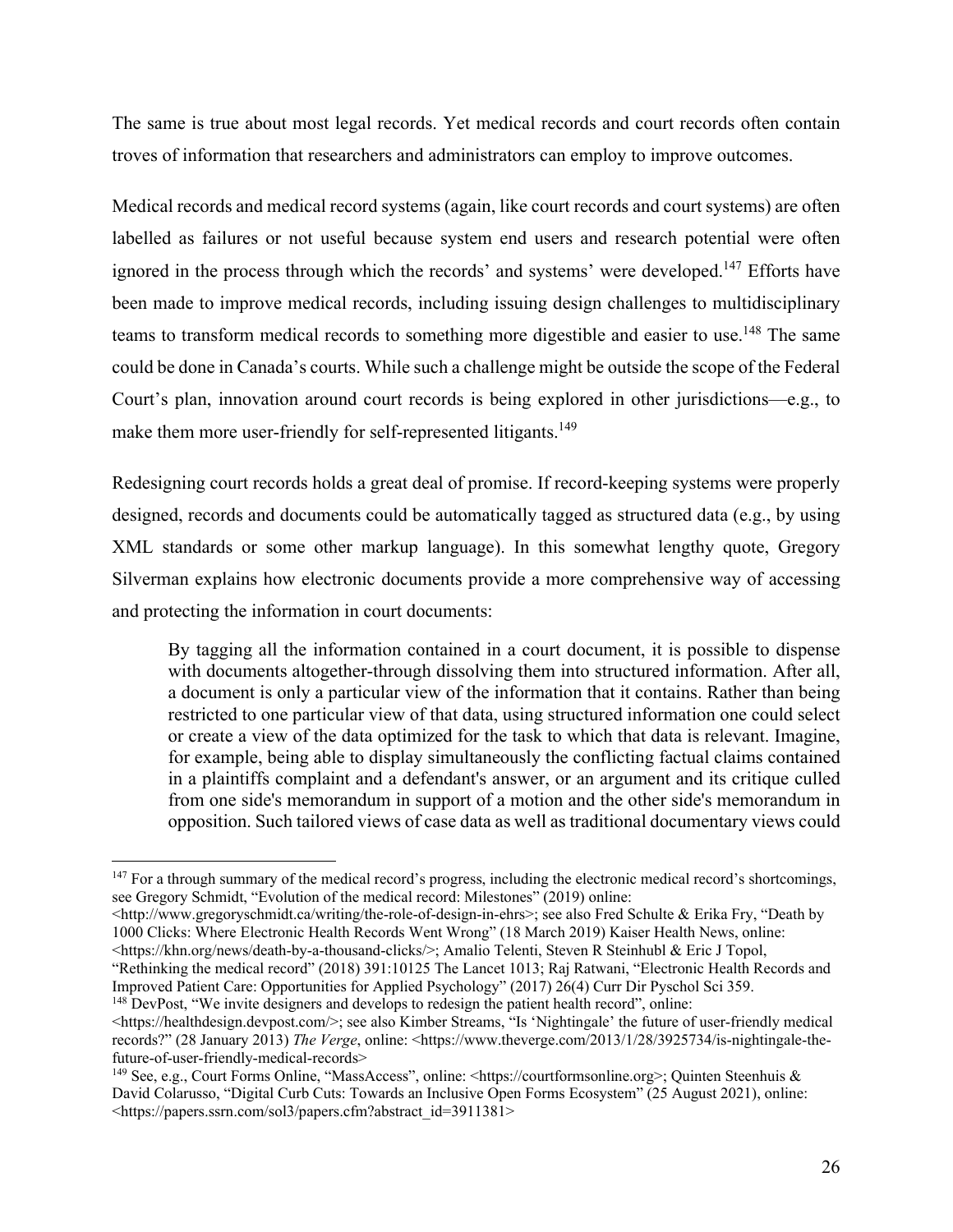easily be created if we filed structured information with the courts rather than documentselectronic or paper.<sup>150</sup>

The promise for privacy is also good. If information is properly tagged, then courts and lawyers could protect sensitive information far better than we currently do.<sup>151</sup> Researchers and court officials could see how this properly tagged information travels through the litigation process and how it was used. Our intuition is that such an information journey for court documents may show that much of the material parties submit never gets relied on or examined. That information often contains troves of personal, sensitive, and at times, harmful information. But if no one ever uses it, instead of adding a layer of privacy protections on a regime that promotes filing irrelevant, sensitive information, why not reform the upstream intake of that information to better bring about the full promise of open courts while also enhancing privacy?

Regardless of what the Federal Court decides to do on an overall record-keeping basis, the current discourse and submissions surrounding access to court records and privacy risks need to become far more nuanced and comprehensive in Canada. While the Canadian Judicial Council specifically its Judges Technology Advisory Committee—has sporadically worked on these issues and offered guidance, the approach appears to fall short.<sup>152</sup>

<sup>&</sup>lt;sup>150</sup> Silverman, *supra* note 116 at 198.<br><sup>151</sup> *Ibid at* 206, 211.<br><sup>152</sup> This list addresses most of the Canadian Judicial Council's work on this subject:

Canadian Judicial Council, "Discussion Paper: Prepared on Behalf of the Judges Technology Advisory Committee for the Canadian Judicial Council on Open Access to Courts, Electronic Access to Court Records, and Privacy (May 2003), online: <https://cjcccm.ca/sites/default/files/documents/2019/news\_pub\_techissues\_OpenCourts\_20030904\_en.pdf>.;

Lisa Austin & Frédéric Pelletier, "Synthesis of the Comments on JTAC's Discussion Paper on Open Courts, Electronic Access to Court Records, and Privacy Prepared on Behalf of the Judges Technology Advisory Committee For the Canadian Judicial Council" (January, 2005), online: <https://cjcccm.ca/sites/default/files/documents/2019/news\_pub\_techissues\_Synthesis\_2005\_en.pdf.>;

Canadian Judicial Council, "Use of Personal Information in Judgements and Recommend Protocol" (March 2005) online: <https://cjcccm.ca/sites/default/files/documents/2019/news\_pub\_techissues\_UseProtocol\_2005\_en.pdf>;

Canadian Judicial Council, "Model Policy for Access to Court Records in Canada" (September, 2005), online:  $\langle$ https://cjc-ccm.ca/sites/default/files/documents/2019/news\_pub\_techissues\_AccessPolicy\_2005\_en.pdf>; Canadian Judicial Council, "Model Definition of Judicial Information" (September, 2020), online: <https://cjcccm.ca/sites/default/files/documents/2021/Model%20def%20of%20jud%20info%20report\_EN\_approved%202 020-09.pdf>;

Canadian Judicial Council, "Guidelines for Canadian Courts: Management of Requests for Bulk Access to Court Information for Commercial Entities" (April 2021), online: <https://cjc-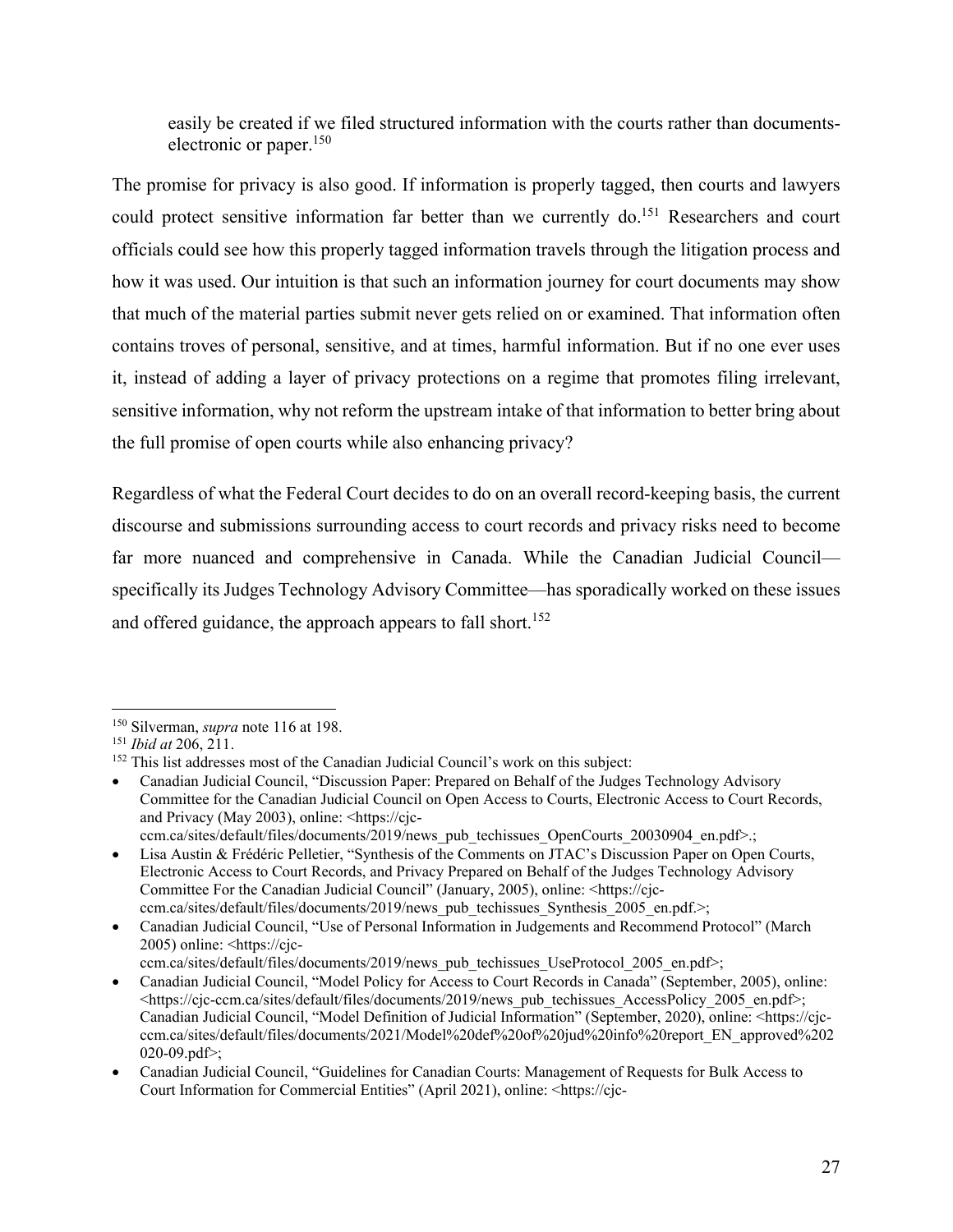To truly understand the opportunities and challenges of using more technology in the court system, a more comprehensive framework is needed, such as the one proposed by Altman *et al*. 153 They advocate for more specificity in the privacy and access discussion. Instead of just lumping privacy into risks or challenges, they propose a more detailed catalogue and framework of privacy controls,<sup>154</sup> privacy threats,<sup>155</sup> privacy harms,<sup>156</sup> privacy vulnerability,<sup>157</sup> and utility.<sup>158</sup> Instead of looking at the issue in isolation or at specific points in time, they argue for more lifecycle analysis and protection of data, including collection,<sup>159</sup> transformation,<sup>160</sup> retention,<sup>161</sup> access/release,<sup>162</sup> and post access.163

Appendix A includes a table from Altman *et al*. laying out an example categorization of privacy controls and interventions. Others, like David Ardia and Ann Klinefelter, have empirically reviewed existing U.S. court records to identify categories of sensitive information, actual examples of them, and where they are most likely to appear (in other words, they have identified with some specificity where the privacy risks are the greatest vs. just guessing).<sup>164</sup> Such

ccm.ca/sites/default/files/documents/2021/Bulk%20Access%20to%20Court%20Info%20- %20Guidelines%202020-12\_EN%20Final%20-%20One%20PDF.pdf>.

<sup>•</sup> Canadian Judicial Council, "Blueprint for the Security of Court Information" (April 2021), online: <https://cjcccm.ca/sites/default/files/documents/2021/Blueprint%206th%20edition%202021-02-11\_Final\_EN.pdf>.<br><sup>153</sup> Altman et al, *supra* note 136.<br><sup>154</sup> *Ibid* at 2016-2017 procedural, technical, educational, economic, or legal methods

privacy and confidentiality—e.g., targeted interventions such as privacy education, encryption, authorized users, data suppression, criminal penalties, *etc*.;

<sup>&</sup>lt;sup>155</sup> *Ibid* at 2012-2013 [potential adverse circumstances (or events that could cause harm) that occur because of including data in a specific collection, storage, management, or release—e.g., government surveillance, leaving a storage key on a bus or losing it, natural disasters, *etc*.;<br><sup>156</sup> *Ibid* [injuries like embarrassment, reputational loss, loss of employability or insurability, imprisonment, or death

because of the realization of a privacy threat;

<sup>&</sup>lt;sup>157</sup> *Ibid* [characteristics that increase the likelihood that threats will be realized—e.g., data characteristics' systems to collect, store, manage, or release the data; contexts in which systems operate, *etc*

<sup>158</sup> *Ibid* [the data's analytic—e.g., the analysis the data can support and how privacy controls like data suppression can diminish the data's' practical utility or accountability, *etc*.].<br><sup>159</sup> *Ibid* at 2015 [collecting, ingesting, acquiring, receiving, or accepting data].<br><sup>159</sup> *Ibid* [processing data before non-transient storage, incl

reduction].<br><sup>161</sup> *Ibid* [non-transient storage, including third party storage].

<sup>&</sup>lt;sup>162</sup> *Ibid* [access to data by third parties, including access to transformed data, subsets, aggregates, derivatives such as model results or visualizations].

<sup>&</sup>lt;sup>163</sup> *Ibid* [availability and operations on data and subsets passed on to third parties, including any subsequent downstream access].

<sup>164</sup> David S Ardia & Anne Klinefelter, "Privacy and Court Records: An Empirical Study" (2015) 30:3 Berkeley Technology Law Journal 1807; see also Amanda Conley et al, "Sustaining Privacy and Open Justice in the Transition to Online Court Records: A Multidisciplinary Inquiry" (2012) 71:3 Md L Rev 772.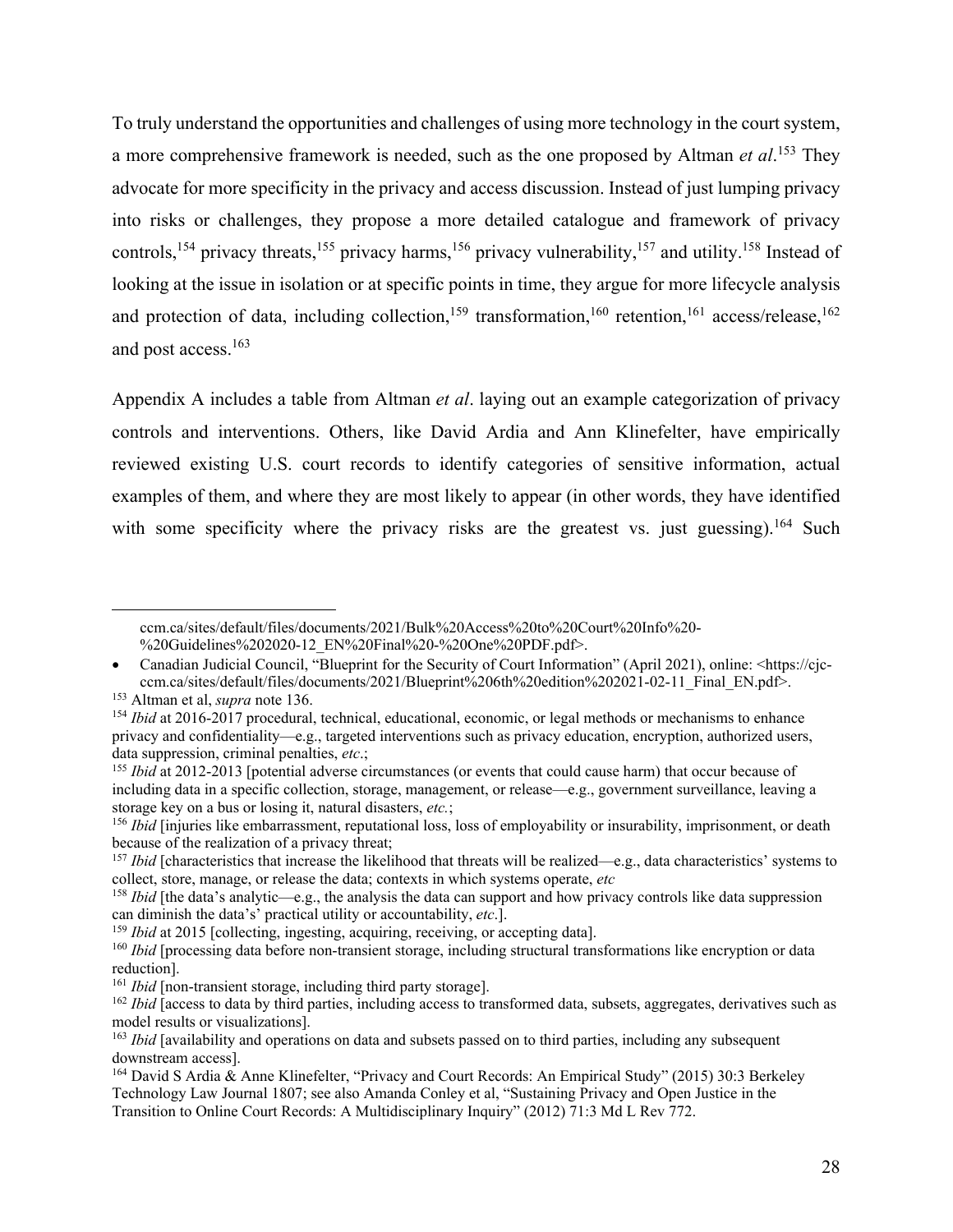information could easily be folded into a framework like Altman *et al*.'s for testing in Canadian courts, including the Federal Court.

Based on the above, there are at least three problems with the current Canadian debates and guidelines on privacy risks and the open court principle in light of technological developments:

- 1. The discussion has rarely been as technical or specific as necessary. While some excellent work has occurred, this issue requires more than just a few academics and comments from jurists hypothesizing or surmising about potential worse case outcomes. Instead, the conversation needs to be about precise threats and controls throughout the data's lifecycle. As Altman *et al.* note, we have a far way to go in terms of aligning privacy concerns with technological advances.165
- 2. Pilot projects must be more iterative and deliberative. Instead of surmising worst case outcomes, the Federal Court should try to clearly identify modern threats and controls. For example, if the Federal Court decided to avail modern anonymization techniques, it could try to replicate previous re-identification efforts.<sup>166</sup> Put another way, it could do what techexperts call red-teaming where system designers try to break or invade the security mechanism they created.
- 3. The set of voices in the conversation to date has been narrow.<sup>167</sup> Protecting privacy from a technological perspective cannot be limited to the same historic voices. More diversity from the legal and technological community is imperative, especially as it applies to equitable, democratic access to courts and their records.

These three points are not meant to disparage or suggest that the Canadian Judicial Council or individual court work was flawed.<sup>168</sup> We recognize that courts are consistently underfunded and that administrative practices may limit their ability to do more.<sup>169</sup>

But we suggest that the Federal Court's Strategic Plan and Consultation are currently operating in a bit of a vacuum. The Canadian discussion on these issues is not yet rich, especially as it applies

<sup>&</sup>lt;sup>165</sup> *Ibid* at 2072 ["Addressing privacy risks requires a sophisticated approach, and the privacy protections currently used in government releases of data do not take advantage of advances in data privacy research or the nuances these provide in dealing with different kinds of data and closely matching privacy controls to the intended uses, threats, and vulnerabilities of a release"]

<sup>166</sup> See, e.g., Paul Ohm, "Broken Promises of Privacy: Responding to the Surprising Failure of Anonymization" (2010) 57 UCLA Law Review 701.

<sup>&</sup>lt;sup>167</sup> See, e.g., Lisa Austin & Frédéric Pelletier. "Synthesis of the Comments on JTAC's Discussion Paper on Open Courts, Electronic Access to Court Records, and Privacy Prepared on Behalf of the Judges Technology Advisory Committee" (January 2005) at 26, online: <https://cjc-

ccm.ca/sites/default/files/documents/2019/news\_pub\_techissues\_Synthesis\_2005\_en.pdf>.

<sup>168</sup> But scholars and lawyers allege that some of the work has been one sided and inconsistent with existing SCC jurisprudence on access.

<sup>169</sup> Jon Khan, "Our justice system needs to be more than a 'Zoom Court'" (1 July 2020) *The Globe and Mail*, online: < https://www.theglobeandmail.com/opinion/article-our-justice-system-needs-to-be-more-than-a-zoom-court/>.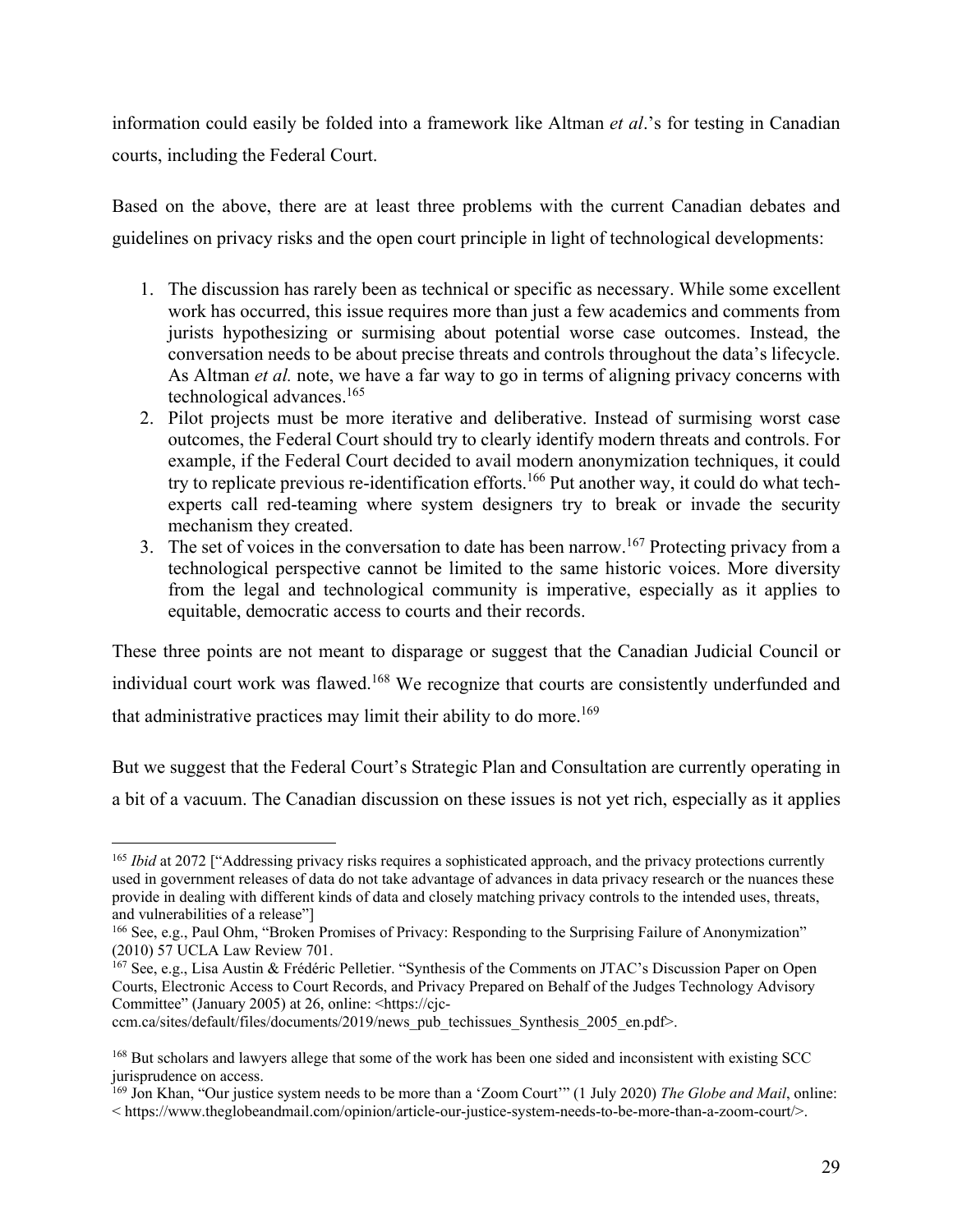to modern technical solutions. But the U.S. discussion is quite rich, including as mentioned, areas where problems most frequently occur.<sup>170</sup> The United States Federal Court has been providing electronic access for almost over two decades, and many state courts have grappled with similar challenges in that period. While consultation with affected stakeholders matters, learning from U.S. and other international practices (including successes and failures) is also imperative. Either way, David Ardia's comments about the U.S. context apply with equal force here: our "current framework for dealing with sensitive information in court records is broken."171 We suggest a better appreciation of technologies' potential could point to new and better ways to resolve access and privacy concerns.

#### **5. The Immigration and Refugee Law Context**

Immigration and refugee law court proceedings are a particularly challenging context when it comes to protecting privacy, respecting the open court principle, and ensuring fairness in access to court materials.

#### *i. The privacy challenges are real and significant*

One of the main challenges relates to the seriousness of the privacy interests that may arise in court materials in this area. For example, many court decisions and court files involving refugee claims, pre-removal risk assessments, or humanitarian and compassionate applications for permanent residence contain incredibly personal information. Examples of highly personal information include: sexual orientation; HIV status and other stigmatized medical conditions; political views; religious views; experiences of sexual violence; experiences of intimate partner violence; and the like. This sensitive information may bring court decisions and documents into the exception to the

<sup>&</sup>lt;sup>170</sup> Almost half of the US State Courts had online access to records in some form since 2001 (see, e.g., Laura W Morgan, "Strengthening the Lock on the Bedroom Door: The Case against Access to Divorce Court Records on Line" (2001) 17:1 J Am Acad Matrimonial Law 45 at 61), and the Federal Court started providing access to online information in 1990 (see, e.g., David S Ardia, "Privacy and Court Records: Online Access and the Loss of Practical Obscurity" (2017) University of Illinois Law Review 1385 at 1397; see also Peter W Martin, "Online Access to Court Records - From Documents to Data, Particulars to Patterns" (2008) 53:5 Vill L Rev 855.)Empirical study of concerns and risks has also occurred (see David S Ardia & Anne Klinefelter, "Privacy and Court Records: An Empirical Study" (2015) 30:3 Berkeley Technology Law Journal 1807.

<sup>171</sup> David S Ardia, "Privacy and Court Records: Online Access and the Loss of Practical Obscurity" (2017) University of Illinois Law Review 1385 at 1453.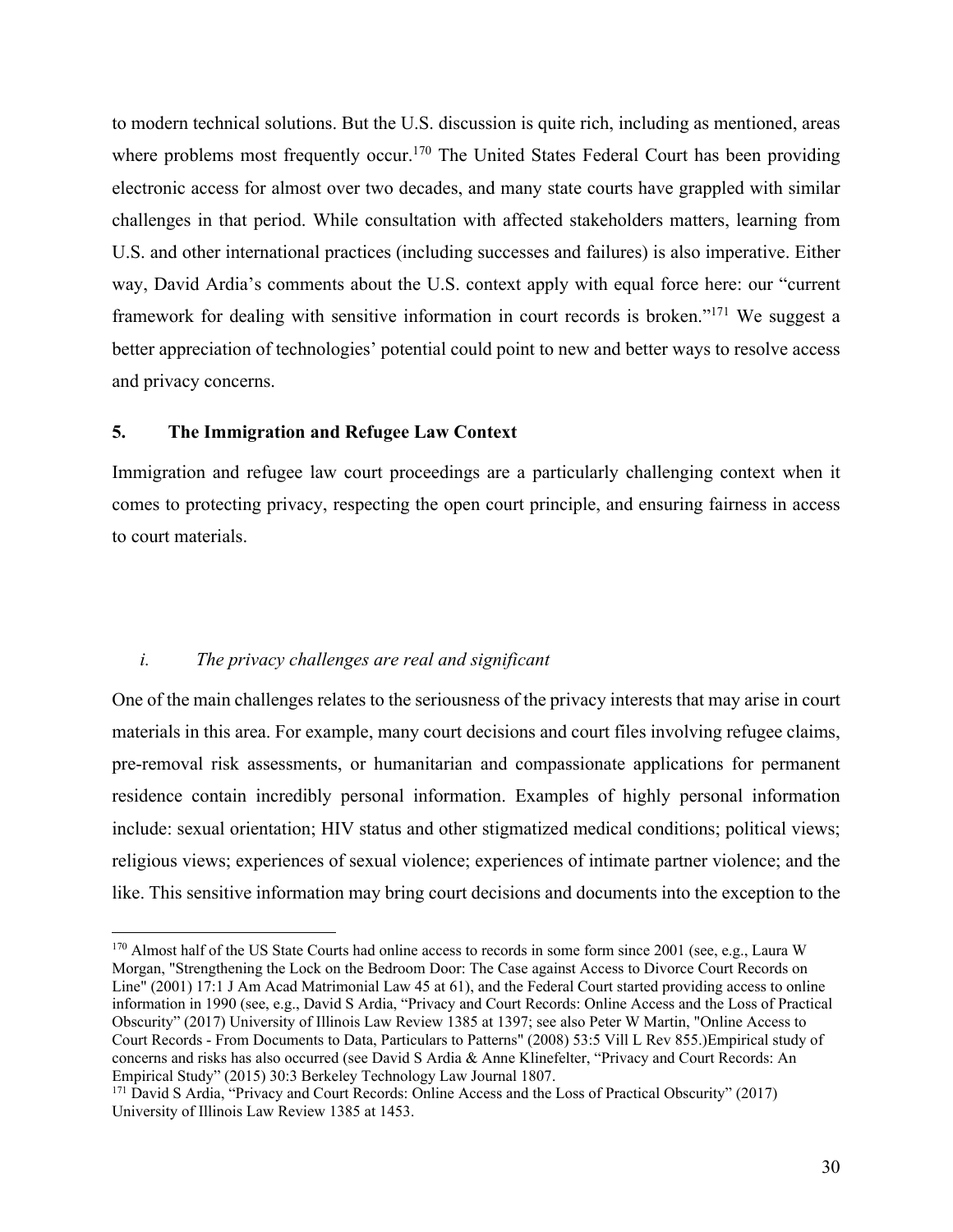constitutional guarantee of open courts. The SCC recently articulated that exception and held that information could be excluded from open access if it involves "core aspects of individuals' personal lives that bear on their dignity" such that "because of its highly sensitive character, its dissemination would occasion an affront to [an individual's] dignity."172

Disclosure of information in immigration and refugee law proceedings may also create risks to physical safety. For example, court decisions or documents about refugee claims involving political dissidents may directly or indirectly disclose information about identifiable third parties (family members, friends, colleagues). Authorities in the claimant's country of origin may use that information to target them. Authorities may also use similar information against a party if the individual returns to their country of origin. The availability of this information might pose such serious risks to the individual that its availability could ground a sur place refugee claim.

More generally, immigration and refugee law proceedings often involve materials that could facilitate identity theft, such as dates of birth, places of residence, reproductions of identity documents, *etc*. Data aggregators could also use this information for any number of difficult to foresee commercial purposes.

Many of these risks are not new and are not restricted to the question of whether the Federal Court should provide increased electronic access to court materials. In 2012, for example, the Canadian Council for Refugees passed the following resolution:

## Whereas:

- 1. Proceedings at the IRB involving refugees and refugee claimants are held in private by operation of law;
- 2. Disclosure of information regarding refugees can place applicants, their family members and associates at risk;
- 3. The information contained in judicial review records routinely includes protected private information;

Therefore be it resolved:

that the CCR call on the Federal Court to adopt a practice of identifying refugee claimants by initials only and to take other appropriate measures to preserve confidentiality of private information for applicants seeking leave for judicial review of all immigration matters

<sup>172</sup> *Sherman*, *supra* note 119 at para 21.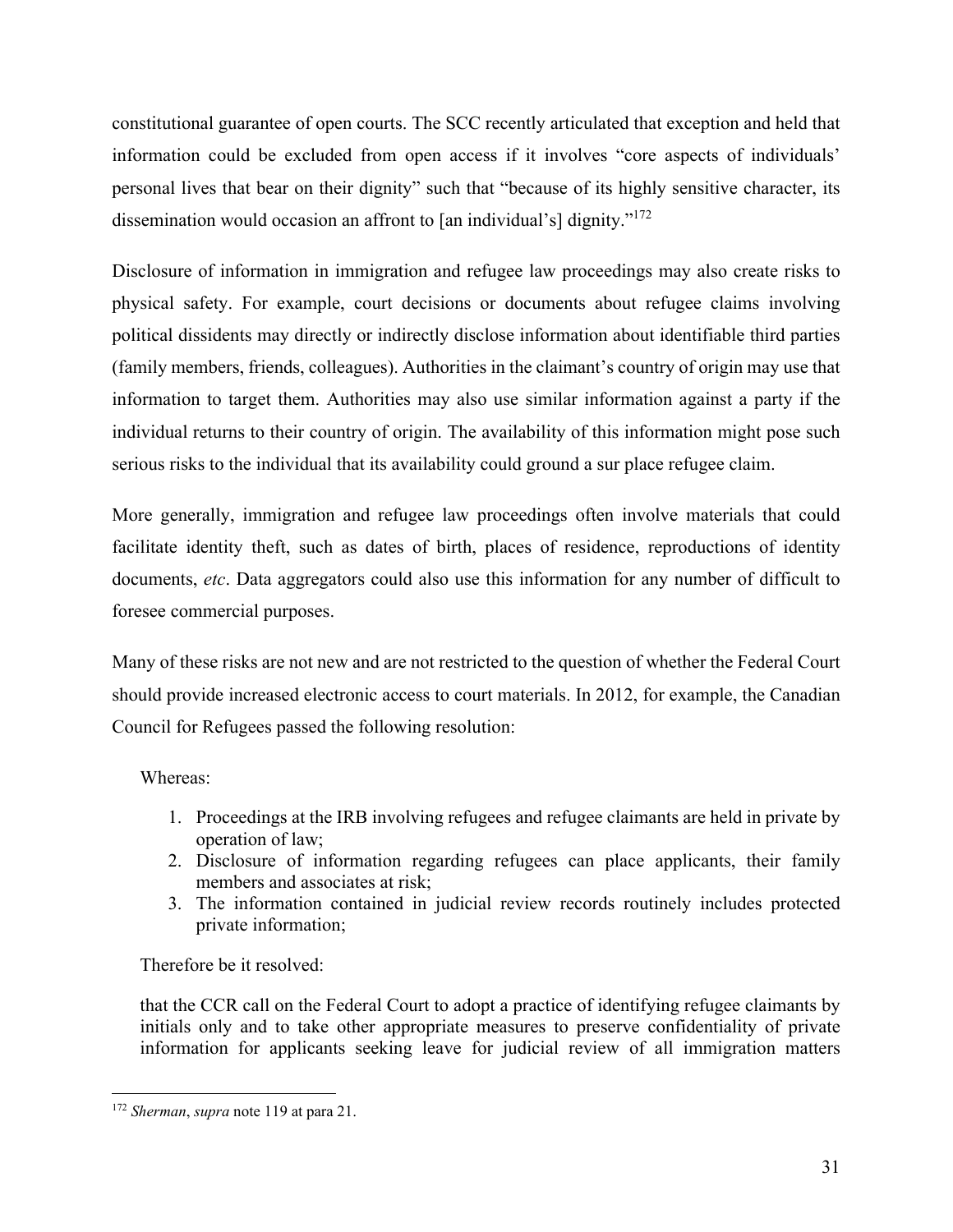concerning risk to persons, including decisions by the Refugee Protection Division, Refugee Appeal Decision, the Immigration Division, and Minister's delegates.<sup>173</sup>

While many of the risks are not new, some could be amplified if the Federal Court makes additional court materials available online—particularly if the additional information is systematically collected by search indexes, data aggregators, or foreign governments. At the same time, however, as we will now discuss, many aspects of the immigration and refugee law setting make it particularly important for the Court to provide increased access to decisions and materials.

### *ii. The power imbalances in immigration and refugee adjudication are extraordinary*

One key factor that separates immigration and refugee law from other legal areas is its extraordinary power imbalances. In immigration and refugee law cases, non-citizens who frequently experience marginalization along multiple vectors (e.g., status, race, class, disability, etc.) are confronted by the Federal government's overwhelming power and resources. In this area, the government

- sets and frequently changes the rules for initial immigration and refugee law decisionmaking (and gives itself lots of discretion in that decision-making);
- sets the rules for how courts will exercise oversight over that decision-making (and has established more procedural constraints on the exercise of that oversight than in other areas of law);
- decides whether the Court receives adequate resources to exercise oversight (and generally does not provide sufficient resources);
- decides how much funding to provide for legal aid for non-citizens and how much funding to provide to their own lawyers; and
- appoints the judges who exercise oversight and decides which of those judges are appointed to the appellate level.

While the Federal Court has taken many measures to try to create fair processes despite these power imbalances—including at times by reaching to constitutional norms—any changes to Court policies and practices must remain sensitive to this context.

One of the most pernicious power imbalances in this area involves information asymmetries. Because the government is a party in all immigration and refugee law proceedings, the Department of Justice has access to all the court materials in all immigration and refugee law cases. By contrast,

<sup>&</sup>lt;sup>173</sup> Canadian Council for Refugees, "Privacy at the Federal Court" (June 2012) online: <https://ccrweb.ca/en/res/privacy-federal-court>.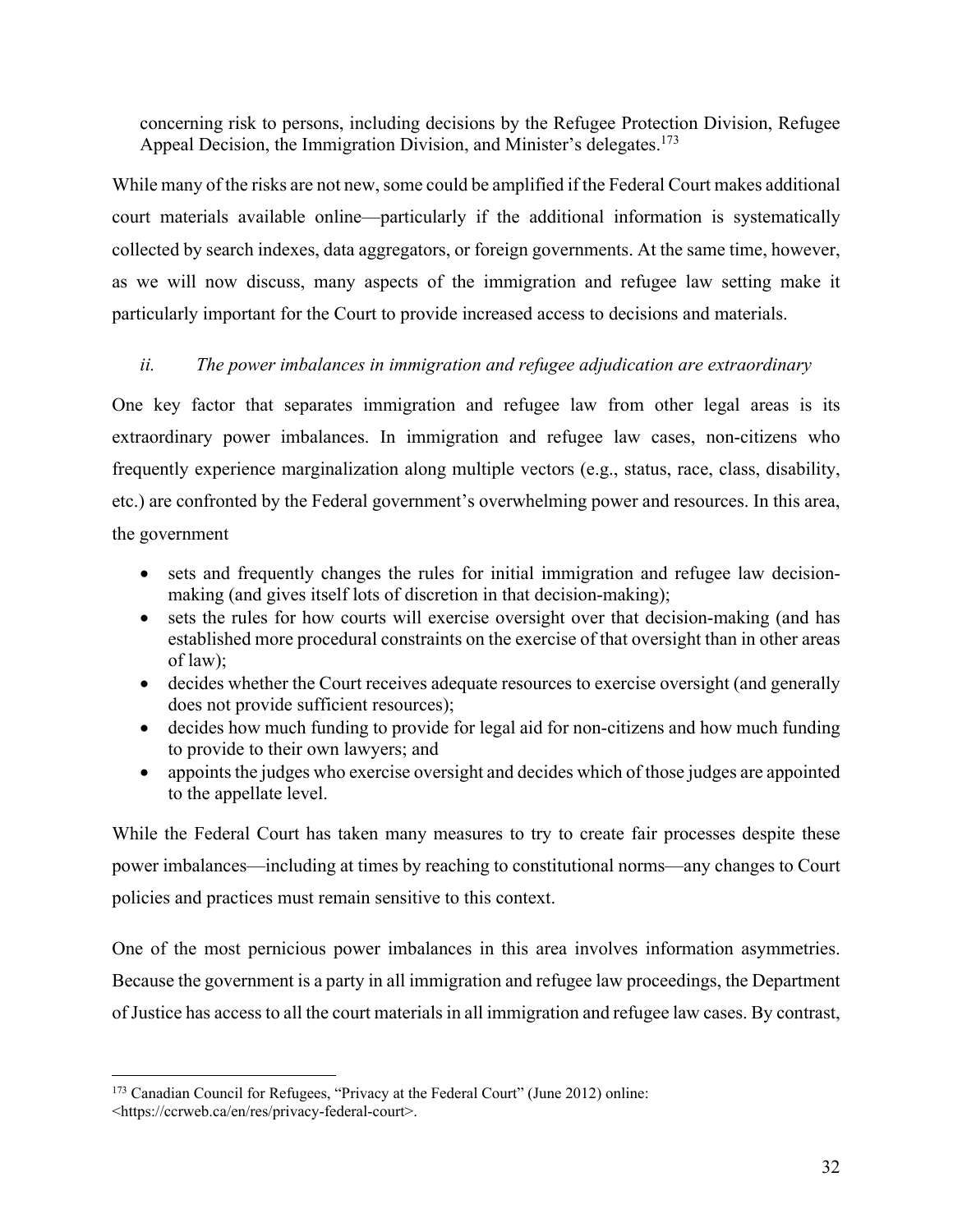lawyers and advocates for non-citizens, researchers, and the media mostly rely on information that the Court makes available online (directly or through third-party publishers). Where information is not available online, individuals can exercise their constitutional right under the open court principle to access court records. However, that right currently runs through an inconvenient and inaccessible paper-based process: it typically involves fees per page, one generally needs to know about the information in the first place to know what information to seek out, and the resulting paper-based information is not in a format that is accessible to those who rely on assistive technologies.

One way to see this problem at work is to consider stay applications. Until recently, Federal Court stays of removal decisions generally took the form of unpublished orders. The immigration law bar has long complained that Department of Justice lawyers regularly pointed to unpublished Court orders that denied stays in analogous circumstances when arguing stay motions. This reality was problematic. Department of Justice lawyers had access to all stay orders and could choose which orders to bring to the Court's attention. In contrast, lawyers for non-citizens subject to removal had no ability to search for stay decisions that supported their positions. For one side in litigation to have easy access to all the relevant case law while the other side does not is manifestly unfair. The Court recognized this unfairness and now provides stay of removal decisions to CanLII for publication to correct the information asymmetry. Along similar lines, the Court has recently moved towards publishing all decisions on the merits so that everyone has access to all the decisions.174

Despite these efforts, information asymmetries persist and are appearing in new forms. The Department of Justice has, for example, recently explored opportunities to leverage artificial intelligence technologies to assist with their litigation strategies.<sup>175</sup> Building such technologies requires bulk access to materials. But the Federal Court does not make bulk access to decisions conveniently available on its website (and third-party publishers, including CanLII, all prohibit bulk access). Moreover, the Department of Justice has access to all records that are part of all case

<sup>174</sup> For a discussion of the evolution of the Federal Court's practice in this area, see Rehaag & Theriault, *supra* note 81.

<sup>175</sup> Petra Molnar & Lex Gill, "Bots at the Gate: A Human Rights Analysis of Automated Decision Making in Canada's Immigration and Refugee System" (2018) at 7-8, online: <https://citizenlab.ca/2018/09/bots-at-the-gatehuman-rights-analysis-automated-decision-making-in-canadas-immigration-refugee-system/>.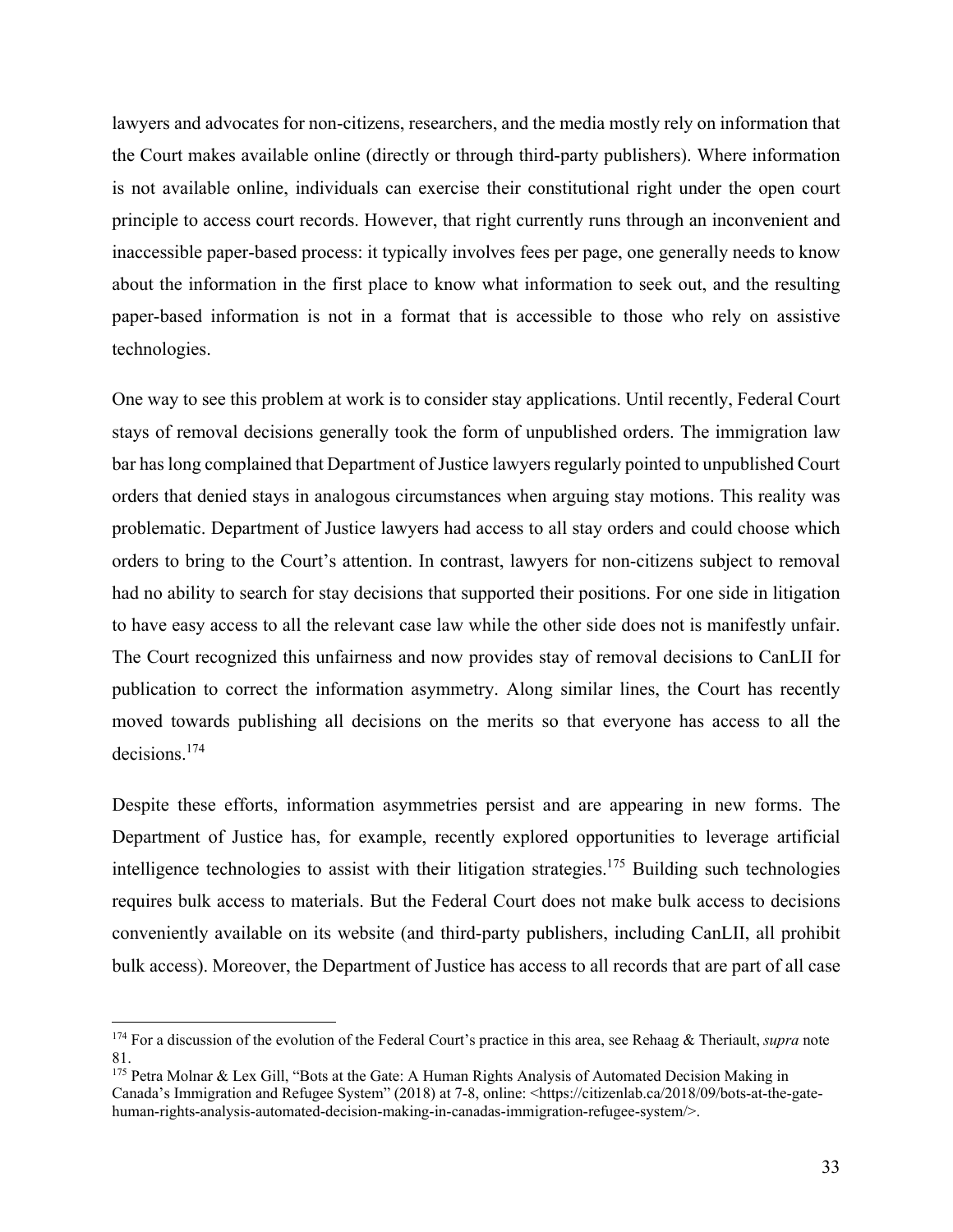files. The Department of Justice obviously has access to materials that they themselves created (*i.e.*, pleadings in all their cases). But they also have information in case files generated by noncitizen parties, by the Immigration and Refugee Board, and by the Court. Much of that information is likely in formats that are currently inconvenient for artificial intelligence technologies. But as the Court moves increasingly to electronic records, these documents will be increasingly amenable to similar artificial intelligence technologies. The Department of Justice may be able to leverage all this data to create technologies that assist them in their work. Yet lawyers for non-citizens lack the data needed to create similar competing technologies. The direct result will be to further enhance power imbalances and to undermine the fairness of the process.

Put simply, limits on access to court materials in the immigration and refugee law context are inevitably asymmetrical. One party—the government—will always have access. The question is whether the Court will level the playing field by allowing other parties, researchers, the media, and others similar access.

This question of fair access to court materials is especially important for bulk access. While the Federal Court's website does not facilitate bulk access, the website's terms of reference currently do not prohibit scraping, at least for the purposes of non-commercial reproduction. This reality has allowed researchers—including RLL researchers—to amass full datasets of Federal Court decisions and online dockets. However, changes to the terms of service to prohibit scraping without providing other means of bulk access—would result in only the government and thirdparty publishers having bulk access. If that outcome occurs, both the government and third-party publishers will no doubt leverage their privileged access to advance their interests.

In that context, two key points arise: First, the Court should recognize that, at least in the immigration and refugee law field, it exercises oversight of government decision-making that involves both power imbalances and information asymmetries. Whatever measures the Court takes to protect the important privacy interests at play in this area should not exacerbate those imbalances. In other words, the issue is not just balancing individual privacy against constitutional imperatives related to the open court principle. The Court should also consider how its policies in this area can enhance the fairness of its own processes—especially in a world where litigation will increasingly be informed by data and technology. Second, the Court should be mindful of how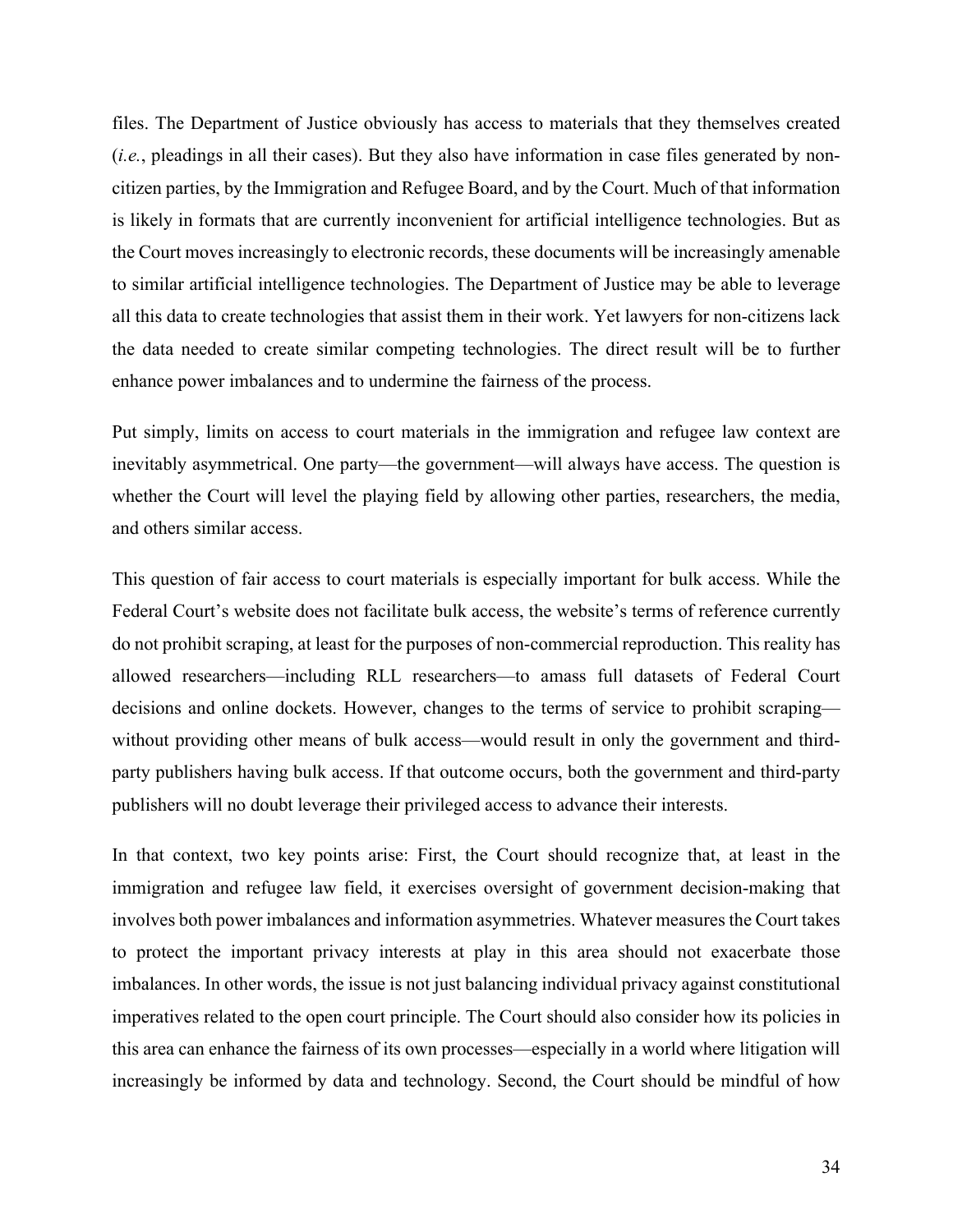access to court materials might enhance the quality of counsel, which itself is a key element of fairness. Making pleadings more easily available would allow researchers and regulators to examine more closely (and in a timelier way) problematic patterns in the quality of counsel. Easy access to pleadings in many files would also help lawyers new to the area prepare strong materials by drawing on precedents. Making pleadings available in bulk may also allow for the development of technologies that would identify ghost counsel. Using machine learning technologies, it may also be possible to develop tools that can reduce the amount of time required by lawyers to prepare pleadings or to help improve those pleadings.

In thinking about the impact of electronic access to court records in light of these two points, we encourage the Federal Court to distinguish between commercial and non-commercial access. We recognize the very real concerns about commercial data miners accessing Federal Court materials in bulk. But the Court has also benefited scholarly research involving court records. The Court should ensure that measures taken to enhance privacy do not unduly prevent academic researchers from accessing full datasets of decisions and full datasets of online court dockets. And the Court should explore opportunities to provide academic researchers access to bulk datasets of other documents—perhaps subject to data sharing agreements with appropriate privacy and data security protections. This point is particularly important for areas of decision-making that are the least transparent, *i.e.*, where one cannot understand decision-making by looking at reasons for decisions because there are no written reasons. Thus, for example, researcher access should be available in cases where leave was denied.

Finally, we agree with the Court's decision to proceed more cautiously with immigration and refugee law cases than with other cases—essentially to try out the system with cases that are less sensitive to begin with.<sup>176</sup> However, we think that the aim should be to move towards more access in the immigration and refugee law court materials within a reasonable timeframe. With sufficient notice, judges, parties and the Immigration and Refugee Board can adjust their practices in anticipation that materials are likely to be publicly available. With sufficient notice, other protections (including replacing the names of parties with initials) can be adopted. With sufficient

<sup>&</sup>lt;sup>176</sup> Other researchers affiliated with the Refugee Law Laboratory have cautioned against using the border control context as a high-risk laboratory for technological develop. See, e.g., Petra Molnar, "Technological Testing Grounds: Migration Management Experiments and Reflections from the Ground Up" (2020) online: <https://edri.org/wp-content/uploads/2020/11/Technological-Testing-Grounds.pdf>.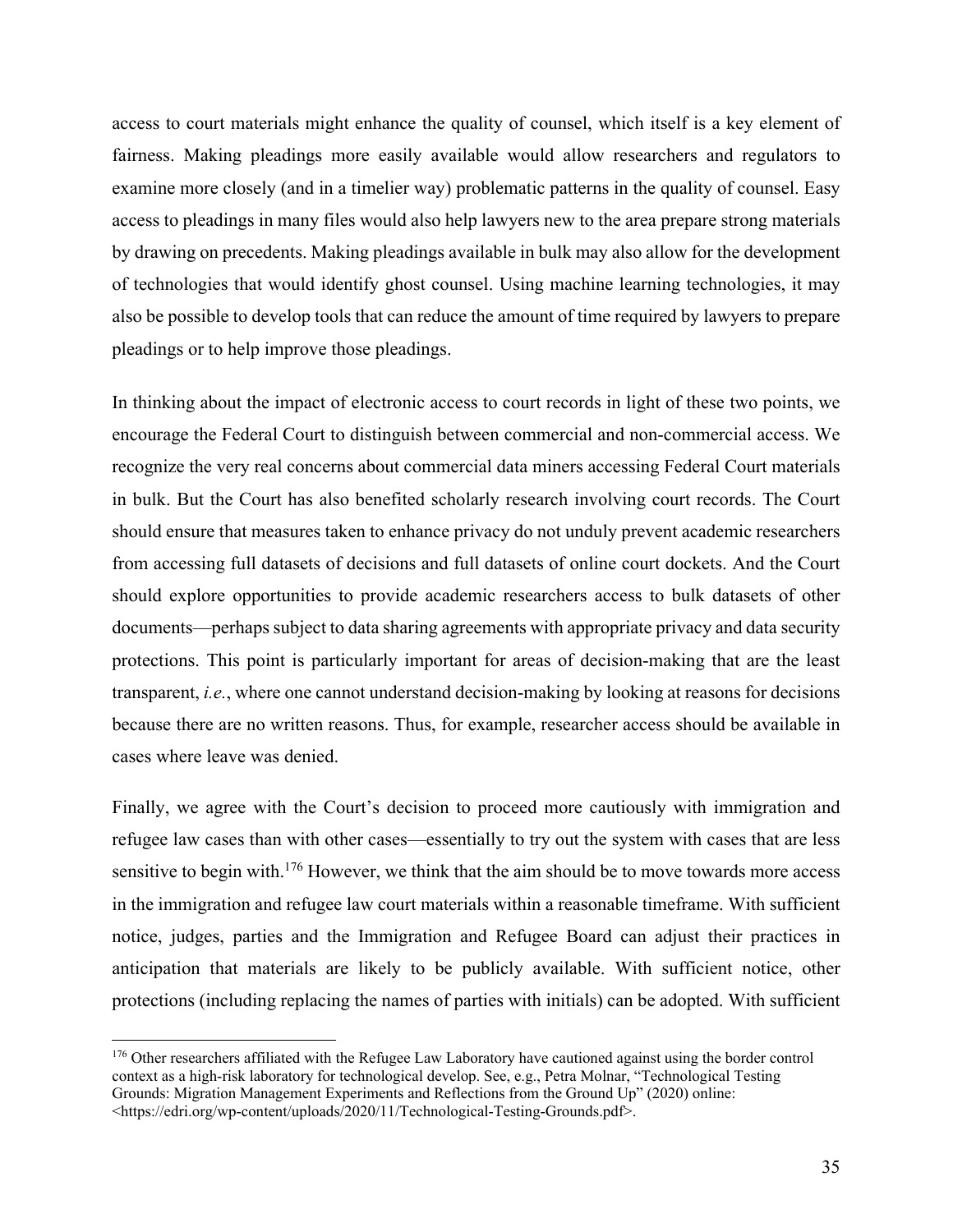notice, lawyers for non-citizens can take other proactive measures, including seeking confidentiality orders, where appropriate. In our view, proceeding cautiously but with the expectation of eventually moving to increased access to enhance fairness is the right approach.

## **6. Concluding Recommendations**

We fully support the Federal Court's efforts, as described in its most recent Strategic Plan, to demonstrate leadership in Canada's judicial system by becoming a more accessible digital court, including making more court materials available online. And we commend the Court on consulting with stakeholders and learning lessons from pilot projects as it pursues this objective.

In considering stakeholder feedback and lessons from pilot projects, the Court should examine the privacy interests, the jurisprudence relating to the open court principle, and the need to ensure equitable access to court materials to maintain the fairness of the system (particularly in light of potential asymmetrical access to emerging technologies that draw on these materials). In conducting that analysis, we provide these guiding recommendations:

- 1. Due to the significant privacy interests in immigration and refugee procedures, we agree with the Court's decision to focus its initial pilot projects on other areas of law as it tests mechanisms to provide greater online access. However, the Court should articulate an anticipated timeline for when online access to non-confidential materials in immigration and refugee procedures will be available.
- 2. Key documents that the Court should prioritize for online availability include: all courtproduced materials (decisions, orders, court dockets, *etc*.); originating applications; pleadings; and underlying decisions. Consultations with stakeholders should be undertaken about access to other materials. In cases where leave is denied, access to pleadings and underlying decisions is imperative. Without access to these documents, the decisionmaking process is entirely non-transparent.
- 3. The Court, the Immigration and Refugee Board, IRCC, CBSA, Department of Justice, and immigration lawyers should use the time between now and when the materials are expected to become available to shift their general practices. They can do more to enhance privacy interests in anticipation that more of the documents they produce will become available more easily.
- 4. In the meantime, existing availability of court materials should be fully maintained, including the ability to access paper documents. The Court should also maintain its current permissive website terms of use that do not prohibit bulk access to court decisions and online court dockets and that allow for reproduction of these materials for non-commercial use.
- 5. On a go-forward basis, the Court should pursue further de-identification of materials in immigration and refugee proceedings. It should start with published decisions and online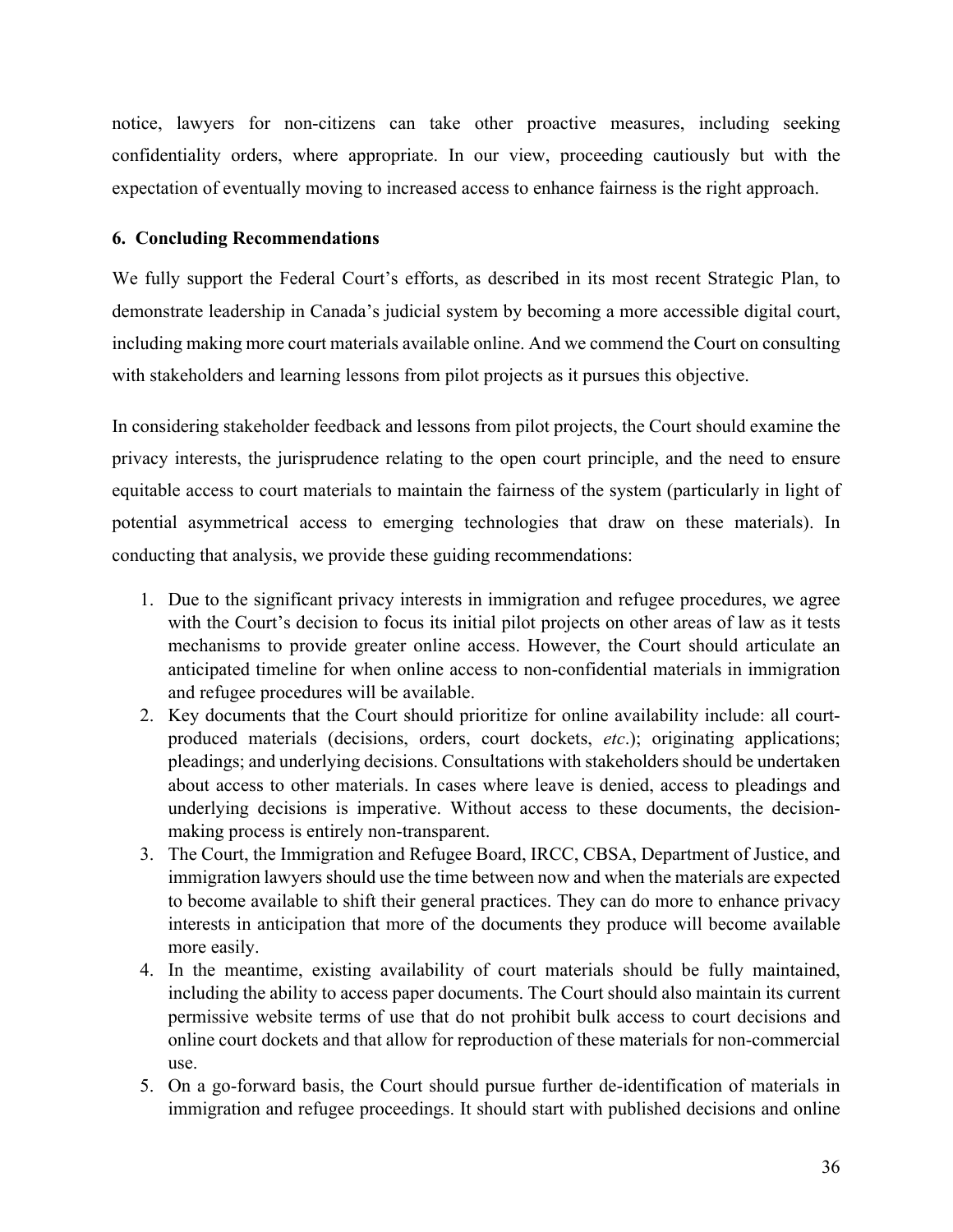court dockets and then move to other key documents. In doing so, the Court should embrace the Canadian Council for Refugees call to replace the names of parties with initials. The policy aim would not be to prevent all possible subsequent deanonymization, but to mitigate some of the privacy concerns. To maintain transparency in the rare cases where the media or other public interest necessitate knowing a party's identity, a mechanism to de-anonymize should be available. For example, the requesting party could file a motion with notice being provided to the original parties. The original parties should have the onus to demonstrate that they meet conditions for confidentiality set out in the case law (*i.e*., a presumption of openness in the absence of a confidentiality order).

- 6. Judges should prepare decisions in ways that minimize unnecessary disclosure of private information, including avoiding using party or third-party names and other identifying details.
- 7. The Immigration and Refugee Board should reconsider how it prepares records in anticipation that they will be increasingly publicly available.
- 8. Lawyers, both for parties and for the government, should be encouraged to minimize the unnecessary disclosure of private information in their materials, and they should prioritize carefully scrutinizing materials that are expected to be publicly available. Where appropriate, lawyers should consider pursuing confidentiality orders.
- 9. The Court should prepare plain language materials advising unrepresented parties that materials they file are part of the public record and may be available online. And it should offer advice on how the materials can be redacted or on how confidentiality orders can be sought to reduce privacy risks.
- 10. The Court, the Immigration and Refugee Board, and legal aid programs should explore opportunities to use technology to assist with de-identifying materials—including using natural language processing (e.g., automated redaction using named entity recognition). If this technology proves effective, the Court should consider using the technology to deidentify past published decisions and work with online publishers to do the same. The Court should also explore other technological solutions (e.g., removing styles of cause and party names from online court dockets in immigration and refugee proceedings is straightforward).
- 11. The Court should work with stakeholders (including lawyers, IRB, IRCC, CBSA) to ensure that materials filed online are truly electronic and machine-readable rather than PDFs. This practice will enhance accessibility for users that rely on assistive technologies, and it will facilitate further uses of the materials. Organizations that advocate for universal design and increased accessibility for people with disabilities should be proactively consulted.
- 12. The Court should develop consistent meta-data for online materials to facilitate internal and external research that can enhance transparency, fairness, privacy, and efficiency in the judicial system. For example, if the Court never examines particular materials, practices can be changed to reduce the frequency with which those materials are filed, which will, in turn, increase both efficiency and privacy.
- 13. The Court should develop policies that facilitate bulk access to materials for noncommercial research purposes, possibly subject to data sharing agreements.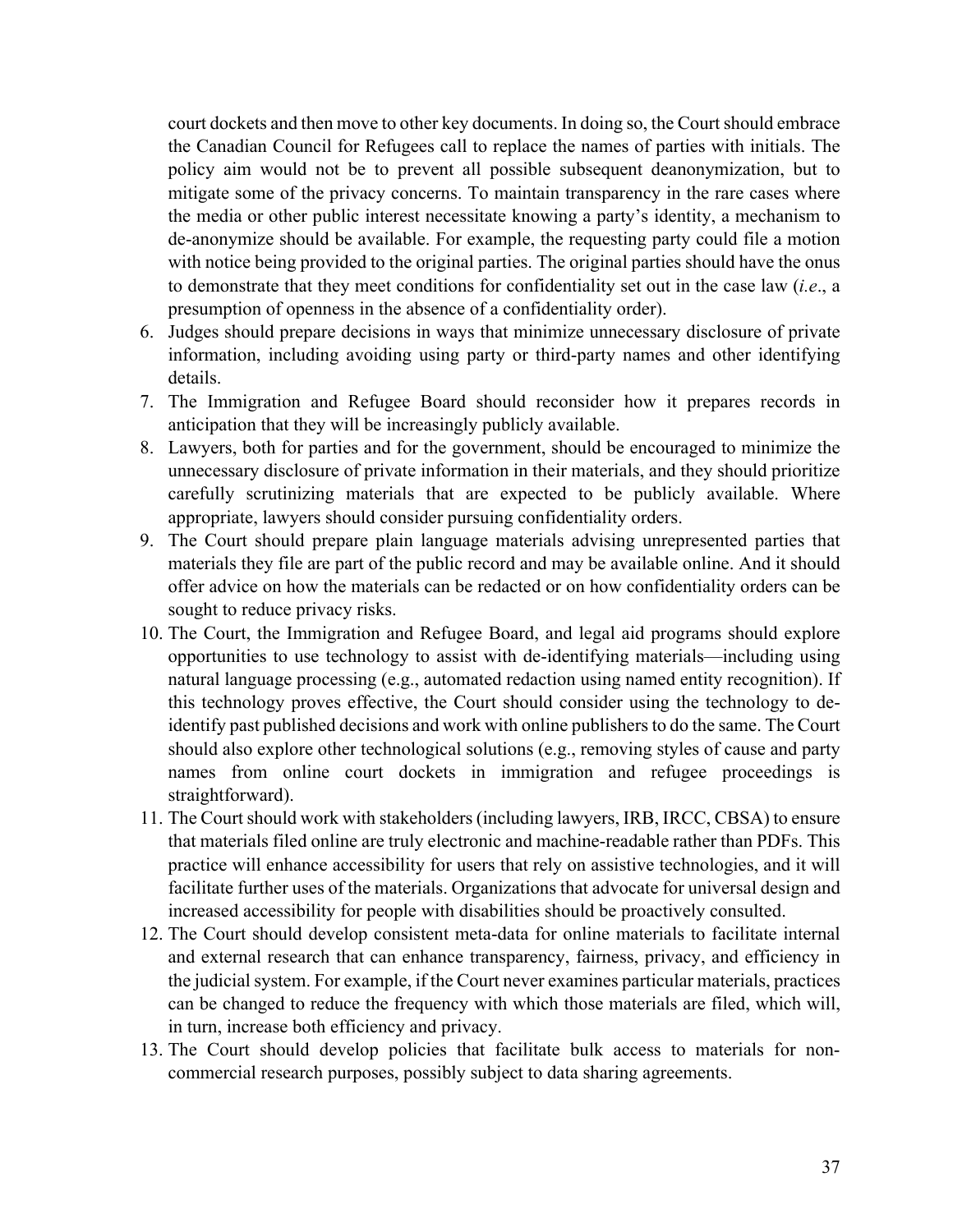14. Fees should not be imposed for accessing court materials. Existing fees are only justifiable because copying imposes costs on the Court, and members of the public can avoid these costs by examining the materials in person. No similar justification applies to electronic documents. If any fees are to be applied for accessing online materials, they should be minimal. They should also be structured in a way that is similar to Access to Information Requests: a nominal fee for the request (e.g., \$5), followed by further fees only if direct labour or reproduction costs arise from that specific request. In other words, the fees should not be on a per page, per record, or per file basis. More generally, fees should not be used to reintroduce "friction" in order to maintain practical obscurity. If the Court wishes to limit access to materials, they should not choose a mechanism that allocates access based on money (particularly for access to large numbers of records). Doing so would only amplify inequitable access to court materials (e.g., commercial legal publishers or legal tech companies that can afford to access large numbers of files, whereas academic researchers would not).

We look forward to the Federal Court's next steps.